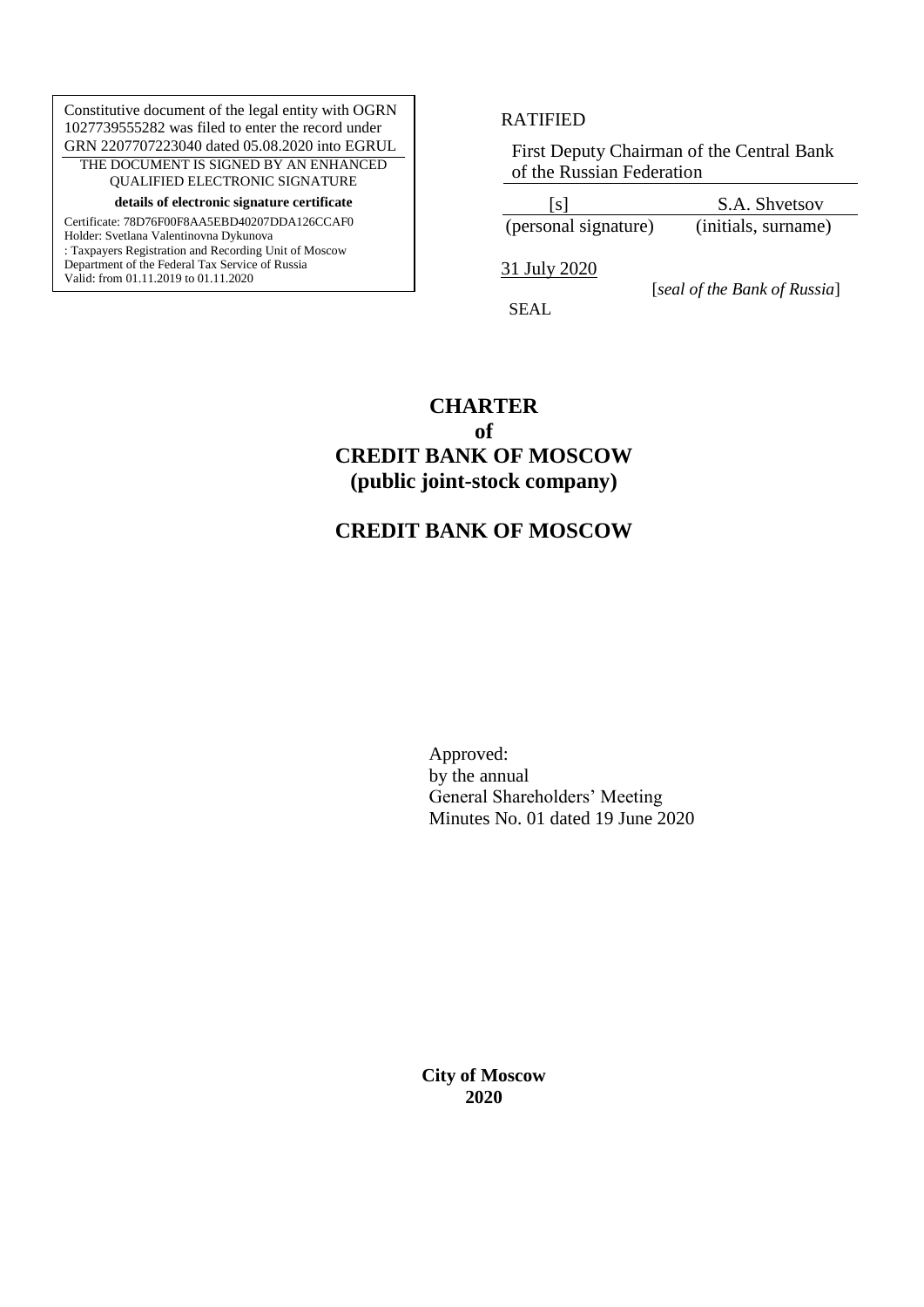## Contents

| Article 16. CONTROL OVER FINANCIAL AND BUSINESS ACTIVITIES OF THE BANK26 |  |
|--------------------------------------------------------------------------|--|
|                                                                          |  |
| Article 18. THE BANK'S ACCOUNTING AND REPORTING. KEEPING OF DOCUMENTS 33 |  |
|                                                                          |  |
|                                                                          |  |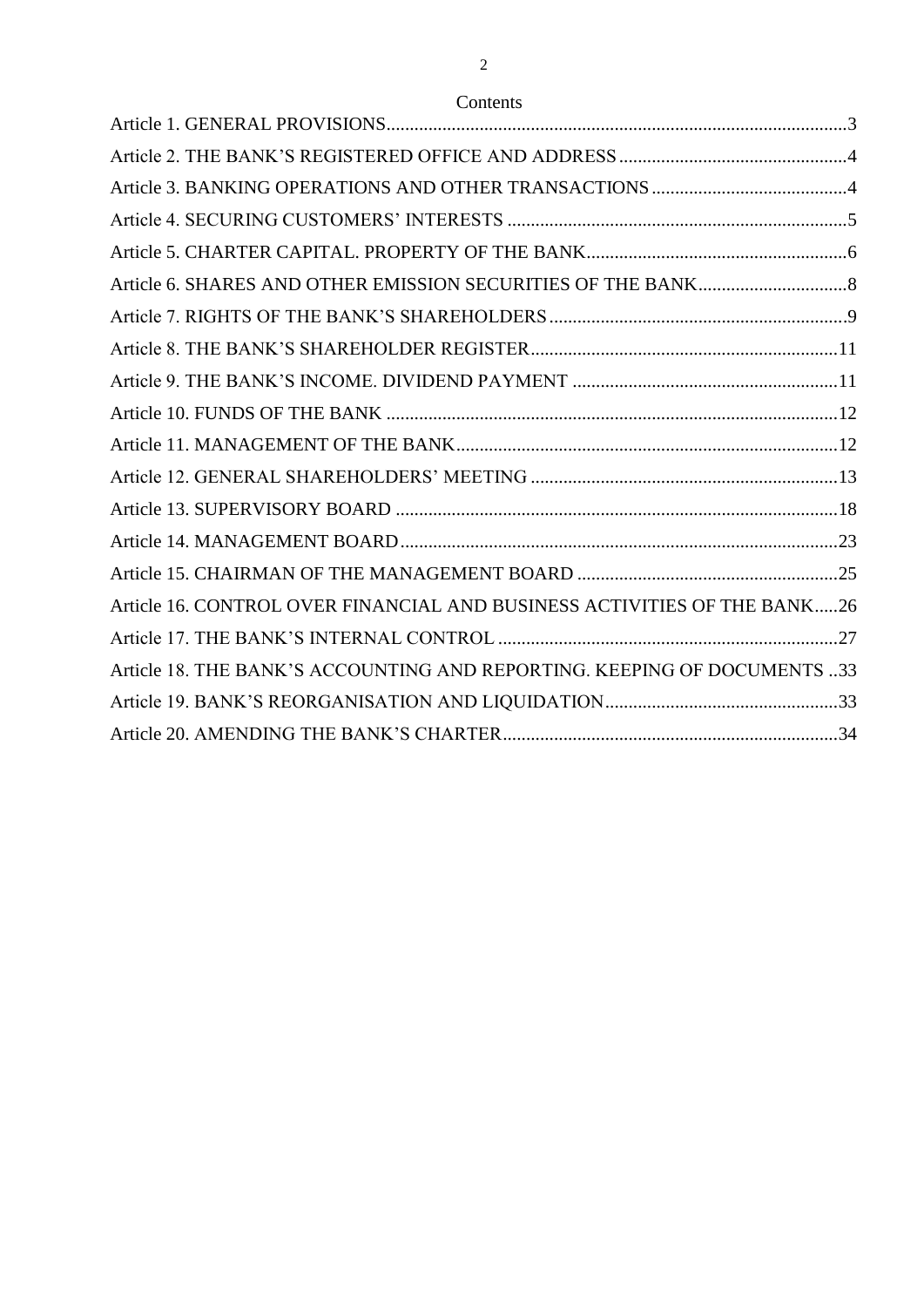#### **Article 1. GENERAL PROVISIONS**

1.1. CREDIT BANK OF MOSCOW (public joint-stock company) CREDIT BANK OF MOSCOW, hereinafter referred to as "the Bank", is a credit organisation.

The Bank was created by resolution of the founders' meeting dated 23.06.1992 (minutes No. 3) under the name of Commercial Bank "Credit Bank of Moscow".

By resolution of the Shareholders' Meeting dated 02.04.1993 (minutes No. 10), the Bank was renamed Joint-Stock Commercial Bank "Credit Bank of Moscow".

By resolution of the General Shareholders' Meeting dated 15.09.1994 and 25.01.1995 (minutes No. 1/15 and No. 2), the Bank was reorganised by way of transformation into a limited liability company under the name of Commercial Bank "Credit Bank of Moscow" (Limited Liability Company) that succeeded thereto in respect of all liabilities owed to all of its creditors and by all of its debtors, including any contested liabilities.

By resolution of the General Members' Meeting dated 27.08.1998 (minutes No. 11), its full name was restyled as COMMERCIAL BANK "CREDIT BANK OF MOSCOW" (Limited Liability Company) and an abbreviated name, CB "CREDIT BANK OF MOSCOW" LLC, was defined.

By resolution of the General Meeting dated 20.04.1999 (minutes No. 6), the Bank was reorganised by way of transformation into an open joint-stock company under the names of CREDIT BANK OF MOSCOW (open joint-stock company) CREDIT BANK OF MOSCOW that succeeded thereto in respect of all liabilities owed to all of its creditors and by all of its debtors, including any contested liabilities.

By resolution of the extraordinary General Shareholders' Meeting dated 03.03.2016 (minutes No. 01), the Bank's full corporate and abbreviated corporate names were brought in line with requirements of applicable Russian laws and changed to CREDIT BANK OF MOSCOW (public joint-stock company), CREDIT BANK OF MOSCOW.

1.2. The Bank's Russian full corporate name is «МОСКОВСКИЙ КРЕДИТНЫЙ БАНК» (публичное акционерное общество).

1.3. The Bank's Russian abbreviated corporate name is ПАО "МОСКОВСКИЙ КРЕДИТНЫЙ БАНК".

1.4. The Bank's English full corporate name is CREDIT BANK OF MOSCOW (public jointstock company).

1.5. The Bank's English abbreviated corporate name is CREDIT BANK OF MOSCOW.

1.6. The Bank shall have an exclusive right to use its corporate names.

1.7. The Bank shall have a round seal quoting the Bank's Russian full corporate name, the Bank's registered address and details of the Bank's registration by the Bank of Russia and inclusion in the Unified State Register of Legal Entities, stamps and letterheads with its full corporate name, its own logo, its registered trade mark and other means of identification necessary for the Bank's operations.

1.8. The Bank is a legal entity that has, and discharges its obligations out of, its own separate property, may, on its own behalf, acquire and exercise any civil-law rights and assume civil-law obligations, sue and be sued.

1.9. The Bank is deemed incorporated upon its state registration under federal laws.

1.10. The Bank's shareholders may be legal entities and / or individuals.

1.11. The Bank's obligations may be enforced against all its property. Any shareholders may dispose of their shares without consent of any other shareholders or the Bank.

The Bank shall not be liable for any obligations of its shareholders. The Bank shall not be liable for any obligations of the state. The state shall not be liable for any obligations of the Bank, unless the state has assumed any such obligations.

The Bank shall not be liable for any obligations of the Bank of Russia. The Bank of Russia shall not be liable for any obligations of the Bank, unless the Bank of Russia has assumed any such obligations.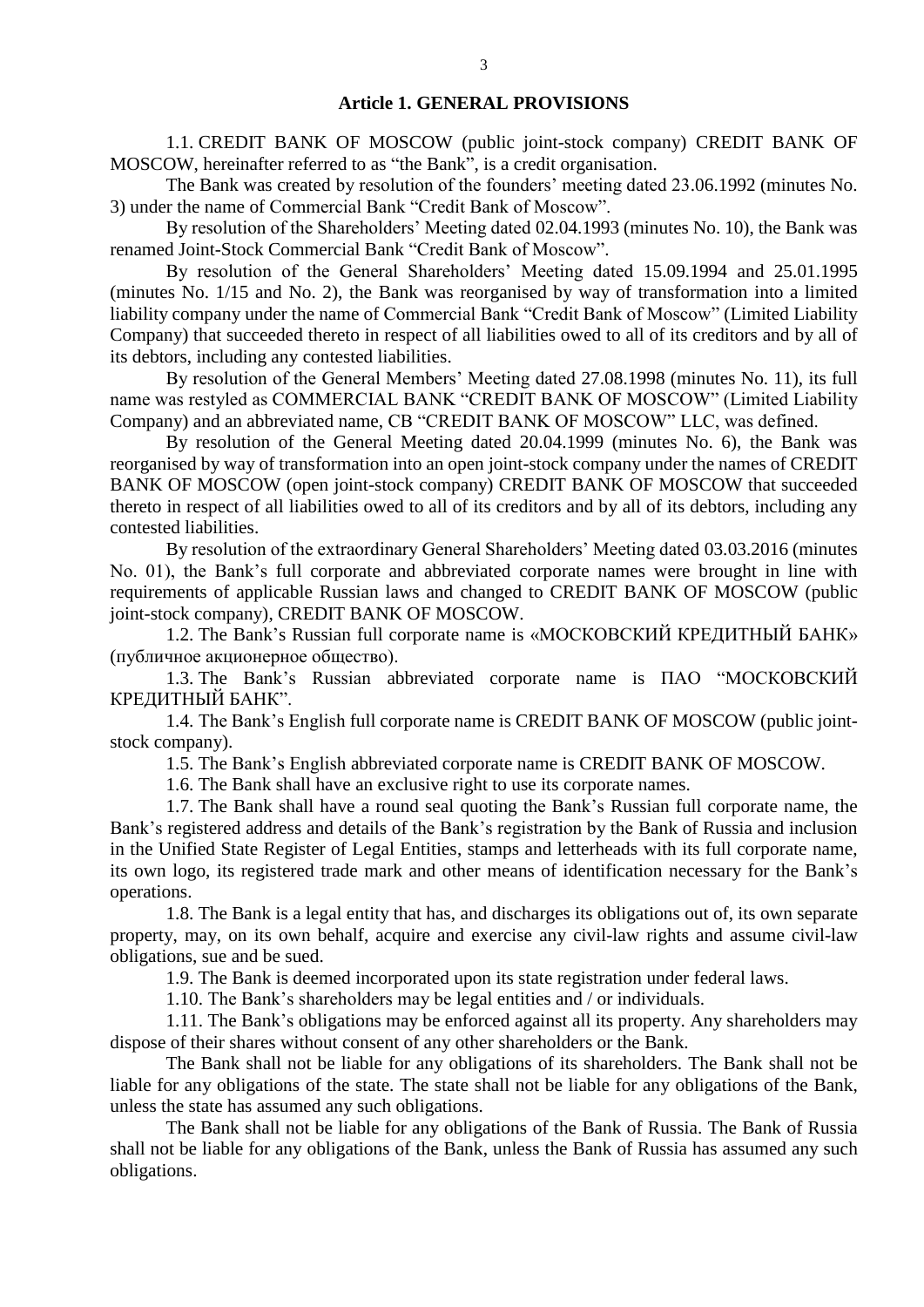No legislative, executive or local authorities may interfere with the Bank's activities except as stipulated by federal laws.

1.12. The Bank may participate independently or jointly with any other legal entities or individuals in any other commercial or non-commercial organisations and their associations, bank groups and bank holding companies in and outside the Russian Federation under the applicable laws of the Russian Federation and the respective foreign country.

The Bank may be the parent credit institution of a banking group and exercise strategic, corporate and risk management at the level of such banking group and its individual members under applicable Russian law, this Charter and the Bank's bylaws.

1.13. The Bank may set up subsidiaries and representative offices in and outside the Russian Federation under the laws of the Russian Federation or foreign countries where they are located.

The Bank may grant its subsidiaries and representative offices any rights provided for by this Charter without conferring them the rights of a legal entity.

1.14. The Bank is formed for an indefinite term of operation and shall carry out its activity under licenses issued by the Bank of Russia.

### **Article 2. THE BANK'S REGISTERED OFFICE AND ADDRESS**

2.1. The Bank's corporate seat is in Moscow.

2.2. The Bank's address is 2 (bldg. 1), Lukov pereulok, Moscow, 107045.

## **Article 3. BANKING OPERATIONS AND OTHER TRANSACTIONS**

3.1. The Bank may perform the following banking operations:

3.1.1. To take corporate and private monetary deposits (demand and time);

3.1.2. To invest funds mentioned in cl. 3.1.1. hereof on its behalf and for its own account;

3.1.3. To open and maintain corporate and private bank accounts;

3.1.4. To make money transfers as instructed by individuals and legal entities, including correspondent banks, through their accounts.

3.1.5. To collect cash, promissory notes, payment and settlement instruments and to render cash management services to individuals and legal entities;

3.1.6. To purchase and sell foreign currency in physical or book-entry form;

3.1.7. To take corporate and private precious metals deposits (demand and time), other than precious metal coins.

3.1.8. To invest precious metals mentioned in cl. 3.1.7 hereof on its behalf and for its own account.

3.1.9. To open and maintain corporate and private bank accounts in precious metals, other than precious metal coins.

3.1.10. To make transfers as instructed by individuals and legal entities, including correspondent banks, through their precious metal accounts.

3.1.11. To make non-account fund transfers including electronic fund transfers (except postal transfers);

3.2. In addition to the banking operations set out in cl. 3.1 hereof, the Bank may make the following transactions:

3.2.1. To issue surety bonds for payment claims to any third parties.

3.2.2. To acquire payment claims to any third parties.

3.2.3. To carry out trust management of monies and any other property under contracts with individuals or legal entities.

3.2.4. To deal with precious metals and precious metal coins in compliance with Russian laws.

3.2.5. To lease special premises or vaults therein to individuals and legal entities for storage of documents and valuables.

3.2.6. To make leasing transactions.

3.2.7. To render consulting and information services.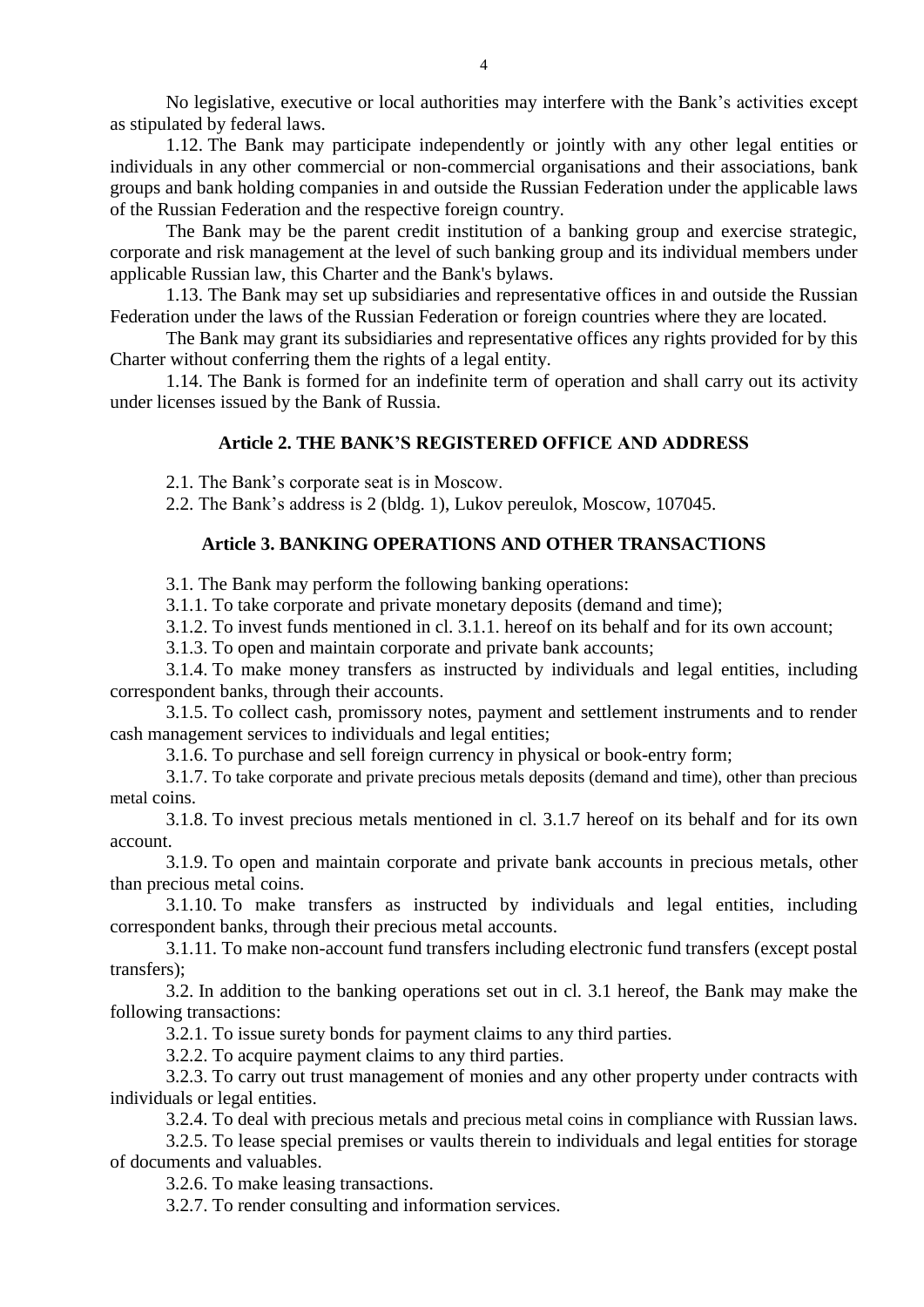3.2.8. To issue bank guarantees.

3.3. The Bank may make any other transactions under Russian laws.

All the banking operations and transactions listed in cl. 3.1 and 3.2 hereof shall be made in roubles and, subject to a relevant license issued by the Bank of Russia, in foreign currency. Rules for banking operations, including rules for their material and technical support, are established by the Bank of Russia under federal laws. Banking operations and other transactions with precious metals shall be made with gold, silver, platinum or palladium in refined bars and/or in precious metal bank accounts, or with precious metal coins.

The Bank shall open a correspondent account with the Bank of Russia's agency to make transactions and deposit monies. The Bank may open correspondent accounts with any other banks.

3.4. Under the banking license of the Bank of Russia, the Bank may issue, purchase, sell, register, deposit and perform any other transactions with securities having the effect of payment instruments, securities evidencing attraction of monies into deposits and bank accounts, and any other securities dealing in which does not require a special license under the federal legislation, and carry out trust management of such securities under contracts with individuals and legal entities.

The Bank may perform professional activities in the stock market under federal laws.

3.5. The Bank may not carry out any industrial, trading or insurance activities. Such restriction does not apply to the making of agreements constituting derivative financial instruments and requiring one party thereto to either deliver a commodity to the other party or, subject to the terms defined therein and if the other party so demands, buy or sell a commodity, if the obligation to deliver is discharged without in-kind performance. Neither does such restriction apply to sale of any property acquired by the Bank by way of procurement or foreclosed by it for non-performance of secured obligations or assigned to it in lieu of repayment.

Non-account money transfers, other than electronic cash transfers, may only be made at request of individuals.

3.6. The Bank may, under a state or municipal contract for services required for state or municipal needs, fulfil certain assignments of the Government of the Russian Federation, the executive authorities of the federates of the Russian Federation and local authorities; to operate with funds of the federal budget, the budgets of the federates of the Russian Federation and local budgets and to make settlements with them; to procure targeted application of budget funds allotted in implementation of federal and regional programs. Any such contract must specify the parties' mutual obligations and liability, as well as provisions for and forms of control over utilisation of budget funds.

3.7. The Bank may act as certificate authority under the Federal Law "On Digital Signature".

#### **Article 4. SECURING CUSTOMERS' INTERESTS**

4.1. The Bank shall keep secure any money or other valuables entrusted to it by its customers and correspondents. Security of any such money and other valuables shall be guaranteed by all the movable and immovable property of the Bank, its monetary funds and provisions (including securities devaluation provisions) formed under applicable Russian laws in a manner of provisioning stipulated by the Bank of Russia, and by the Bank's participation in the deposit insurance system as provided for by applicable Russian laws and regulations of the Bank of Russia. The Bank shall take any other measures for maintaining its financial stability and liquidity as required by the Bank of Russia.

4.2. The Bank shall always be in a position to timely and fully meet its obligations by maintaining the structure of its balance sheet in conformity with the mandatory ratios established by the Bank of Russia.

4.3. The Bank shall deposit, pursuant to applicable Russian laws and as required by the Bank of Russia, a part of the borrowed funds to the obligatory reserves with the Bank of Russia and form loss provisions in compliance with rules and ratios of the Bank of Russia.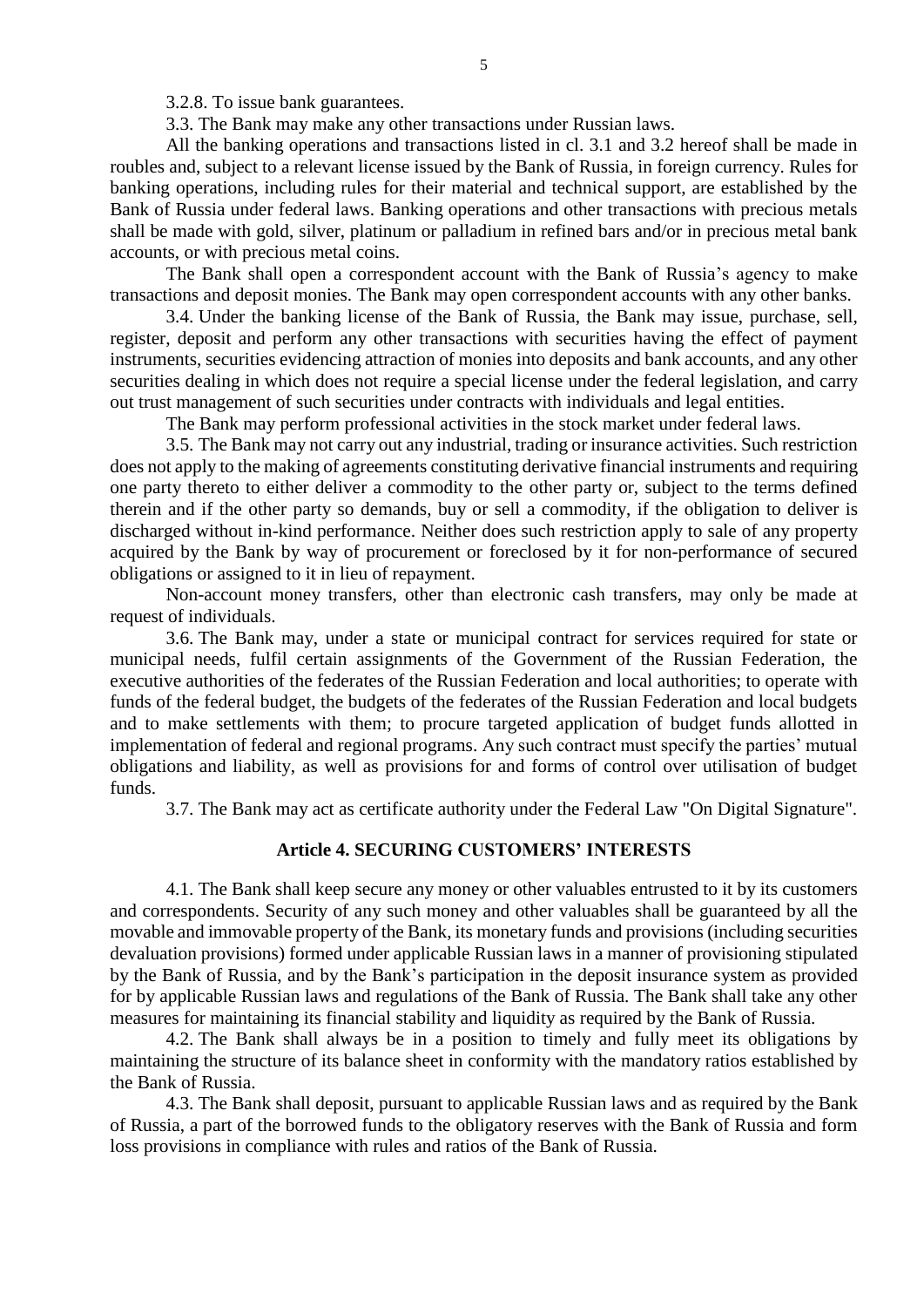4.4. Money and other valuables of legal entities and individuals on their accounts and deposits or in custody with the Bank and electronic cash balance may be subject to an attachment or execution only as stipulated by federal laws.

4.5. The Bank shall guarantee secrecy of any transactions, accounts and deposits of its customers and correspondents.

All officers and employees of the Bank must keep secrecy of the transactions, accounts and deposits of the Bank's customers and correspondents, unless otherwise required by federal laws.

4.6. Statements of transactions and accounts of legal entities, sole proprietors and individuals shall be issued by the Bank in such manner and within such time as set out by applicable Russian laws. The Bank and its employees shall be liable for any disclosure of banking secrets, including by way of indemnity, as set forth by federal laws.

4.7. Transactions, accounts and deposits of legal entities, sole proprietors and individuals shall be reported by the Bank to the financial intelligence unit where, as and to the extent required by the Federal Law "On Anti-Money Laundering and Combating Financing of Terrorism".

4.8. Any transactions of legal entities, sole proprietors and individuals may be reported by the Bank to credit bureaux for compiling credit histories in the manner and on the terms set out in agreements made therewith under the Federal Law "On Credit Histories".

4.9. Any documents or information containing banking secrets of legal entities, sole proprietors or individuals may be provided by the Bank to authorised governmental bodies or organisations in accordance with the Federal Law "On Banks and Banking Activities".

4.10. The list of information treated as commercial secret of the Bank shall be determined by the Management Board as required by applicable Russian laws.

4.11. Any information created, acquired and accumulated in the course of the Bank's activities, as well as any other information kept in the Bank on paper, magnetic and any other carriers and classified by the Management Board as a commercial secret may not be sold, transferred, copied, reproduced, exchanged or otherwise disseminated or replicated without the consent of the Management Board or officers authorised by the Management Board.

The Bank's commercial secrecy policy and liability for violation thereof shall be determined by the Management Board.

## **Article 5. CHARTER CAPITAL. PROPERTY OF THE BANK**

5.1. The Bank's charter capital amounts to 29,829,709,866 (twenty nine billion eight hundred twenty nine million seven hundred nine thousand eight hundred and sixty six) roubles divided into 29,829,709,866 (twenty nine billion eight hundred twenty nine million seven hundred nine thousand eight hundred and sixty six) ordinary registered shares with a par value of 1 (one) rouble each.

The Bank's charter capital is constituted by the par value of the Bank's shares acquired by shareholders.

5.2. No borrowed funds may be used to form the Bank's charter capital. No increase in the Bank's charter capital may be paid by setting off any claims to the Bank, other than those for declared dividends payable in cash.

The federal budget or governmental off-budget funds, cash or other property at the disposal of federal authorities may not be used to form the Bank's charter capital, except as provided for by federal laws.

Budget funds of any constituent entity of the Russian Federation, local budget funds, cash or other property at the disposal of state authorities of such constituent entity or local authorities may be used to form the Bank's charter capital under a statutory act of such constituent entity or resolution of such local authorities as provided for by federal laws.

5.3. The Bank's charter capital may be increased by raising the par value of shares or by placing additional shares.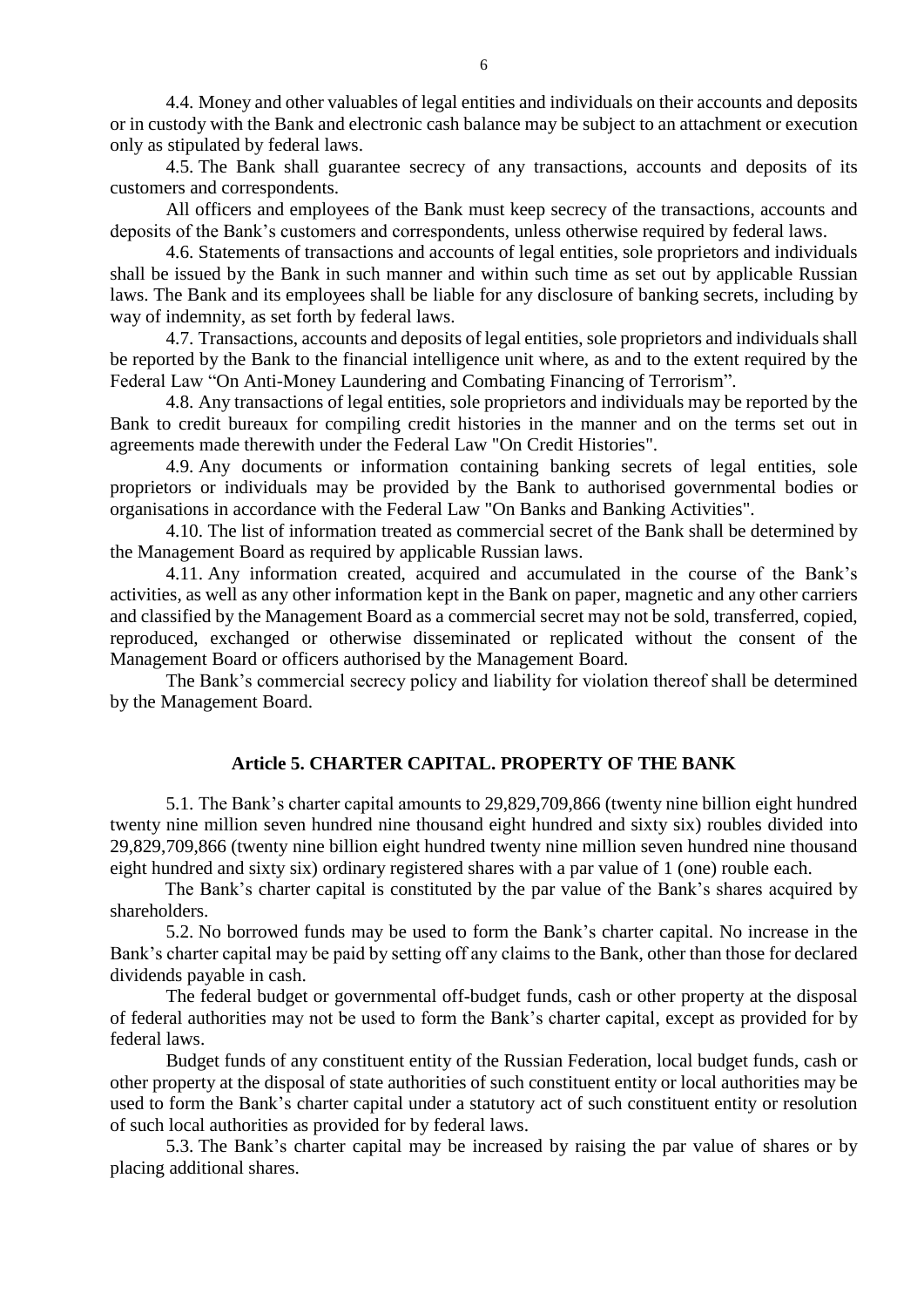A resolution to increase the Bank's charter capital by raising the par value of the shares shall be passed at the General Shareholders' Meeting by a majority of the votes of the voting shareholders participating therein.

A resolution to increase the Bank's charter capital by public placement of additional shares falling within the number and classes (types) of the authorised shares and not exceeding 25 (twenty five) percent of the previously placed ordinary shares shall be passed by the Supervisory Board with all its non-retired members voting unanimously.

Any resolution to increase the Bank's charter capital by public placement of additional ordinary shares in excess of 25 (twenty five) percent of the previously placed ordinary shares may only be passed at the General Shareholders' Meeting by a majority of at least three quarters of the votes of the voting shareholders participating therein.

A resolution to increase the Bank's charter capital by private placement of additional shares shall only be passed at the General Shareholders' Meeting by a majority of at least three quarters of the votes of the voting shareholders participating therein.

Any additional shares may only be placed by the Bank within the number of the authorised shares set out herein.

A resolution to increase the Bank's charter capital by placing additional shares may be passed at the General Shareholders' Meeting concurrently with a resolution adding authorised shares provisions hereto as may be required for such resolution to be passed under the Federal Law "On Joint-Stock Companies" or amending any such existing provisions.

Any resolution to increase the Bank's charter capital by placing additional shares shall specify the number of additional ordinary and preferred shares of each type to be placed within the number of the authorised shares of this class (type); the manner of placement; the price of any additional shares to be placed by subscription or its determination procedure (in particular for the exercise of any pre-emptive rights to acquire additional shares), or the statement that such price or a procedure for determination thereof shall be set by the Supervisory Board not later than the share placement starts; the mode of payment for the additional shares to be placed by subscription. A resolution on increasing the Bank's charter capital by placing additional shares may contain any other terms of their placement.

An increase of the Bank's charter capital by placing additional shares may be made out of the Bank's property. Any increase of the Bank's charter capital by raising the par value of the shares shall only be made out of the Bank's property.

The Bank's charter capital may only be increased out of its property to the extent of any difference between the Bank's equity (capital) and the total of its charter capital and reserve fund.

In case of increasing the Bank's charter capital out of its property by placing additional shares, such shares shall be distributed among all shareholders, each to be distributed shares of the class (type) of, and *pro rata* to the number of, the shares held by such shareholder. The Bank's charter capital may not be increased out of its property by placing additional shares in a way resulting in fractional shares.

In case of increasing the charter capital by placing additional shares, the charter capital shall be increased by the total of par value of the additional shares placed, and the number of authorised shares of certain classes and types shall be decreased by the number of the additional shares of the same classes and types placed.

5.4. The Bank's charter capital may be reduced by decreasing the par value of shares or by decreasing their total number, in particular by redeeming any shares acquired or repurchased by the Bank in compliance with applicable Russian laws.

A resolution to reduce the Bank's charter capital by decreasing the par value of its shares or by redeeming any shares acquired or repurchased by it shall be passed at the General Shareholders' Meeting, only if proposed by the Supervisory Board, by at least a three-quarter majority of the votes of the shareholders participating therein and holding voting shares. Any resolution to reduce the Bank's charter capital by acquiring its shares for the purpose of decreasing their total number shall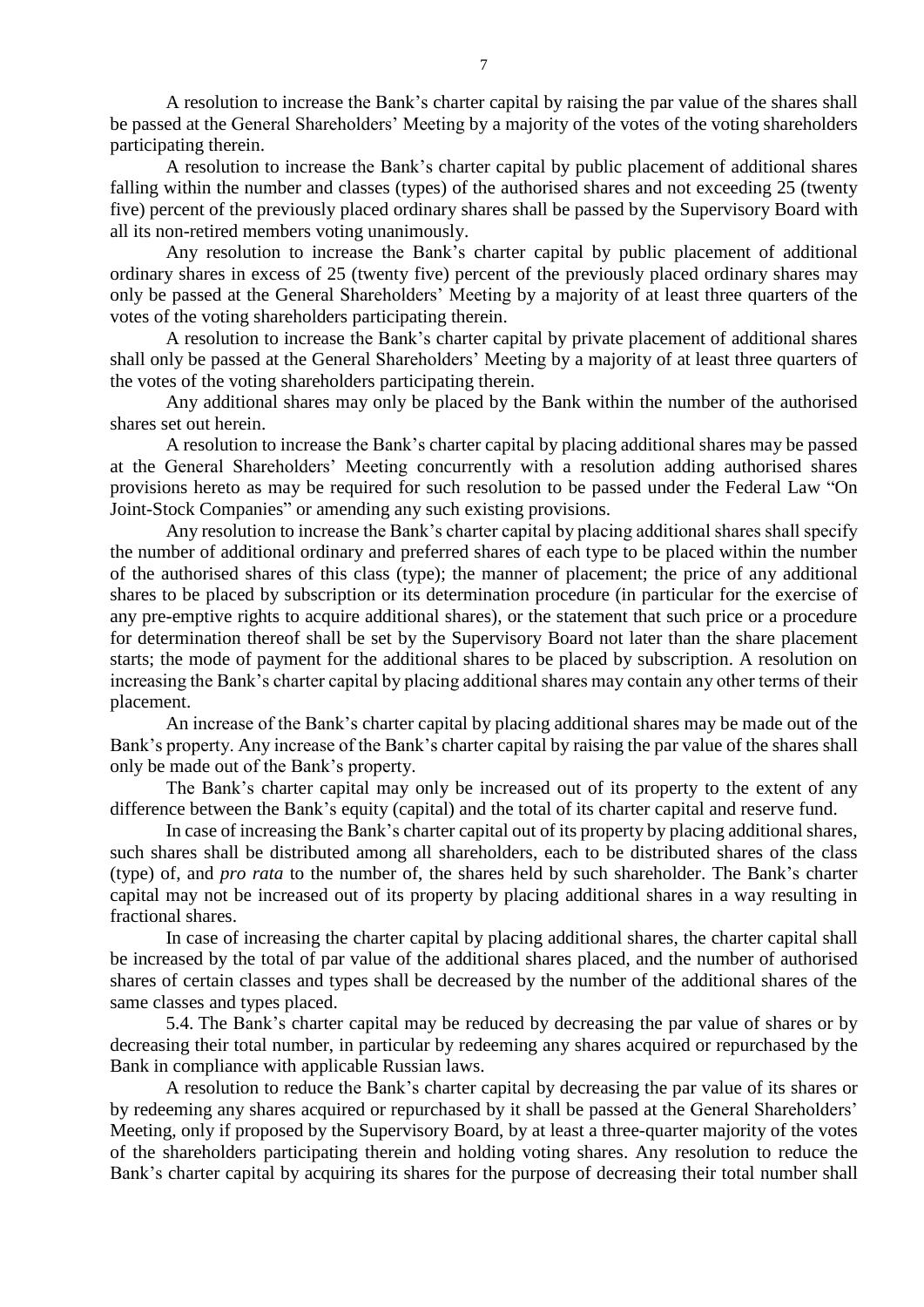be passed at the General Shareholders' Meeting by a majority of the votes of the shareholders participating therein and holding voting shares.

The Bank shall, within 3 (three) business days of making a resolution to reduce its charter capital, notify the same to the authority responsible for state registration of legal entities and publish twice, at a one month's interval, a notice thereof in mass media covering state registration of legal entities.

Any resolution to reduce the charter capital must specify:

- the amount of such reduction;

- the categories (classes) of shares whose par value is to be reduced and the amount by which the par value of each such share is to be reduced;

- the par value of one share of each category (class) after the reduction;

- the amount of cash to be paid, and/or the number, type and category (class) of emission securities to be transferred, to the Bank's shareholders upon the reduction of the shares' par value.

Any notice of reduction of the charter capital shall specify:

- the Bank's full and abbreviated names, and registered address;

- the Bank's charter capital and the amount by which it is reduced;

- the way, procedure and conditions of such reduction;

- how, and on what terms, the Bank's creditors may raise any claims referred to in paragraph 14 of this clause, specifying the address (registered address) of the Bank's continuing executive body, additional addresses at which such claims may be raised, and the Bank's contact details (telephone and fax numbers, email address and other details).

Any of the Bank's creditors whose claims pre-date the publication of a notice of reduction of the Bank's charter capital may, within 30 (thirty) days of the last publication thereof, demand that the Bank perform the same before term or, where it cannot be so performed, terminate the same and reimburse any related losses. The prescriptive period for any such claim is 6 (six) months of the last publication of the relevant notice of reduction of the Bank's charter capital

The General Shareholders' Meeting shall pass a resolution reducing the charter capital by redeeming shares as required by applicable Russian laws, if such shares have been acquired or repurchased by resolution of an authorised body of the Bank and have not been sold within one year thereof.

5.5. If the Bank's equity falls below its charter capital as at the end of a reporting month, the Bank shall adjust the charter capital to its equity.

### **Article 6. SHARES AND OTHER EMISSION SECURITIES OF THE BANK**

6.1. All the shares of the Bank shall be registered shares.

6.2. The shares shall be issued in an uncertified form.

6.3. The number of the Bank's ordinary registered shares acquired by shareholders (placed shares) is 29,829,709,866 (twenty nine billion eight hundred twenty nine million seven hundred nine thousand eight hundred and sixty six) of 1 (one) rouble par value each, totalling 29,829,709,866 (twenty nine billion eight hundred twenty nine million seven hundred nine thousand eight hundred and sixty six) roubles.

6.4. The number of authorised ordinary registered shares that may be placed by the Bank in addition to the placed shares is 170,170,290,134 (one hundred seventy billion one hundred seventy million two hundred ninety thousand one hundred and thirty four) of 1 (one) rouble par value each totalling 170,170,290,134 (one hundred seventy billion one hundred seventy million two hundred ninety thousand one hundred and thirty four) roubles.

6.5. The Bank may issue bonds, including structured bonds, and any other emission securities in compliance with applicable Russian laws.

6.6. The Bank shall place shares and other emission securities in compliance with Russian laws.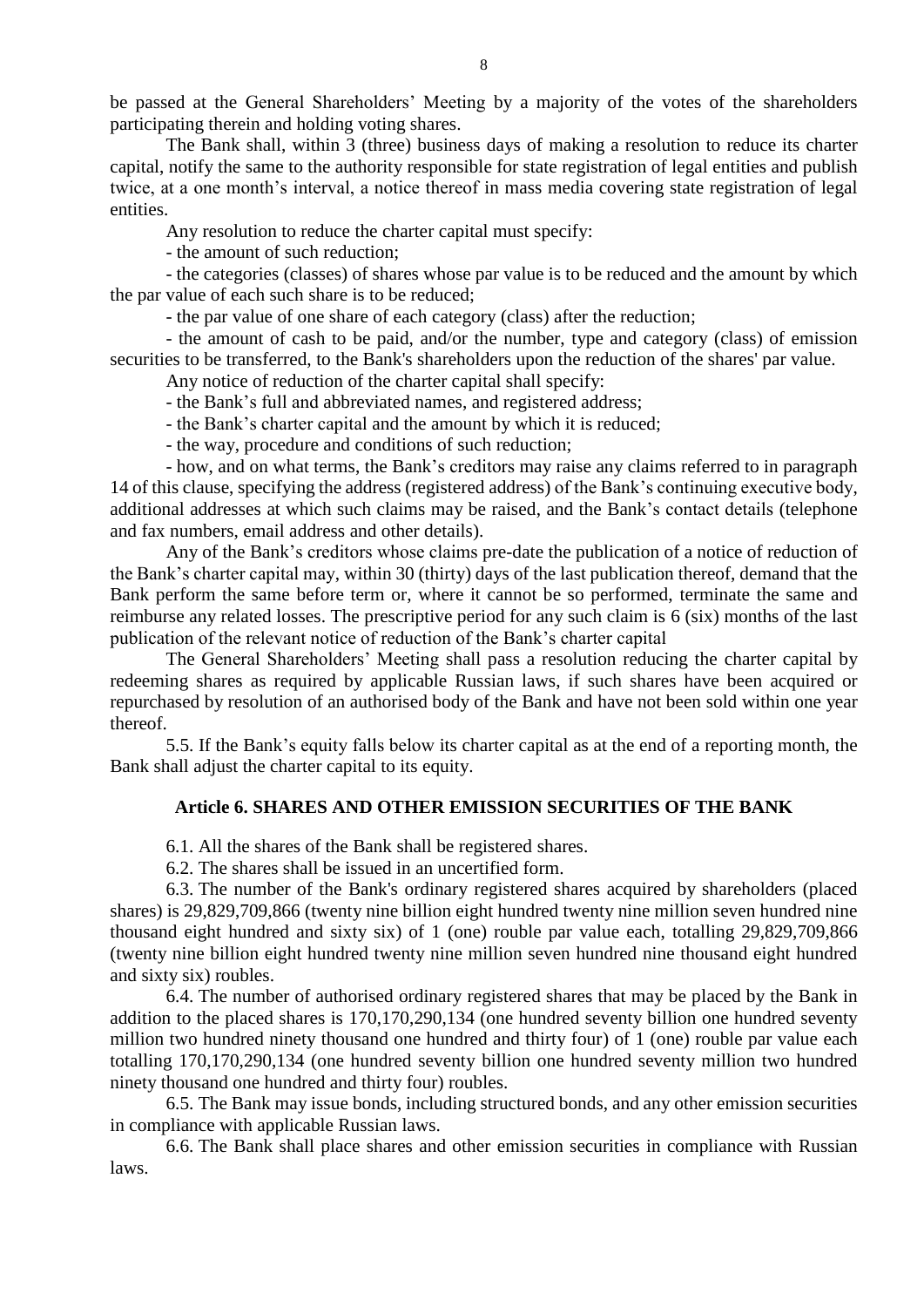6.7. The Bank may place additional shares and other emission securities by way of subscription and conversion.

6.8. The Bank may place additional shares and any other emission securities convertible to shares by way of an open or closed subscription.

6.9. Any placement of the Bank's additional shares by subscription must be completed within 1 (one) year of state registration of their issue (additional issue).

6.10. Any additional shares or other emission securities of the Bank to be placed by subscription shall be placed subject to full payment thereof.

6.11. The form of payment of the Bank's additional shares shall be set out in the resolution on their placement. Any other emission securities may only be paid in cash.

6.12. The Bank's additional shares placed by subscription shall be paid at a price set by the Supervisory Board based on their market value, but not less than their par value.

The placement price of any additional shares to be placed by subscription or its determination procedure must be set out in the resolution on increasing the Bank's charter capital by placing additional shares, unless such resolution states that such price or its determination procedure shall be set by the Supervisory Board not later than the share placement starts.

6.13. For the Bank's shareholders exercising their right of first refusal to acquire shares, the price of additional shares may be set lower than for any other persons, but not more than by 10 (ten) percent.

6.14. For any additional shares to be paid in kind, monetary valuation of the property offered for paying the shares shall be made by the Supervisory Board based on their market value according to applicable Russian laws.

6.15. For any shares to be paid in kind, an independent appraisershall be engaged to determine the market value of the property offered for paying the shares. Monetary valuation of the property by the Supervisory Board may not exceed that by the independent appraiser.

6.16. The Bank may acquire its own shares in accordance with applicable Russian laws. A resolution to acquire the Bank's own shares shall be passed by the Supervisory Board. The Bank's shares acquired by it shall grant no voting right, be disregarded in any counting of votes and be exdividend. Such shares must be sold at their market value within one year of their acquisition by the Bank. If not, the General Shareholders' Meeting must pass a resolution to reduce the Bank's charter capital by redemption of the said shares in a standard procedure.

6.17. The Bank may not place any bonds or other emission securities convertible into the Bank's shares, if the number of the Bank's authorised shares of certain classes and types is less than the number of shares of these classes and types that may be acquired through such securities.

6.18. Bonds and other emission securities may be placed under a resolution of the Supervisory Board, except as stipulated by applicable Russian laws and this Charter.

6.19. Any private placement of the Bank's emission securities convertible into shares may only be made under a relevant resolution of the General Shareholders' Meeting passed by a majority of not less than three quarters of the votes of the shareholders who hold voting shares and take part in the General Shareholders' Meeting.

6.20. Any public placement of the Bank's common stock convertible emission securities convertible into ordinary shares exceeding 25 (twenty five) percent of the ordinary shares placed theretofore, may only be made under a resolution of the General Shareholders' Meeting passed by a majority of not less than three quarters of the votes of the shareholders who hold voting shares and take part in the General Shareholders' Meeting.

#### **Article 7. RIGHTS OF THE BANK'S SHAREHOLDERS**

7.1. Each ordinary share of the Bank shall equally entitle its holder.

7.2. Ordinary shareholders shall be entitled to:

- participate in the General Shareholders' Meeting with a voting right with respect to any matters within its competence (take part in managing the Bank's affairs);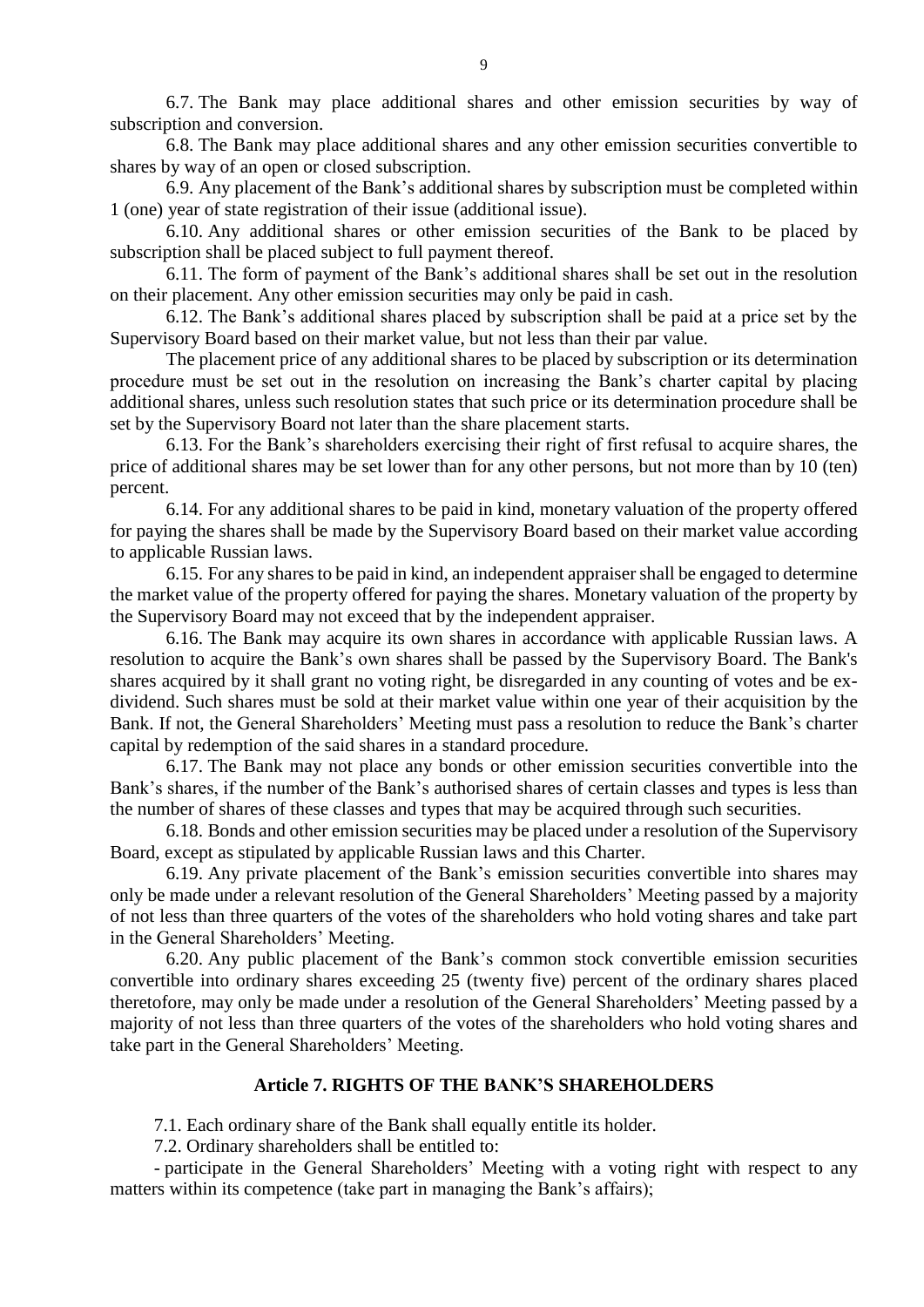- receive dividends (participate in distribution of the Bank's profits);

- receive a portion, or proportionate value, of the Bank's property remaining after settlements with its creditors upon liquidation;

- where and as provided for by Russian laws and this Charter, obtain information about the Bank's operations and inspect its accounting and other information;

- where and as provided for by Russian laws, contest any resolutions of the Bank's bodies entailing civil law consequences;

- claim indemnity on behalf of the Bank for any losses caused to the Bank;

- where and as provided for by Russian laws contest, on behalf of the Bank, any of its transactions for reasons provided for by Russian laws, and demand that any invalid or void transactions be unwound;

- require to provide access to the Bank's documents where and as provided for by Russian laws.

- other rights granted to the Bank's shareholders by Russian laws and this Charter.

7.3. Any voting shareholders may demand that the Bank buy back all or any part of the shares held by them in the following cases:

- the General Shareholders' Meeting decides to reorganise the Bank or consents to or approves subsequently any major transaction (which may at the same time be an interested party transaction) in respect of property whose value exceeds 50 (fifty) percent of the book value of the Bank's assets as per its most recent accounting (financial) statements, if they voted against such decision, consent or approval or did not participate in the voting;

- the Bank's Charter is amended (the Bank's General Shareholders' Meeting makes a resolution causing the Bank's Charter to be amended) or approved in a new version so that their rights become limited, if they voted against such resolution or did not participate in the voting;

- the General Shareholders' Meeting makes a resolution on any items provided for in article 7.2, clause 3 or article 48, clause 1, sub-clause 19.2 of the Federal Law "On Joint-Stock Companies", if they voted against such resolution or did not participate in the voting.

- other cases stipulated by applicable Russian laws.

The Bank shall inform its shareholders of their entitlement to require that their shares be bought back, and of the buyback price and procedure.

7.4. The Bank's shareholders have a pre-emptive right to acquire any publicly placed 1) additional shares or emission securities convertible into shares *pro rata* to the number of its shares of this class (type) held by them; 2) additional shares of a new category (class) or related convertibles, or additional preferred shares with dividend priority or related convertibles *pro rata* to the number of its shares held by them.

The Bank's shareholders who voted against, or did not vote on, a private placement of shares or convertibles have a pre-emptive right to acquire any such privately placed 1) additional shares or convertibles *pro rata* to the number of the Bank's shares of this class (type) held by them 2) additional shares of a new category (class) or related convertibles *pro rata* to the number of the Bank's shares held by them and entitling them to vote on such placement; 3) additional preferred shares with dividend priority and emission securities convertible into them *pro rata* to the number of the Bank's shares held by them and entitling them to vote on such placement. Such right does not apply to any private placement of shares or any other emission securities convertible to shares among the shareholders only, provided that the shareholders can acquire a whole number of such shares or convertibles *pro rata* to the number of the shares of the respective class (type) held by them.

7.5. Pre-emptive rights in respect of any additional shares or emission securities convertible into shares accrue to those who were the Bank's shareholders as at the record date for the General Shareholders' Meeting that made, in accordance herewith, the resolution to issue them or, if that resolution is made by the Supervisory Board, on the tenth day thereof or such later date as may be set out therein.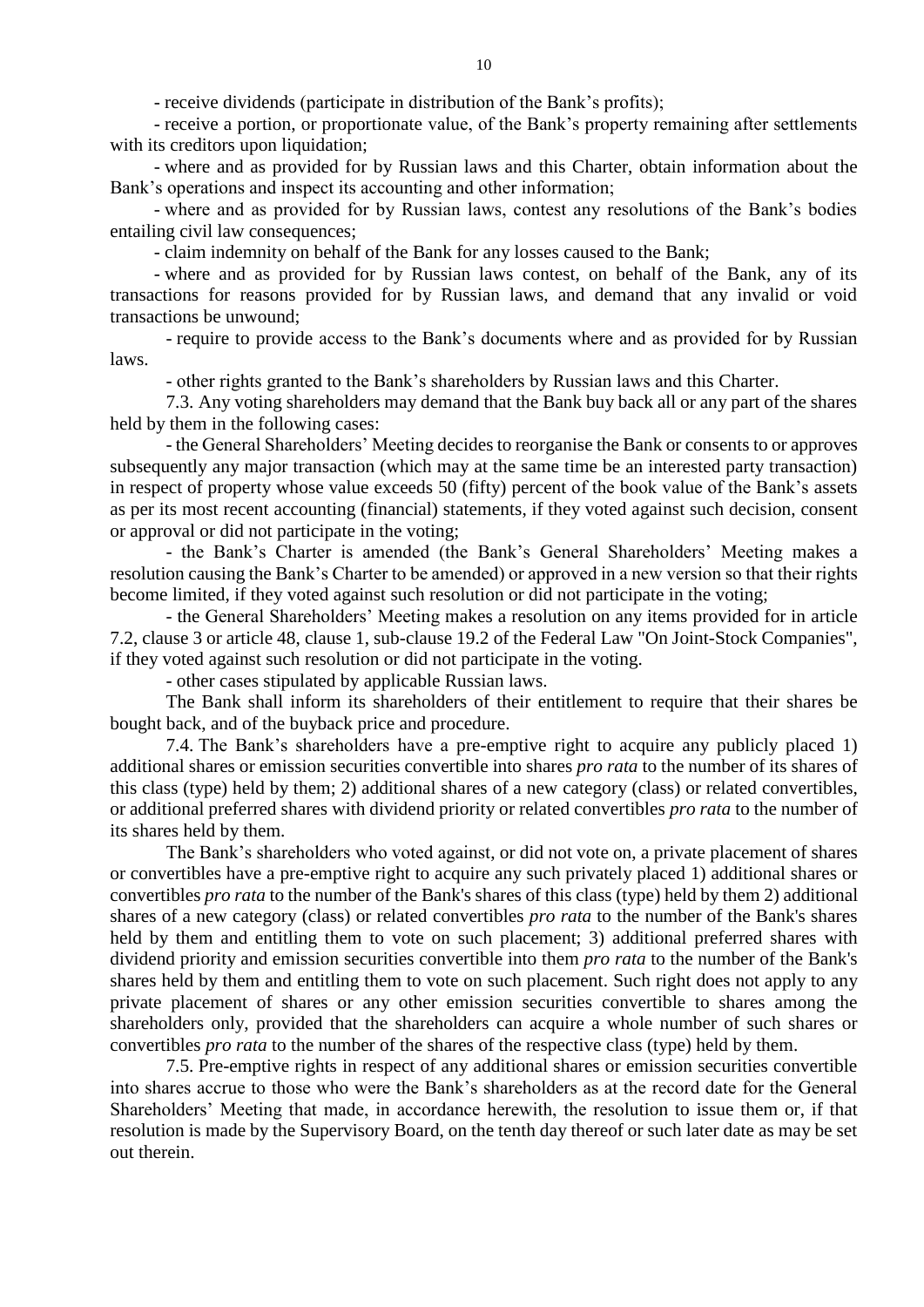To ensure the exercisability of any such pre-emptive rights, the Bank's registrar shall make a list of persons entitled thereto as required by Russian securities laws for lists of persons exercising securities rights.

Any persons on such list may exercise such pre-emptive right as set out by the Federal Law "On Joint-Stock Companies".

7.6. Any shareholders may dispose their shares in the Bank as provided for by applicable Russian laws without other shareholders' consent.

## **Article 8. THE BANK'S SHAREHOLDER REGISTER**

8.1. Pursuant to the Russian laws, the Bank shall ensure maintenance and keeping of a register of its shareholders upon its state registration as a joint-stock company.

8.2. A lawfully licensed organisation (the "keeper of the register") shall be engaged to keep the register and act as counting commission. The Bank shall not be released from the liability for maintenance and keeping of the register entrusted to the keeper of the register.

8.3. Any registered persons must provide information and documents to the keeper of the register as required by the register keeping rules.

8.4. The keeper of the register must, at request of any shareholder or nominee, confirm their title to shares by issuing an extract from the Bank's shareholder register, which extract is not a security per se.

#### **Article 9. THE BANK'S INCOME. DIVIDEND PAYMENT**

9.1. The Bank shall have full economic independence as to distribution of any income determined under applicable Russian laws and disposable by the Bank after payment of all taxes due (net income).

9.2. The net income shall be applied to the reserve fund and any other funds of the Bank, be distributed among the Bank's shareholders as dividends or be applied to any other purposes by resolution of the General Shareholders' Meeting.

9.3. Any income disposable by the Bank by resolution of an annual General Shareholders' Meeting (other than any allocations to the reserve fund) shall be booked on the retained income account.

Retained income may be used for the following purposes:

- to increase the Bank's charter capital;
- to increase the Bank's reserve fund;
- to cover the Bank's losses;
- other purposes under Russian laws.

9.4. Based on results of its operations in the first quarter, half-year, 9 (nine) months of a reporting year and / or results of a reporting year, the Bank may decide to pay (declare) dividends on the outstanding shares. No dividends shall be paid on any shares held on the Bank's books. A decision to pay (declare) dividends for the first quarter, half-year and 9 (nine) months of a reporting year may be taken within 3 (three) months of the end of the respective period.

Any resolution to pay (declare) of dividends shall be passed by the Bank's General Shareholders' Meeting. Any such resolution must specify the amount of dividend for each category (type) of shares, the form of payment and the date as at which the persons entitled thereto shall be determined. The date as at which the persons entitled to dividends shall be determined may only be fixed as proposed by the Supervisory Board. No dividend may exceed the amount recommended by the Supervisory Board.

The record date set by a resolution to pay (declare) dividends may not fall earlier than 10 (ten) days or later than 20 (twenty) days of such resolution.

Dividends must be paid within 25 (twenty five) business days or, if payable to any nominees or stock market professional participants acting as asset managers registered in the shareholder register, within 10 (ten) business days of the relevant dividend record date.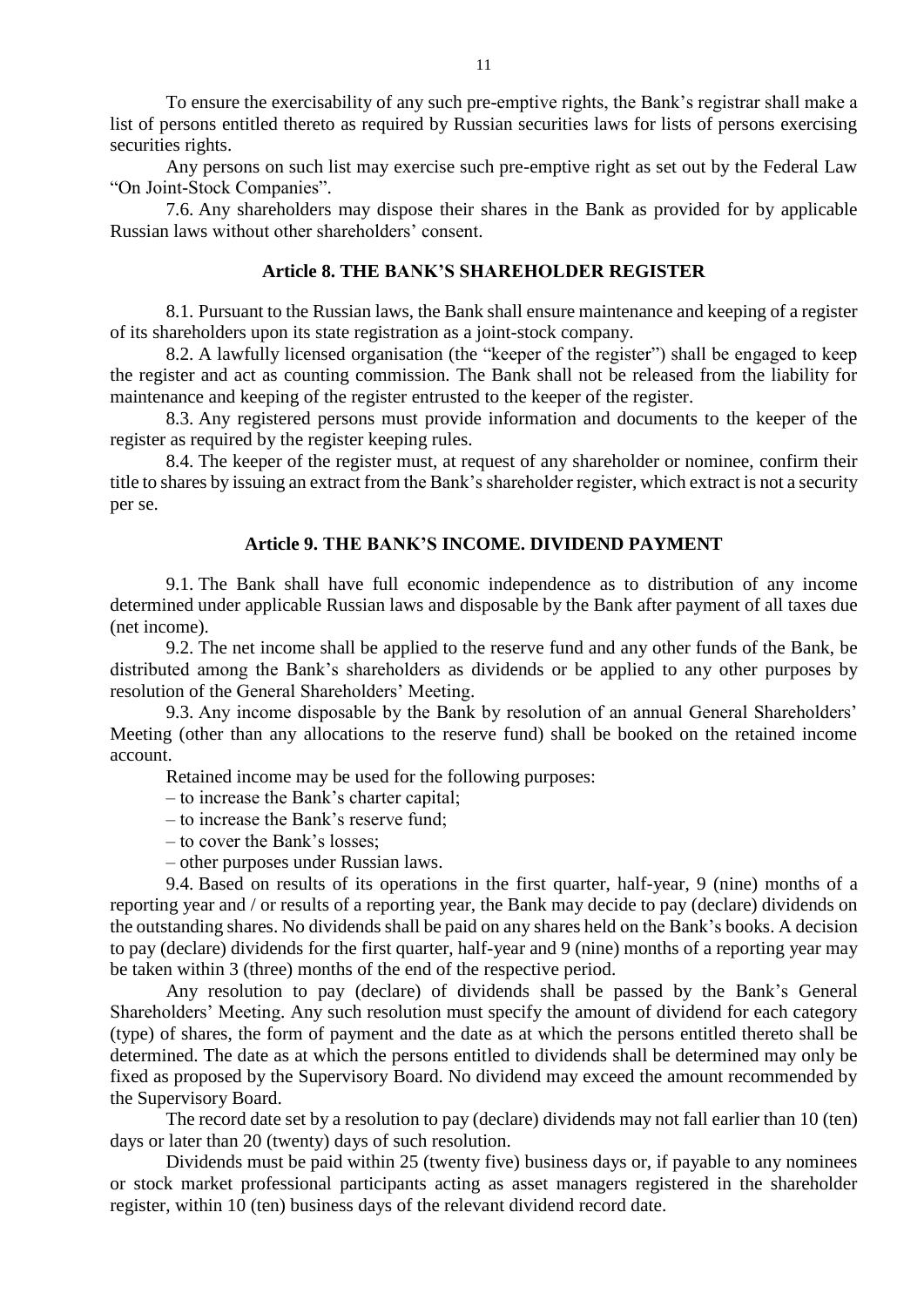Dividends shall be paid to the persons who held shares of the relevant category (class) or exercised the rights attached thereto pursuant to federal laws as at the close of business day on the record date set out in the dividend payment resolution.

9.5. Any dividends on the Bank's shares shall be paid in cash.

9.6. The General Shareholders' Meeting may pass a resolution not to pay any dividends.

The Bank may not decide to pay (declare) any dividends in the following cases:

– until its charter capital is fully paid;

– until redemption of all shares to be redeemed from its shareholders as required by Russian laws;

– if the Bank meets on the day of such decision, or would upon payment of dividends meet, the insolvency (bankruptcy) criteria under applicable Russian insolvency (bankruptcy) laws;

– if on the day of such decision the Bank's equity (capital) is, or would upon payment of dividends become, less than its charter capital and reserve fund;

– in any other cases envisaged by federal laws.

The Bank may not pay any declared dividends:

– if it meets on the day of such payment, or would meet upon such payment, the insolvency (bankruptcy) criteria under applicable Russian insolvency (bankruptcy) laws;

– if on the day of the relevant decision the Bank's equity (capital) is, or would upon payment of the dividends become, less than its charter capital and reserve fund;

– in any other cases envisaged by federal laws.

Upon termination of the above mentioned circumstances, the Bank shall pay the declared dividends to the shareholders.

## **Article 10. FUNDS OF THE BANK**

10.1. The Bank shall form a reserve fund pursuant to applicable Russian laws.

The reserve fund of the Bank may be used by resolution of the Supervisory Board for the following purposes:

– to cover losses of the Bank;

– to repay bonds, or to redeem shares, of the Bank (if no other funds are available).

The reserve fund may not be used for any purposes other than those envisaged by the Federal Law "On Joint-Stock Companies".

During any given year, the Bank may only use such part of the reserve fund for the purposes referred to in this clause as was formed out of previous years' income and only upon approval by the General Shareholders' Meeting of allocations of the previous years' income.

The Bank shall form its reserve fund at a ratio of at least 5 (five) percent of its charter capital. Until the required amount of the reserve fund is achieved, the Bank shall allocate at least 5 (five) percent of the annual net income to the said fund.

10.2. The Bank may form other funds under Russian laws. Formation and application of any such funds shall be governed by approved regulations thereon.

#### **Article 11. MANAGEMENT OF THE BANK**

11.1. The Bank shall be managed by:

– the General Shareholders' Meeting;

– the Supervisory Board (a collective governing body);

– the Chairman of the Management Board (the sole executive body);

– the Management Board (a collective executive body).

11.2. Members of the Supervisory Board, the Chairman of the Management Board, his deputies (First Deputy Chairmen of the Management Board, Deputy Chairmen of the Management Board) and members of the Management Board shall exercise their rights and perform their duties acting in the Bank's interests in good faith and reasonably. They shall be liable for any losses caused to the Bank by their guilty actions (omission) as stipulated by applicable Russian laws.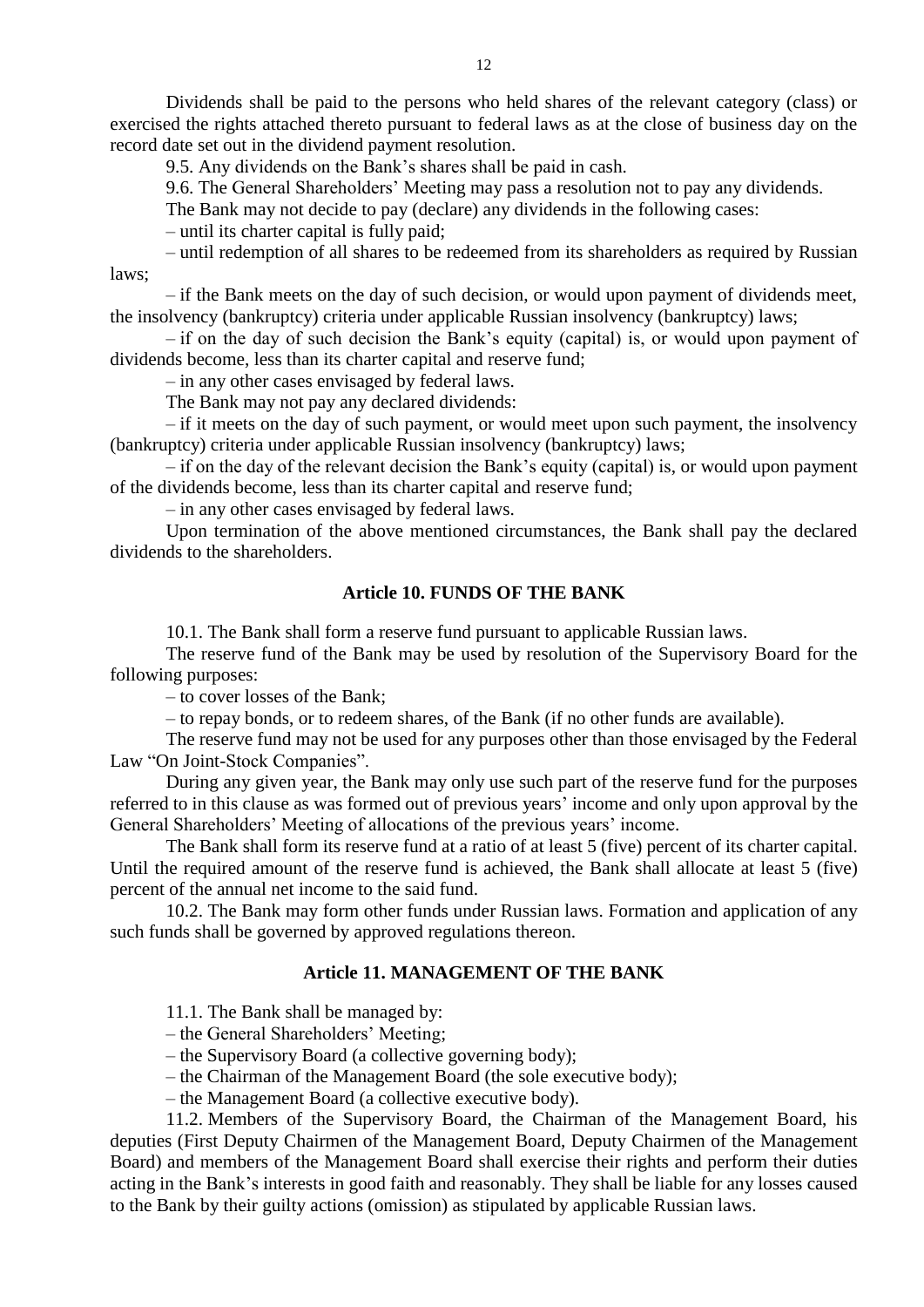11.3. The Bank's Chairman of the Management Board, his deputies (First Deputy Chairman of the Management Board, Deputy Chairmen of the Management Board), members of the Management Board, the Chief Accountant and Deputy Chief Accountants of the Bank may not act as executive officer or chief accountant in any other credit organisations, foreign banks, insurance or clearing organisations, stock market professional participants, commodities and/or financial markets trading facilities, joint-stock investment funds, investment funds', mutual funds' or non-governmental pension funds' specialised depositories or asset management companies, pension plan or pension insurance organisations, microfinance organisations, leasing companies or any affiliates of the Bank. Such restriction shall not apply where any such foreign bank is the Bank's parent or subsidiary, or where its affiliate is a non-profit organisation (other than a state corporation).

The Chairman of the Management Board, his deputies (First Deputy Chairman of the Management Board, Deputy Chairmen of the Management Board), members of the Management Board and the Chief Accountant may only hold offices in management bodies of any other entities upon consent of the Supervisory Board.

## **Article 12. GENERAL SHAREHOLDERS' MEETING**

12.1. The supreme authority of the Bank shall be its General Shareholders' Meeting.

12.2. Every year the Bank must hold an annual General Shareholders' Meeting.

Any General Shareholders' Meetings, held other than annually, shall be extraordinary.

12.3. The General Shareholders' Meetings shall be held in Moscow.

## *Competence of the General Shareholders' Meeting*

12.4. The following matters shall be reserved to the General Shareholders' Meeting:

12.4.1. Amending the Charter of the Bank, except as set forth by the Federal Law "On Joint-Stock Companies", and approving new versions of the Charter of the Bank.

12.4.2. Reorganising the Bank.

12.4.3. Liquidating the Bank, appointing a liquidation committee and approving the interim and final liquidation balance sheets.

12.4.4. Determining the number of, electing and removing before term, members of, and approving the Regulations of, the Supervisory Board.

12.4.5. Determining the number, the par value, the class (type) of, and the rights attached to, the authorised shares of the Bank.

12.4.6. Increasing the charter capital by raising the par value of shares.

12.4.7. Increasing the Bank's charter capital by placing additional shares except as otherwise reserved to the Supervisory Board under applicable Russian laws and this Charter.

12.4.8. Placing privately the Bank's emission securities convertible to shares.

12.4.9. Placing publicly the Bank's emission securities convertible to ordinary shares in excess of 25 (twenty five) percent of the earlier placed ordinary shares.

12.4.10. Reducing the Bank's charter capital by reducing the par value of shares, taking out a part of its shares to decrease their total number pursuant to applicable Russian laws, and by redeeming any shares taken out or repurchased by the Bank.

12.4.11. Electing, removing before term, determining remunerations and compensations for members of, and approving the Regulation on, the Audit Panel.

12.4.12. Approving the audit firm of the Bank.

12.4.13. Paying (declaring) dividends for the first quarter, half-year or 9 (nine) months of a reporting year.

12.4.14. Approving the Bank's annual report and annual accounting (financial) statements.

12.4.15. Allocating the income (in particular paying (declaring) dividends other than for the first quarter, half-year or 9 (nine) months of a reporting year) or loss of the Bank for a full reporting year.

12.4.16. Setting out regulations for holding General Shareholders' Meetings.

12.4.17. Splitting up or consolidating any shares of the Bank.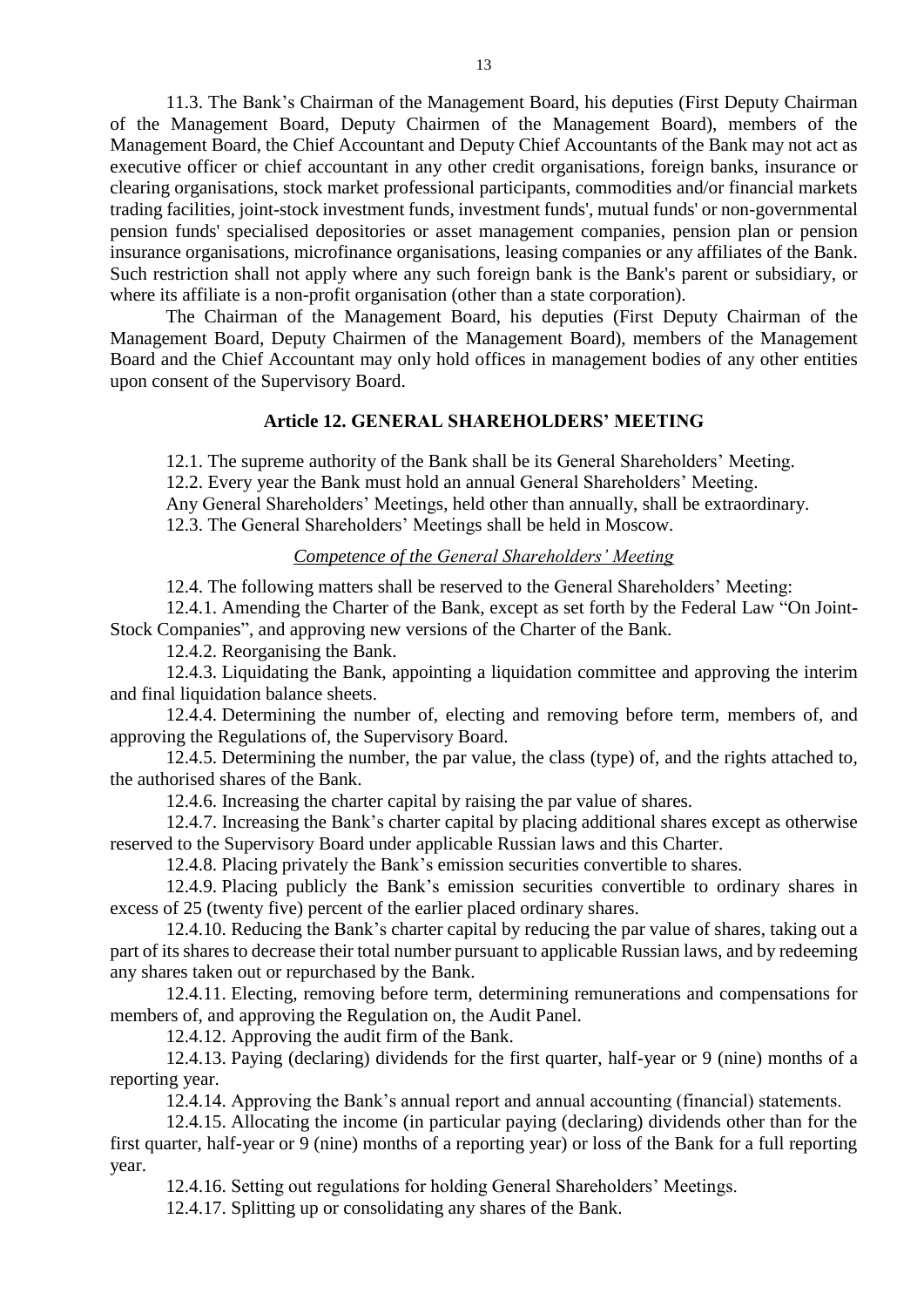12.4.18. Consenting to or approving subsequently any interested party transactions where so required by applicable Russian laws.

12.4.19. Consenting to or approving subsequently any major transactions where so required by applicable Russian laws.

12.4.20. Buying back any placed shares of the Bank where so provided by the Federal Law "On Joint-Stock Companies".

12.4.21. Deciding on the Bank's participation in any financial and industrial groups, associations and other unions of business companies.

12.4.22. Approving bylaws for the Bank's bodies.

12.4.23. Resolving to apply for delisting of the Bank's shares and/or emission securities convertible therein.

12.4.24. Resolving any other matters set forth by the Federal Law "On Joint-Stock Companies".

12.5. Any matters reserved to the General Shareholders' Meeting may not be referred to any executive bodies of the Bank or the Supervisory Board, except as provided for by the Federal Law "On Joint-Stock Companies".

12.6. The General Shareholders' Meeting may not consider or resolve any matters beyond its competence under the Federal Law "On Joint-Stock Companies".

12.7. Any resolution on the matters set out in cl. 12.4.1-12.4.3, 12.4.5, 12.4.7-12.4.9, 12.4.19, 12.4.20 and 12.4.23 hereof shall be passed by the General Shareholders' Meeting by a majority of not less than three quarters of the votes of the voting shareholders participating therein.

Any resolution on the matter set out in cl. 12.4.23 hereof which results in the delisting of all its shares and convertible emission securities shall be passed by the General Shareholders' Meeting by a majority of 95 percent of votes of all holders of the Bank's shares of all categories (classes).

Any resolution on any other matters set out in cl. 12.4 hereof shall be passed by a simple majority of the votes of the voting shareholders participating in the General Shareholders' Meeting unless otherwise stipulated by the Federal Law "On Joint-Stock Companies".

Each issue put to vote shall be decided separately.

12.8. Any resolution on the matters set out in cl. 12.4.2, 12.4.6-12.4.7, 12.4.10 and 12.4.17- 12.4.22 hereof shall only be passed by the General Shareholders' Meeting if proposed by the Supervisory Board.

## *Provisions for Arranging General Shareholders' Meetings*

12.9. Each annual General Shareholders' Meeting shall be convened by the Supervisory Board not earlier than 2 (two) months and not later than 6 (six) months after the end of a reporting year.

Each annual General Shareholders' Meeting shall elect the Supervisory Board and the Audit Panel, approve the audit firm of the Bank, decide on matters set forth in cl. 12.4.14.-12.4.15 hereof and may decide on any other matters reserved to the General Shareholders' Meeting.

12.10. The list of persons entitled to participate in a General Shareholders' Meeting shall be made as required by Russian securities laws for lists of persons exercising securities rights.

12.11. The record date for participation in a General Shareholders' Meeting may not fall earlier than 10 (ten) days of the date it is called or 25 (twenty five) days before the date it is to be held.

The record date for participation in an extraordinary General Shareholders' Meeting whose proposed agenda includes election of Supervisory Board members or reorganisation of the Bank by way of merger, spin-off or demerger and election of the board of directors (supervisory board) of the company created thereby, may not fall earlier than 10 (ten) days of the date it is decided to call such meeting or 55 (fifty five) days before the date it is to be held.

The record date for participation in a General Shareholders' Meeting whose agenda includes reorganisation of the Bank may not fall earlier than 35 (thirty five) days before it is to be held. The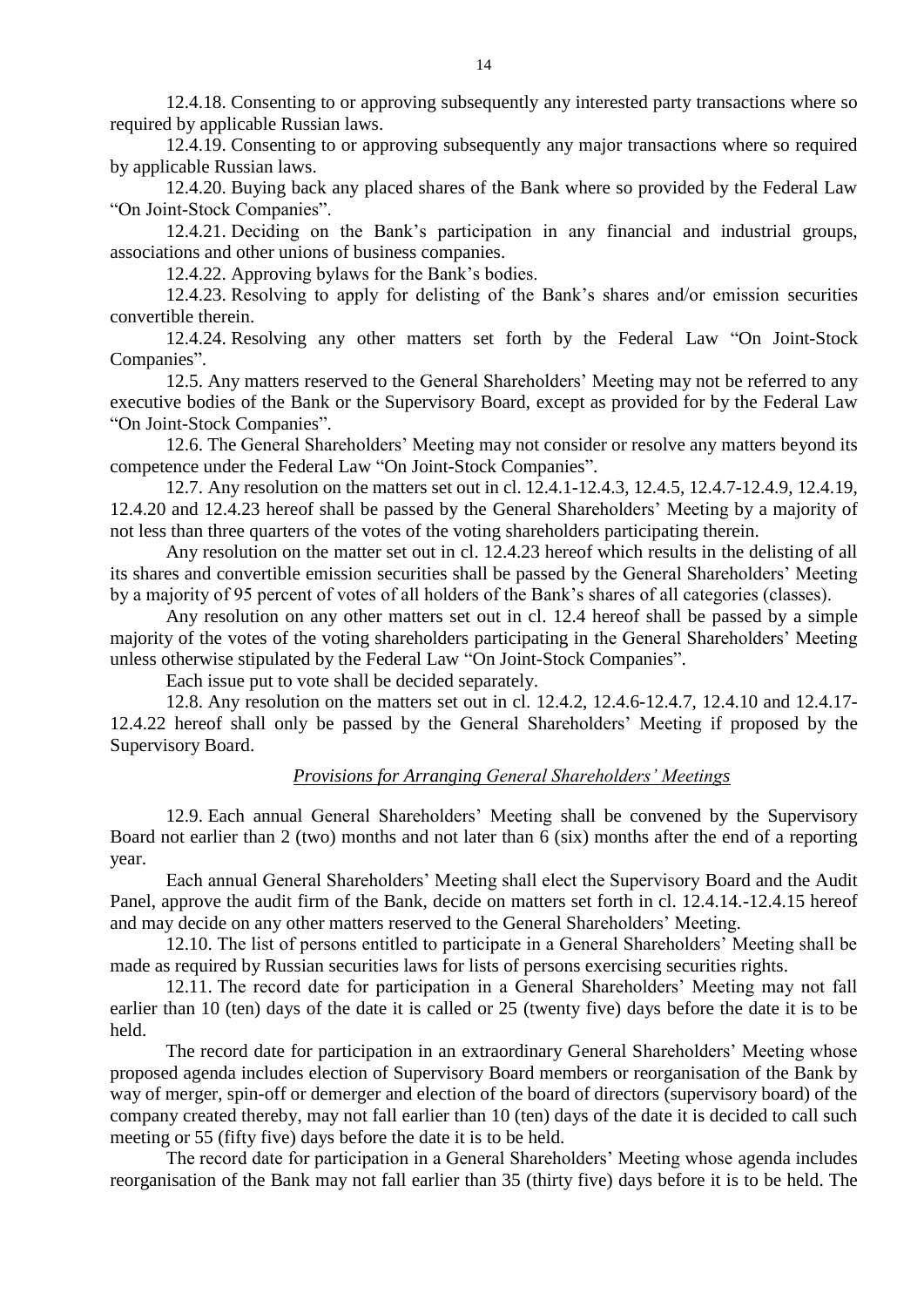record date for participation in a General Shareholders' Meeting shall be disclosed as provided for by applicable laws at least 7 (Seven) days in advance.

The form, agenda, date, place and time of a General Shareholders' Meeting or, if held by absentee voting, the last day by which and the mailing address to which the completed voting ballots should be sent, voting ballots' form and wordings where applicable, the record date for participation therein, the last day of accepting shareholders' nominations to the Supervisory Board (where applicable), the procedure for notifying persons entitled to participate therein, and the list of information (materials) to be delivered to them prior thereto shall be determined by the Supervisory Board in accordance with Russian laws.

12.12. Any persons entitled to participate in a General Shareholders' Meeting may review all necessary information (materials) prepared therefor at the Bank's premises and other locations at addresses stated in the notice thereof within 20 (twenty) days or, if the Bank's reorganisation is on the agenda, within 30 (thirty) days, or on its website at [http://www.mkb.ru.](http://www.mkb.ru/)

12.13. The Bank notifies the persons entitled to participate in a General Shareholders' Meeting and named in the shareholder register about calling thereof in writing by registered mail, by personal delivery of notices to their authorised representatives with signed acknowledgement or by posting an announcement on its website at http://www.mkb.ru at least 21 (twenty one) days or, if the Bank's reorganisation is on the agenda, 30 (thirty) days before the date thereof.

If the agenda of an extraordinary General Shareholders' Meeting includes election of Supervisory Board members or reorganisation of the Bank by way of merger, spin-off or demerger and election of the board of directors (supervisory board) of the company created thereby, the Bank notifies the persons entitled to participate therein and named in the shareholder register about calling thereof at least 50 (fifty) days before the date thereof.

A ballot shall be sent by registered mail or delivered with signed acknowledgment to each of the persons named in the shareholder register and entitled to participate in the relevant General Shareholders' Meeting at least 20 (Twenty) days before the date thereof. The Bank may send ballots with the notice of a General Shareholders' Meeting.

If a nominee is named in the Bank's shareholder register, the notice of a General Shareholders' Meeting, information (materials) and ballots deliverable in contemplation thereof to persons entitled to participate therein shall be provided in line with rules set forth by Russian securities laws for provision of information and materials to persons exercising securities rights.

12.14. Any shareholder(s) aggregating at least 2 (two) percent of the voting shares of the Bank may, within 30 (thirty) days of the end of a reporting year of the Bank, propose issues for the agenda of the annual General Shareholders' Meeting and nominate candidates to the Supervisory Board and Audit Panel, such candidates not to exceed in number the membership of the respective authority.

If the proposed agenda of an extraordinary General Shareholders' Meeting includes election of members of the Supervisory Board, any shareholder(s) aggregating at least 2 (two) percent of the voting shares of the Bank may nominate candidates thereto, such candidates not to exceed in number the membership thereof. Any such proposals must be delivered to the Bank at least 30 (thirty) days before the date the extraordinary General Shareholders' Meeting.

Any proposals as to agenda items for a General Shareholders' Meeting or as to nominations shall specify the name(s), the number and class (type) of the shares owned by, and shall be signed by, the relevant shareholder(s) or their representatives. The Bank's shareholder(s) not named in its shareholder register may also propose agenda items or nominations for a General Shareholders' Meeting by giving relevant instructions to the person recording their titles to shares. Such instructions shall be given in accordance with rules of Russian securities laws. Such proposals shall contain any other details required by Russian laws.

12.15. The Supervisory Board shall be obligated to consider any such proposals and to decide whether to include them in the agenda of the General Shareholders' Meeting or reject them, within the terms specified by the Federal Law "On Joint-Stock Companies".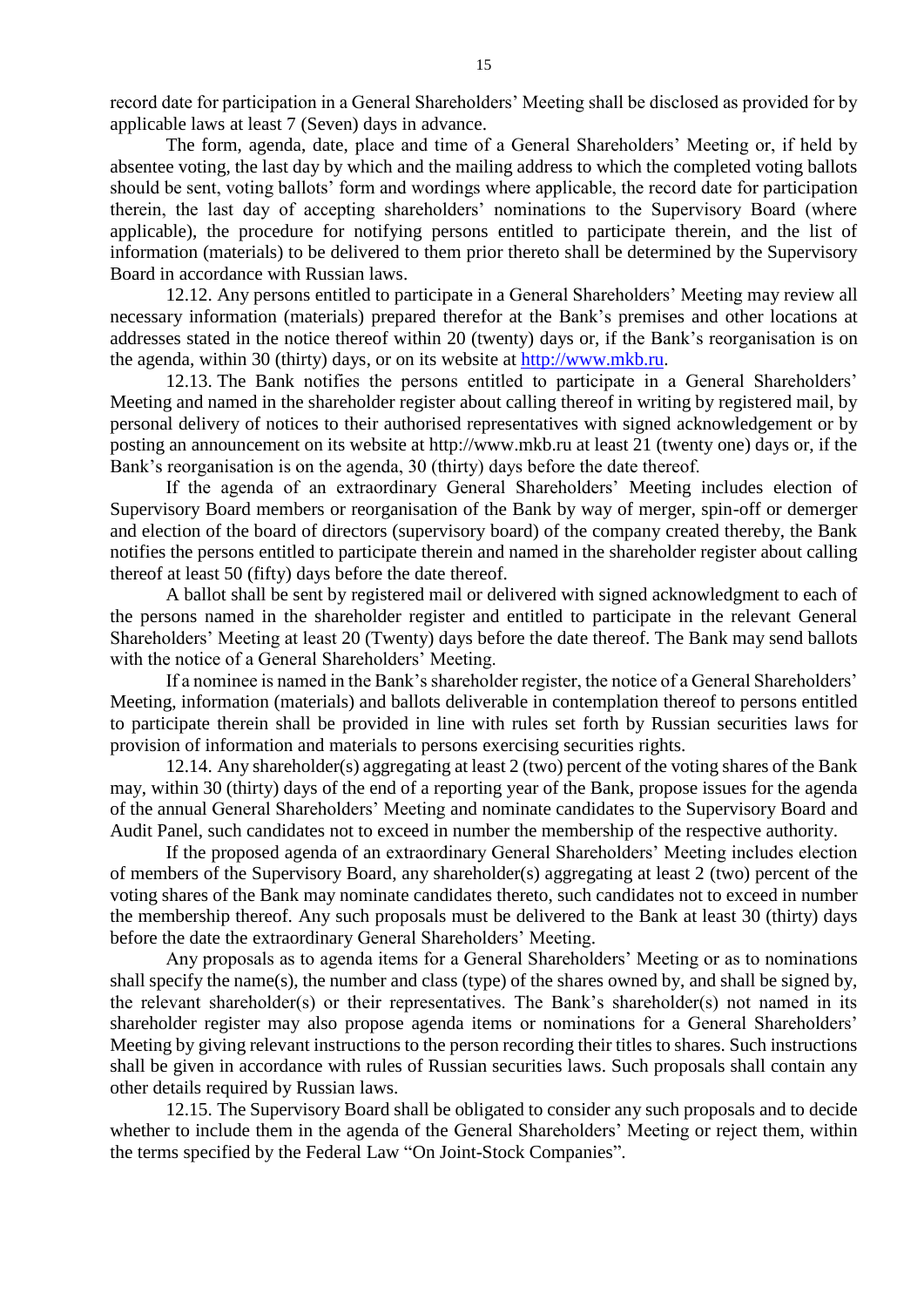Any such proposal submitted in non-compliance with the terms and / or other requirements stipulated by the Federal Law "On Joint-Stock Companies" shall not be accepted by the Supervisory Board.

Any motivated refusal by the Supervisory Board to add an item proposed by any shareholder(s) to the agenda of a General Shareholders' Meeting or add a candidate to the voting list for elections to the relevant body of the Bank shall be notified to such shareholder(s) within 3 (three) days of such refusal.

Such refusal shall be notified to the proposing persons who are not named in the Bank's shareholder register and gave instructions to the person recording their titles to shares within 3 (three) days thereof in accordance with the rules of Russian securities laws for provision of information and materials to persons exercising securities rights.

12.16. Any refusal or omission by the Supervisory Board to include any proposed item in the agenda of a General Shareholders' Meeting or admit a candidate to elections to the Bank's bodies may be protested in courts of law by the shareholder concerned.

12.17. The Supervisory Board may not modify the wording of the issues on the agenda of a General Shareholders' Meeting and in the wording of any resolutions thereon.

In addition to any agenda items proposed for any General Shareholders' Meeting, or candidates nominated to any body, by shareholders, the Supervisory Board may at its discretion include items in the agenda of the General Shareholders' Meeting and/or candidates in the list of candidates to the relevant body. Candidates proposed by the Supervisory Board may not exceed in number the relevant body's membership.

12.18. Any shareholder of the Bank may vote in person or by proxy subject to a power of attorney being executed as required by applicable Russian laws. One proxy may act under powers of attorney from different shareholders.

Any shareholder may at any time replace the relevant proxy at, or participate in person in, any General Shareholders' Meeting.

12.19. A General Shareholders' Meeting shall be valid (shall have a quorum), if by the end of the registration for participation therein shareholders (or representatives of shareholders) holding more than half of the votes of the placed voting shares of the Bank have registered.

A General Shareholders' Meeting shall be deemed attended by any shareholders who have registered to participate therein and any shareholders whose ballots were received at least 2 (two) days before its date. A General Shareholders' Meeting held by absentee voting shall be deemed attended by any shareholders whose ballots were received before the last day for receipt of ballots fixed pursuant to applicable Russian laws.

A General Shareholders' Meeting shall also be deemed attended by any shareholders who, under rules of Russian securities laws, gave voting instructions to the persons recording their titles to shares, if their will is made known at least 2 (two) days before the date it is held or, if held by absentee voting, the last day for receipt of ballots.

12.20. Issues on the agenda of any General Shareholders' Meeting shall be voted based on "one voting share, one vote" principle, except for cumulative voting as provided for by applicable Russian laws.

Counting of the votes cast with respect to each voted issue of the agenda of any General Shareholders' Meeting shall be made aggregately for all voting shares.

12.21. Voting by ballots shall also be deemed to occur when the Bank's registrar is notified of the will expressed by any persons entitled to participate in a General Shareholders' Meeting who are not named in the Bank's shareholder register and gave, as required by Russian securities laws, voting instructions to the persons recording their titles to shares.

12.22. Any resolutions passed by, and results of any vote on the items of the agenda of, any General Shareholders' Meeting may be announced thereat and shall be notified to those included in the list of persons entitled to participate therein in the form of a vote count report in the manner provided for giving notice of General Shareholders' Meetings, within 4 (four) business days of closing thereof or, if it was held by absentee voting, the deadline for submitting ballots.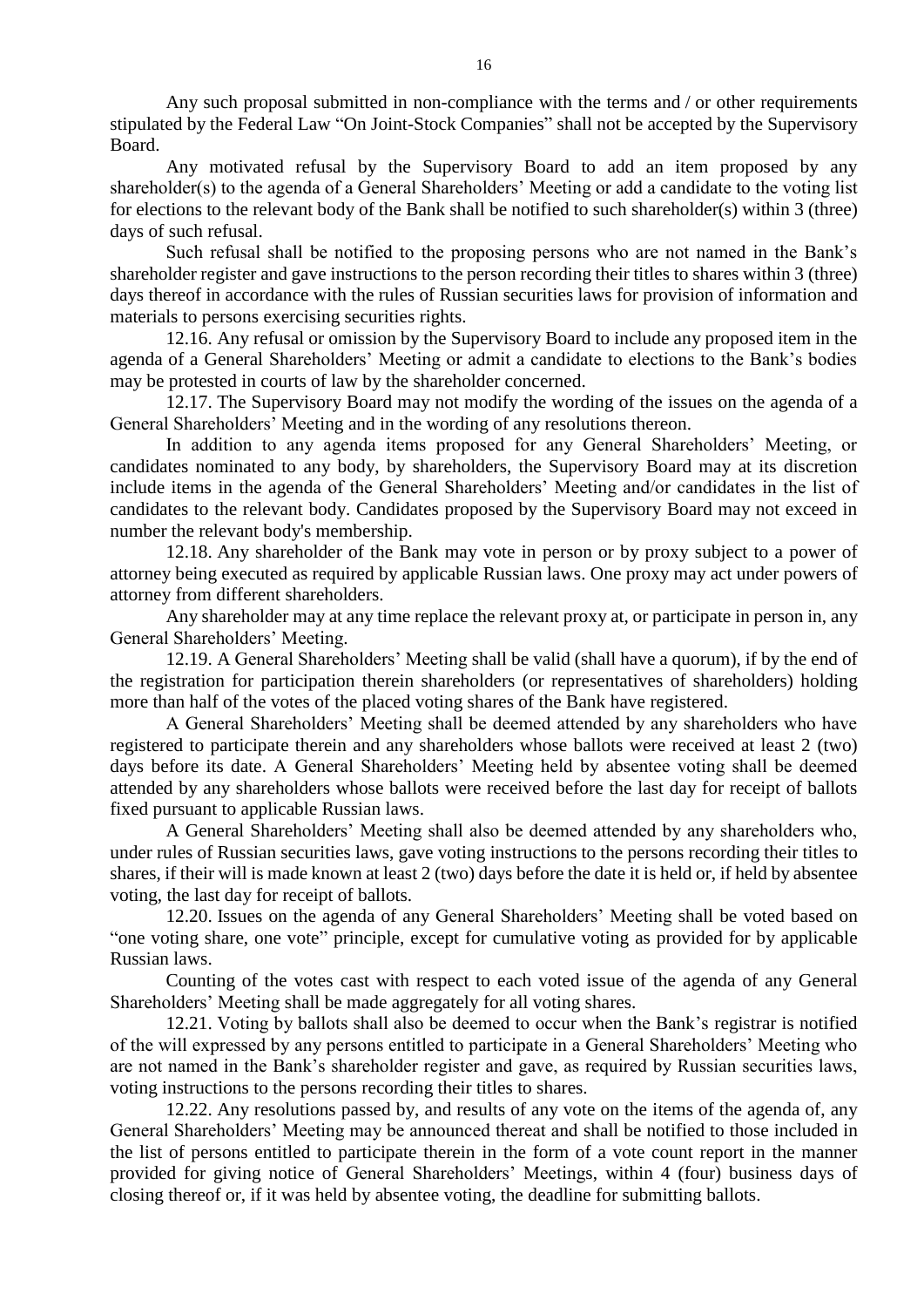Minutes of any General Shareholders' Meeting shall be made within 3 business days of closing thereof in two counterparts. Both counterparts shall be signed by the Chairman of the General Shareholders' Meeting and the secretary of the General Shareholders' Meeting. Minutes of the General Shareholders' Meetings shall be posted on the Bank's website at: [http://www.mkb.ru.](http://www.mkb.ru/)

12.23. If a nominee is named in the Bank's shareholder register as at the record date for participation in a General Shareholders' Meeting, the vote count report shall be brought to notice of such nominee in line with rules set forth by Russian securities laws for provision of information and materials to persons exercising securities rights.

12.24. Any shareholder whose rights and lawful interests are affected by a resolution of a General Shareholders' Meeting and who did not participate therein or voted against such resolution may contest it in a court. Such contestation may be filed within 3 (three) months of the day such shareholder became or should have become aware of such resolution.

12.25. Any resolutions on the items of agenda of any General Shareholders' Meeting, other than electing members to the Supervisory Board or Audit Panel, approving the auditor of the Bank, approving the annual report and annual accounting (financial) statements, and distributing any income (including paying (declaring) dividends other than any income distributed as dividends for the first quarter, half-year or 9 (nine) months of a reporting year) or loss of the Bank for a reporting year, may be passed by absentee voting (by poll) without holding any meeting (i.e. co-presence of shareholders to discuss issues of agenda and to pass resolutions on any issues put to vote).

12.26. Any resolution of a General Shareholders' Meeting passed by absentee voting (by poll) shall be deemed valid if at least a half of the Bank's voting shares were represented therein.

12.27. The General Shareholders' Meeting's shall be chaired by the Chairman of the Supervisory Board or, if requested by another person under cl. 12.32. hereof, by that person.

If absent or unable to do so, the Chairman of the Supervisory Board may be substituted by any Supervisory Board member chosen by the Supervisory Board.

## *Procedure for organising an Extraordinary General Shareholders' Meeting*

12.28. Any extraordinary General Shareholders' Meeting shall be held by resolution of the Supervisory Board at its own discretion or on the request of the Audit Panel, the auditor of the Bank or any shareholder(s) aggregating at least 10 (ten) percent of the voting shares of the Bank as of the date of such request. Any extraordinary General Shareholders' Meeting shall be convened by the Supervisory Board.

12.29. Any extraordinary General Shareholders' Meeting requested by the Audit Panel, the auditor of the Bank or any shareholder(s) aggregating at least 10 (ten) percent of the voting shares of the Bank must be held within 40 (forty) days of such request. If the proposed agenda of the extraordinary General Shareholders' Meeting includes election to the Supervisory Board, such Bank's General Shareholders' Meeting must be held within 75 (seventy five) days of such request.

12.30. Any Supervisory Board resolution to call, or motivated refusal to call, an extraordinary General Shareholders' Meeting shall be delivered to the persons requesting it within 3 (three) days of such resolution. Such resolution shall be notified to the proposing persons who are not named in the Bank's shareholder register and gave instructions to the person recording their titles to shares within 3 (three) days thereof in accordance with the rules of Russian securities laws for provision of information and materials to persons exercising securities rights.

12.31. Where the Federal Law "On Joint-Stock Companies" requires the Supervisory Board to call an extraordinary General Shareholders' Meeting, such General Shareholders' Meeting must be held within 40 (Forty) days of the Supervisory Board's resolution to call it.

Where the Federal Law "On Joint-Stock Companies" requires the Supervisory Board to call an extraordinary General Shareholders' Meeting for election of Supervisory Board members, such General Shareholders' Meeting must be held within 70 (seventy) days of the Supervisory Board's resolution to call it.

12.32. Any omission, within the term set out by the Federal Law "On Joint-Stock Companies", or refusal by the Supervisory Board to call an extraordinary General Shareholders'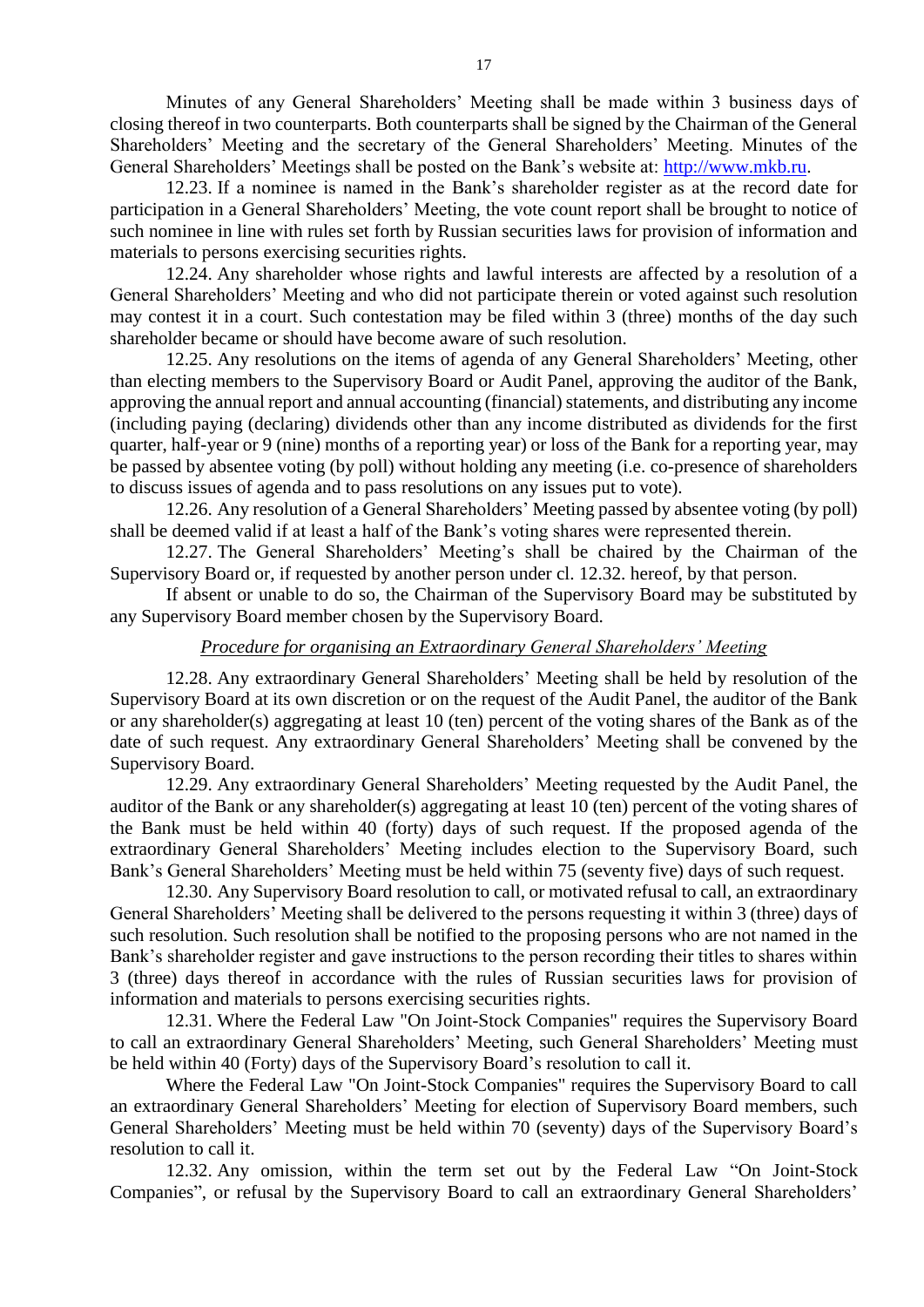Meeting may be protested in courts of law by the Bank's bodies or persons requesting the calling thereof.

12.33. Any extraordinary General Shareholders' Meeting requested by another person entitled to do so shall be chaired by that person (or, if a legal entity, its authorised representative).

#### **Article 13. SUPERVISORY BOARD**

13.1. The Supervisory Board shall carry out the general governance of the Bank's activities, except the matters reserved to the General Shareholders' Meeting.

13.2. The following matters shall be reserved to the Supervisory Board:

13.2.1. Setting priority activities for the Bank and its banking group.

13.2.2. Calling annual and extraordinary General Shareholders' Meetings in due manner, except as stipulated by the Federal Law "On Joint-Stock Companies".

13.2.3. Approving the agenda of General Shareholders' Meetings.

13.2.4. Setting the record dates for participation in General Shareholders' Meetings, and deciding any other matters reserved to it by the Federal Law "On Joint-Stock Companies" and related to preparation and holding of General Shareholders' Meetings.

13.2.5. Resolving to increase the Bank's charter capital by placing additional shares within the number and classes (types) of the authorised shares as set out by cl. 5.3 hereof.

13.2.6. Resolving (and amending resolutions) to place bonds, whether in multiple issues under a bond programme or otherwise, and other emission securities of the Bank as permitted by Russian laws, including convertible bonds and other convertibles, except where placement of convertible bonds and other convertibles is reserved by this Charter or the Federal Law "On Joint-Stock Companies" to the General Shareholders' Meeting.

13.2.7. Determining the price (monetary value) of property, the placement price, or a procedure for determination thereof, and buy-back price of the Bank's emission securities (including the placement price of any non-convertible bonds) where provided for by Russian laws.

13.2.8. Resolving to buy back the Bank's shares (unless in connection with any reduction of the Bank's charter capital), bonds and any other emission securities where provided for by Russian laws.

13.2.9. Forming the Bank's executive bodies, in particular appointing, removing, and determining remunerations and compensations to be paid to, the Chairman of the Management Board and members of the Management Board.

13.2.10. Appointing and removing Deputy Chairmen of the Management Board as proposed by the Chairman of the Management Board.

13.2.11. Resolving to file requests with the Bank of Russia to approve candidacies of the Chairman of the Management Board, his Deputies, members of the Management Board and other persons requiring its approval as required by applicable laws.

13.2.12. Recommending to the General Shareholders' Meeting the amount of remunerations and compensations for the members of the Audit Panel and determining the amount of fees for the services of the audit firm.

13.2.13. Recommending to the General Shareholders' Meeting the amount of, and the method for payment of, dividends on the Bank's shares.

13.2.14. Approving bylaws of the Bank and its banking group, except those reserved by the Federal Law "On Joint-Stock Companies" to the General Shareholders' Meeting and those reserved by this Charter to the executive bodies of the Bank.

13.2.15. Allocating the reserve fund and any other funds of the Bank.

13.2.16. Setting up and dissolving branches and representative offices of the Bank.

13.2.17. Consenting to or approving subsequently interested party transactions where required by applicable Russian laws.

13.2.18. Consenting to or approving subsequently major transactions where required by applicable Russian laws.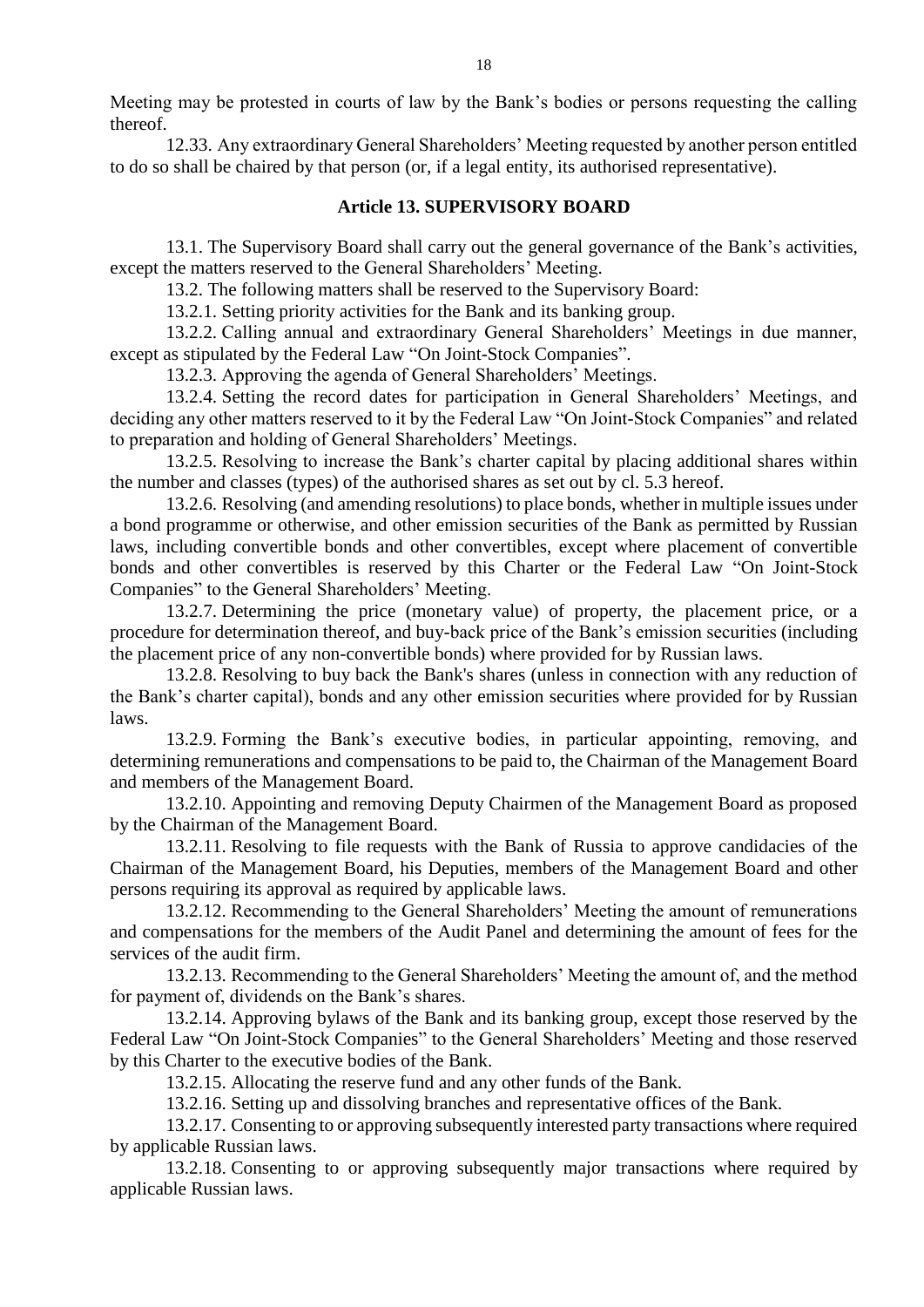13.2.19. Ensuring internal control in the Bank (banking group): setting out principles of, and approaches to, organising risk management, internal control and internal audit; ensuring the creation and operation of an effective internal control system; reviewing and approving documents on the internal control system's organisation; approving the Bank's bylaws setting out its risk management, internal control, and internal audit policies; analysing the effectiveness of internal control and discussing with the Bank's executive bodies internal control issues and measures to improve internal control; appointing, removing, and approving the amount and conditions of remuneration for, the Head of Internal Audit Department, approving the regulations on, considering and approving performance reports of, and approving work plans of, the Internal Audit Department, ensuring that the Bank's executive bodies act on recommendations and observations of the Internal Audit Department, audit organisation and supervising bodies; controlling the Internal Audit Department's performance; reviewing the Internal Audit Department's semi-annual or more frequent reports on actions taken to fulfil recommendations and remedy issues identified in the Bank's operations; assessing the internal control system's consistency with the nature, scale and conditions of the Bank's operations in case of any changes therein; reviewing the Stock Market Professional Participant Comptroller's quarterly activity reports; approving the amount and conditions of remuneration for the head of the Internal Audit Department; approving the Internal Audit Department's work plans.

13.2.20. Resolving to appoint and remove the Corporate Secretary, and approving the Regulation on the Bank's Corporate Secretary.

13.2.21. Approving the Bank's registrar and the terms of contract with such registrar, and terminating any such contract.

13.2.22. Approving resolutions to issue shares and convertibles, and related prospectuses, offering circulars and closing reports.

13.2.23. Approving the Bank's annual budget or any material amendments thereto.

13.2.24. Approving any transaction to be made by the Bank with any of its related parties, other than those made by the Bank on arm's length terms in the ordinary course of business with a value (per one transaction) less than 3 (three) percent of the Bank's Tier I Capital as calculated under the report on "International Convergence of Capital Measurement and Capital Standards" dated July 1988 of the Basel Committee on Banking Supervision, as amended from time to time, as at the last reporting date preceding the date of the transaction in question (the "Capital") or those subject to approval by the Supervisory Board or General Shareholders' Meeting as major or interested party transactions (interested parties being defined for the purpose of this clause according to the International Financial Reporting Standard (IFRS) IAS 24 (Related Party Disclosures)).

13.2.25. Authorising any arrangement for the acquisition or disposal by the Bank of shares or other stock in legal entities and organisations where the consideration payable by or due to the Bank exceeds 20 (twenty) percent of the Capital, whether in one or a series of transactions.

13.2.26. Approving any single transaction or series of related transactions for the disposal of any assets of the Bank of which the book (aggregate book) value as at the last reporting date exceeds 20 (twenty) percent of the Capital (excluding any such disposals contemplated in the annual budget of the Bank).

13.2.27. Approving any actions to be taken by the Bank (other than those contemplated in its annual budget) whereby it incurs, within a reporting year, any obligations to pay amounts exceeding in aggregate 20 (twenty) percent of the Capital to any single party (group of parties).

13.2.28. Approving creation by the Bank or its controlled persons of any subsidiaries or controlled persons of the Bank or approving the Bank's entering into any joint venture (for the purpose of this clause, a joint venture is defined in accordance with the International Financial Reporting Standards (IFRS)).

13.2.29. Approving any single transaction or series of related transactions to be made by the Bank or its controlled persons whereby the Bank disposes, directly or indirectly, of all or any part of an equity interest held or, in the case of a related party within the meaning of IAS 24 (Related Party Disclosures), indirectly controlled by the Bank and representing more than 50 (fifty) percent of the capital of or voting shares in the relevant company or related party, if such transaction or transactions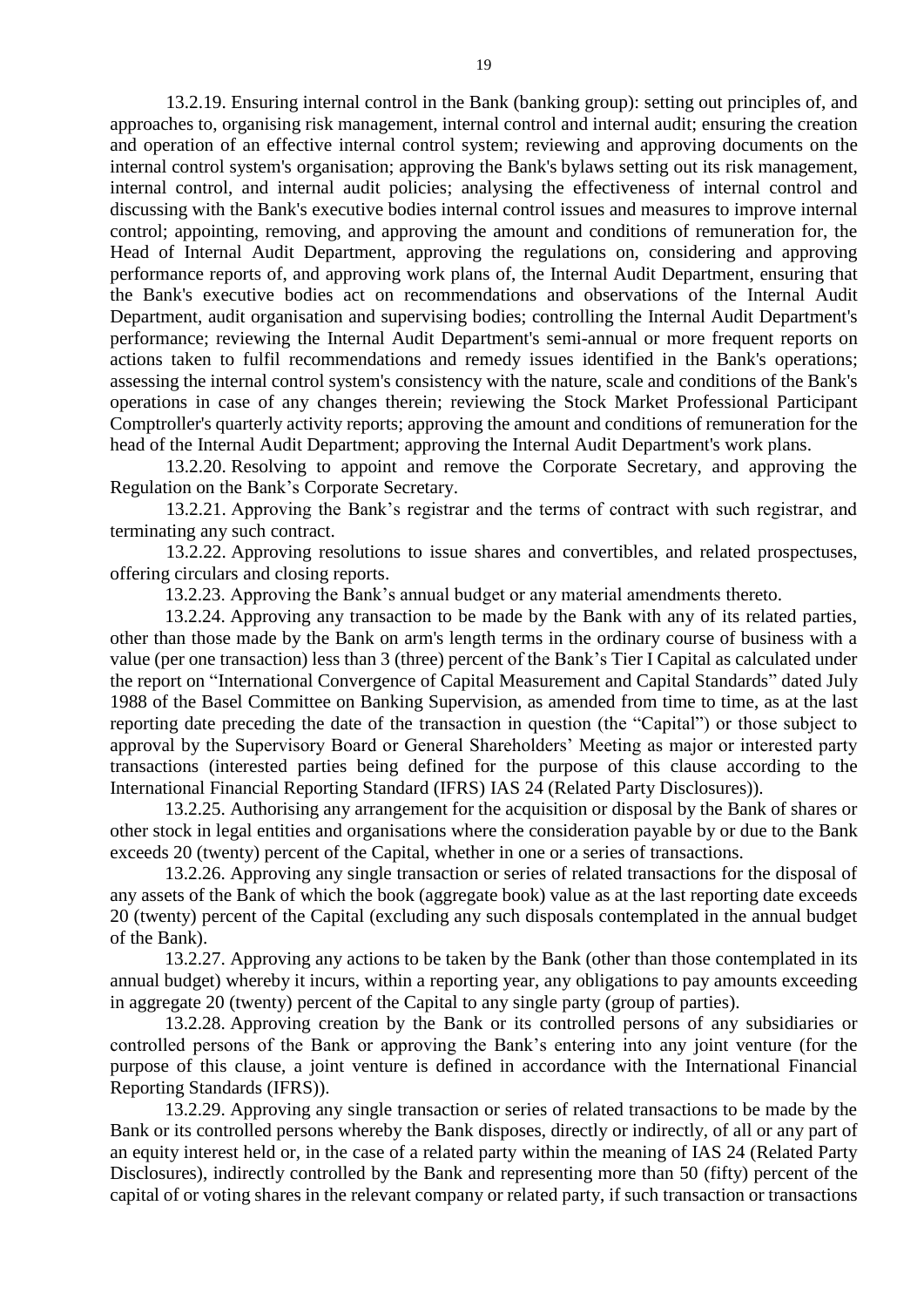result(s) in the Bank owning less than 25 (twenty five) percent of the capital of or voting shares in such company or related party.

13.2.30. Approving any single transaction or series of related transactions to be made by the Bank outside of the ordinary course of its business and giving rise to an obligation for the Bank to pay amounts in excess of 5 (five) percent of the Capital to any single party (group of parties).

13.2.31. Approving any material transaction or series of related transactions, which are in aggregate material for the Bank, whereby the Bank acquires / disposes of any exclusive intellectual property rights or obtains / grants a license thereto.

13.2.32. Save for matters reserved to the General Shareholders' Meeting or dealt with elsewhere in this Charter, approving any single transaction or series of related transactions to be made by the Bank with a view to the placement or public circulation of, or of any foreign-law securities of a foreign issuer traded outside the Russian Federation and representing interest in, the shares or convertibles of the Bank.

13.2.33. Creating specific committees of the Supervisory Board: the strategic and finance committee, the audit and risk committee (which shall, amongst other, supervise the Bank's and its banking group's banking risk management), the corporate governance, nominations and compensation committee, the capital markets committee, the corporate conflict resolution committee, the professional ethics committee and other committees.

The Supervisory Board shall approve bylaws setting out the competence and procedures of, and shall determine the membership and terminate the authority of, its committees, provided that the Strategy and Capital Markets Committee, the Audit and Risk Committee and the Compensation, Corporate Governance and Nominations Committee must have at least one member who is an independent director of the Bank and no members who are not members of the Supervisory Board.

The quorum of, and the provisions for convening and holding, meetings of committees of the Supervisory Board must comply with the requirements to the quorum, convening and holding of the Supervisory Board meetings set out in cl. 13.9 - 13.10 hereof, unless required otherwise by the nature of the activity of any such committees.

13.2.34. Approving the policy for preventing, detecting and obstructing insider information abuse and market manipulation.

Reviewing and approving reports and the Bank's bylaws in respect of insider information access procedure, its confidentiality rules and control over compliance with statutory insider information requirements.

13.2.35. Approving the Bank's and its banking group's risk and capital management strategy, in particular with respect to ensuring adequate capital and liquidity to cover risks both for the Bank (its banking group) in whole and for individual lines of its business (group members), and also approving, and controlling the fulfilment of, a process for managing the Bank's (its banking group's) most material risks.

13.2.36. Reviewing the cases for amending the Bank's and banking group's bylaws related to the internal capital adequacy assessment procedures (the "ICAAP").

13.2.37. Approving reports on the Bank's, its banking group's and its group members' compliance with, and efficiency of, internal capital adequacy assessment procedures, on material risk stress test results, on material risks, on compliance with mandatory ratios, on the Bank's, its banking group's and its group members' capital size and capital adequacy assessment, giving requests to the Bank's (its banking group's) officers upon review of reports.

13.2.38. Approving the Bank's (its banking group's) conflict of interest prevention policy, financial recovery plan, business continuity/recovery plan in the event of any contingency, approving the Bank's (its banking group's) remuneration policy and controlling its implementation.

13.2.39. Approving the procedure for applying the Bank's risk management techniques and risk quantification models (where so provided by the Federal Law "On the Central Bank of the Russian Federation (the Bank of Russia)"), including valuation of its assets and liabilities, off-balance sheet commitments and liabilities, and stress test scenarios and results.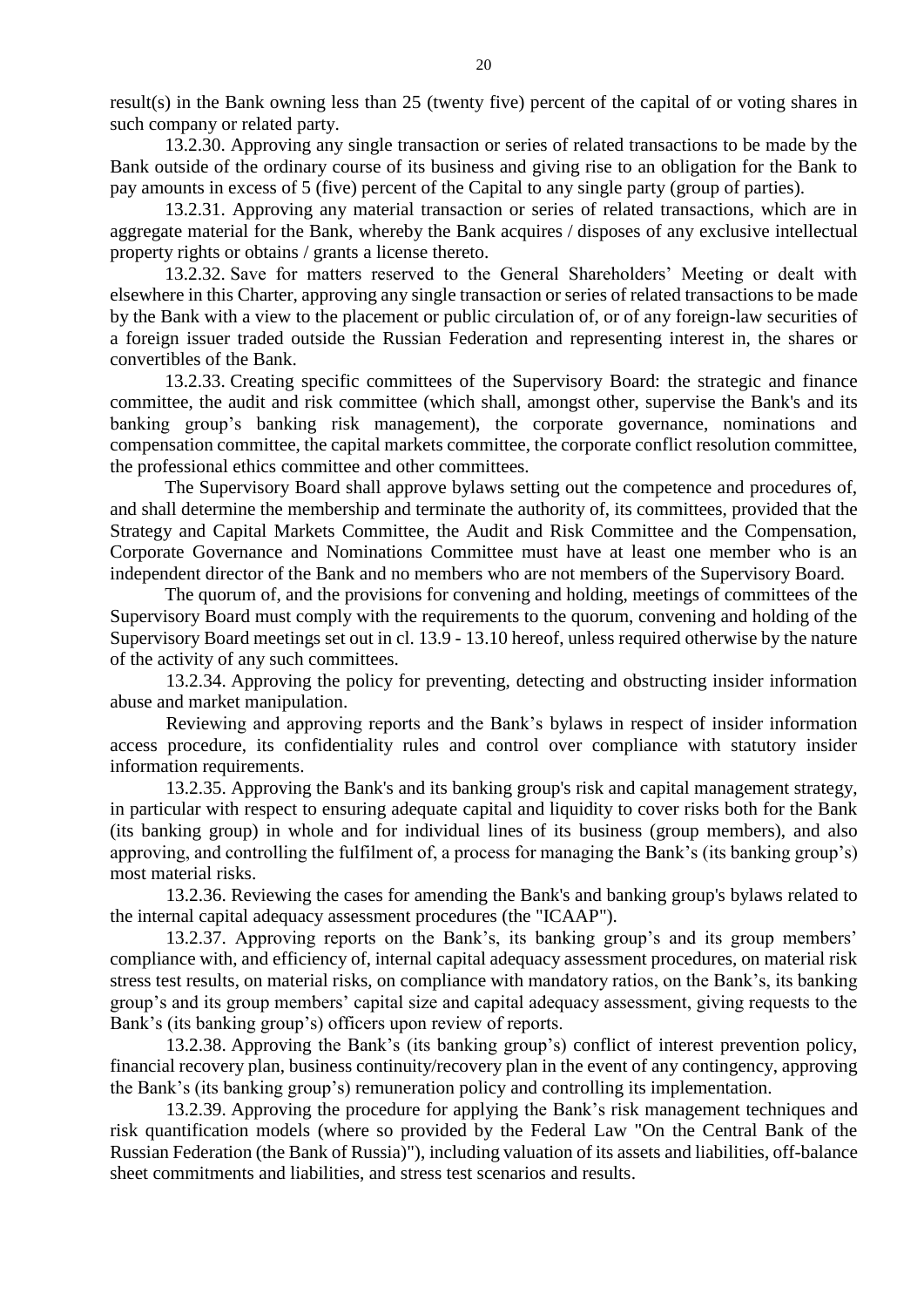13.2.40. Based on the Internal Audit Department's reports, appraising the compliance by the Chairman of the Management Board and the Management Board with the Bank's and its banking group's strategies and procedures approved by the Supervisory Board.

13.2.41. Deciding on Supervisory Board members' duties, in particular creating board committees, appraising its own performance and presenting results to the General Shareholders' Meeting.

13.2.42. Approving the Bank's HR policy in accordance with applicable Russian laws.

13.2.43. Resolving to apply for listing of the Bank's shares and/or convertibles.

13.2.44. Deciding on an annual basis whether to qualify a Supervisory Board member who has served as such for 7 (seven) years as independent director as provided for by and subject to the terms of this Charter.

13.2.45. Approving candidates nominated or to be nominated by the Bank to the boards of directors (supervisory boards) of its subsidiary and controlled companies.

13.2.46. Undertaking annual appraisal of the Bank's corporate governance.

13.2.47. Any other matters contemplated by this Charter and applicable Russian laws.

No matters reserved to the Supervisory Board may be referred to any executive bodies of the Bank.

13.3. The Supervisory Board must have at least 5 (five) members. If the number of holders of the Bank's voting shares exceeds 1,000 (one thousand), the Supervisory Board may not have less than 7 (seven) members. If the number of holders of the Bank's voting shares exceeds 10,000 (ten thousand), the Supervisory Board may not have less than 9 (nine) members.

13.4. Members of the Supervisory Board shall be elected by any General Shareholders' Meeting for the term until the next annual General Shareholders' Meeting and may be re-elected an unlimited number of times.

Members of the Supervisory Board shall be elected by cumulative voting.

Under cumulative voting, votes owned by each shareholder shall be multiplied by the number of the persons to be elected to the Supervisory Board. Any shareholder may cast all the votes so calculated for one or more candidates to the Supervisory Board.

The candidates to get the largest number of the votes shall be deemed elected to the Supervisory Board.

By resolution of the General Shareholders' Meeting, any members of the Supervisory Board may be removed before term.

Supervisory Board members may only be natural persons.

Supervisory Board members and nominees must meet the business reputation and eligibility requirements set out under applicable Russian laws.

Any Supervisory Board member against whom a judgment has come into force imposing a sentence for a deliberate crime or an administrative penalty by way of disqualification, shall be deemed removed from the Supervisory Board once such judgment comes into force.

No member of the Supervisory Board needs to be a shareholder of the Bank. Members of the Management Board may not hold more than one quarter of the membership of the Supervisory Board. No Management Board member (including the Chairman of the Management Board) may be the Chairman of the Supervisory Board at the same time.

Members of the Supervisory Board must notify it of their intention to serve in governing bodies of other entities, save for the Bank's controlled and dependent entities, and of any such appointment.

The Supervisory Board shall have at least 3 (three) independent directors.

Independent directors of the Bank are those Supervisory Board members who have no direct or indirect relationship with the Bank other than membership on the Supervisory Board and who:

(1) are not, and have not been in the past 5 (five) years, employed by the Bank or its affiliates. In this clause, "affiliates" means with respect to any person, any individuals or entities directly or indirectly controlling, controlled by or under common control with, that person. For the purposes of this clause, "control" means the power of an individual or entity, whether independently or jointly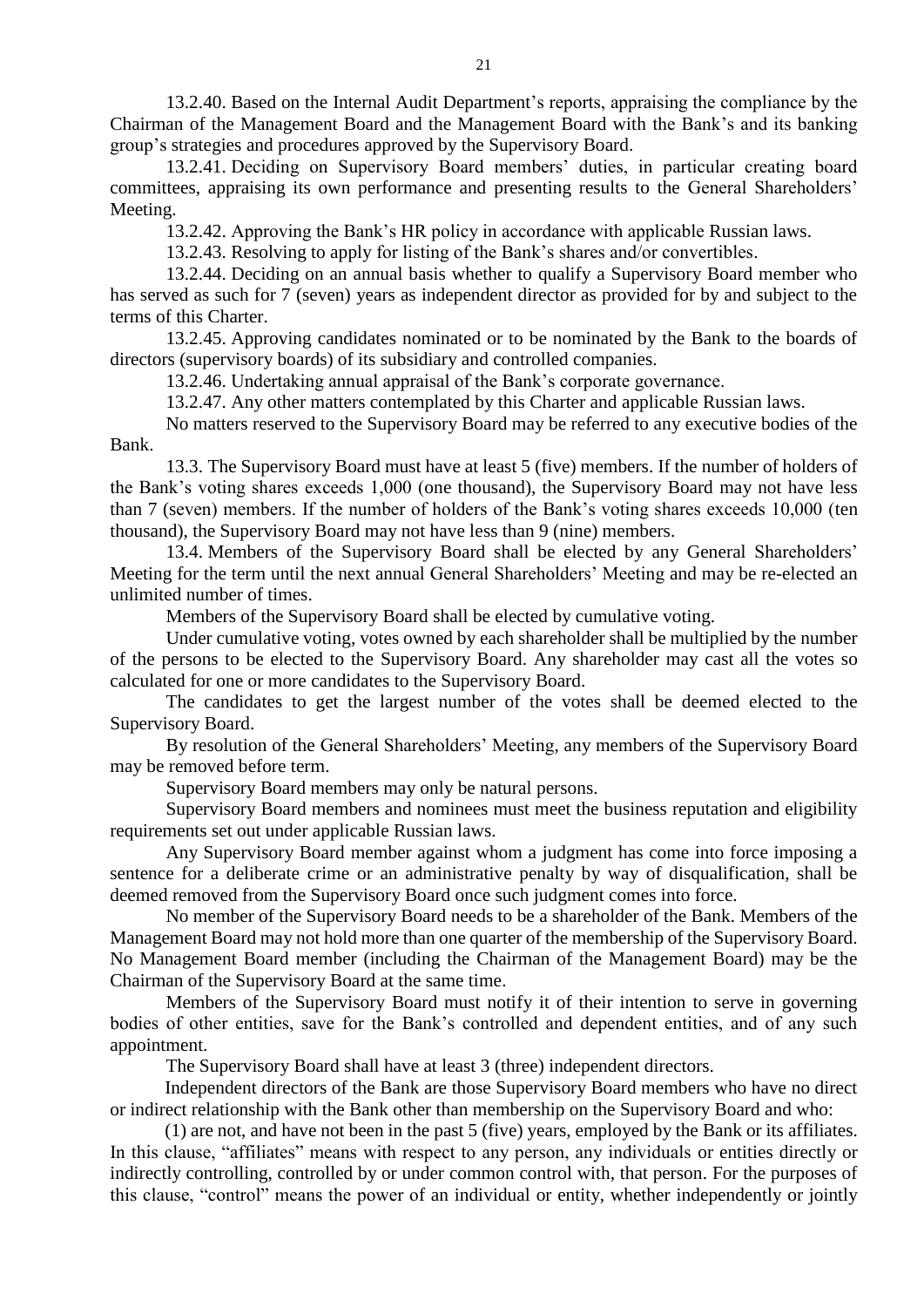with other individuals or entities, directly or indirectly (through third parties), to influence activities of entities and / or individuals (including to direct the management or business policies of an entity through the direct or indirect ownership of more than 20 (twenty) percent of its capital and / or by contract made between that individual or entity and the other individual(s) and / or entity(ies));

(2) are not affiliated with any non-profit organisation that receives significant funding from the Bank or its affiliates;

(3) do not receive and have not received in the past 5 (five) years, any additional payments from the Bank or its affiliates other than their remuneration, and reimbursement of expenses related to their service, as Supervisory Board members (such remuneration and reimbursement related to their service as Supervisory Board members may not constitute a significant portion (share) of any such independent director's total income for the calendar year in which such remuneration and reimbursement were paid);

(4) do not participate in any employee pension programme (plan) or share option programme (plan) of the Bank or any of its affiliates;

(5) are not employed as the sole executive body or a member of the collective executive body of another entity where any of the members of the Bank's collective executive body serve on that entity's board of directors (supervisory board);

(6) are not, nor have been at any time during the past 5 (five) years, employed by or affiliated with an auditor of the Bank or any of its affiliates;

(7) do not hold, and are not members of a management body of any entity, or general partners of any general partnership, or members of a business partnership, or partners (members) of an entity incorporated under foreign law in a legal form similar to that of general partnership or business partnership, and cannot give binding instructions to or otherwise direct the activities of an entity that holds, any significant (more than 2 (two) percent) portion of the outstanding shares in the Bank or shares / interests in the capital of any of its affiliates;

(8) are not members of the immediate family, guardians or trustee of any individual who would not meet any of the tests set out in (1)-(7) of this clause, nor assistants to any such individual who is of age, legally capable and placed under guardianship, nor executors of estate of any such individual who has been declared missing, nor administrators or trustees of estate of any such individual who is or has been declared deceased.

(9) have not served on the Supervisory Board for more than 7 (seven) years.

Any Supervisory Board members who have served as independent directors for 7 (seven) years, may, on an annual basis, be qualified by Supervisory Board resolution as independent directors, provided that none of them may be so qualified after 12 (twelve) years of serving as such.

Starting from the date of approval of the annual report of the Bank for 2012, those who have been independent directors of the Bank since the date of approval of its previous annual report at the General Shareholders' Meeting and nominees to the Supervisory Board who can be qualified as independent directors of the Bank if elected to the Supervisory Board by the annual General Shareholders' Meeting which approves the given annual report of the Bank, shall be identified therein.

The criteria for qualification of Supervisory Board members as independent directors of the Bank for the purposes of approving interested party transactions shall be as required by Russian laws without any reference to the provisions of this clause.

13.5. Members of the Supervisory Board shall elect one of them as the Chairman of the Supervisory Board by a majority of votes of the total of the members present at the meeting of the Supervisory Board.

The Chairman of the Supervisory Board shall organise operation of the said management body, call, chair and procure keeping of the minutes of, its meetings.

Functions of the absent Chairman of the Supervisory Board shall be delegated to any Supervisory Board member chosen by the Supervisory Board.

13.6. Meetings of the Supervisory Board shall be called by its Chairman at his own discretion or by request of any member of the Supervisory Board, the Audit Panel, the head of the subdivision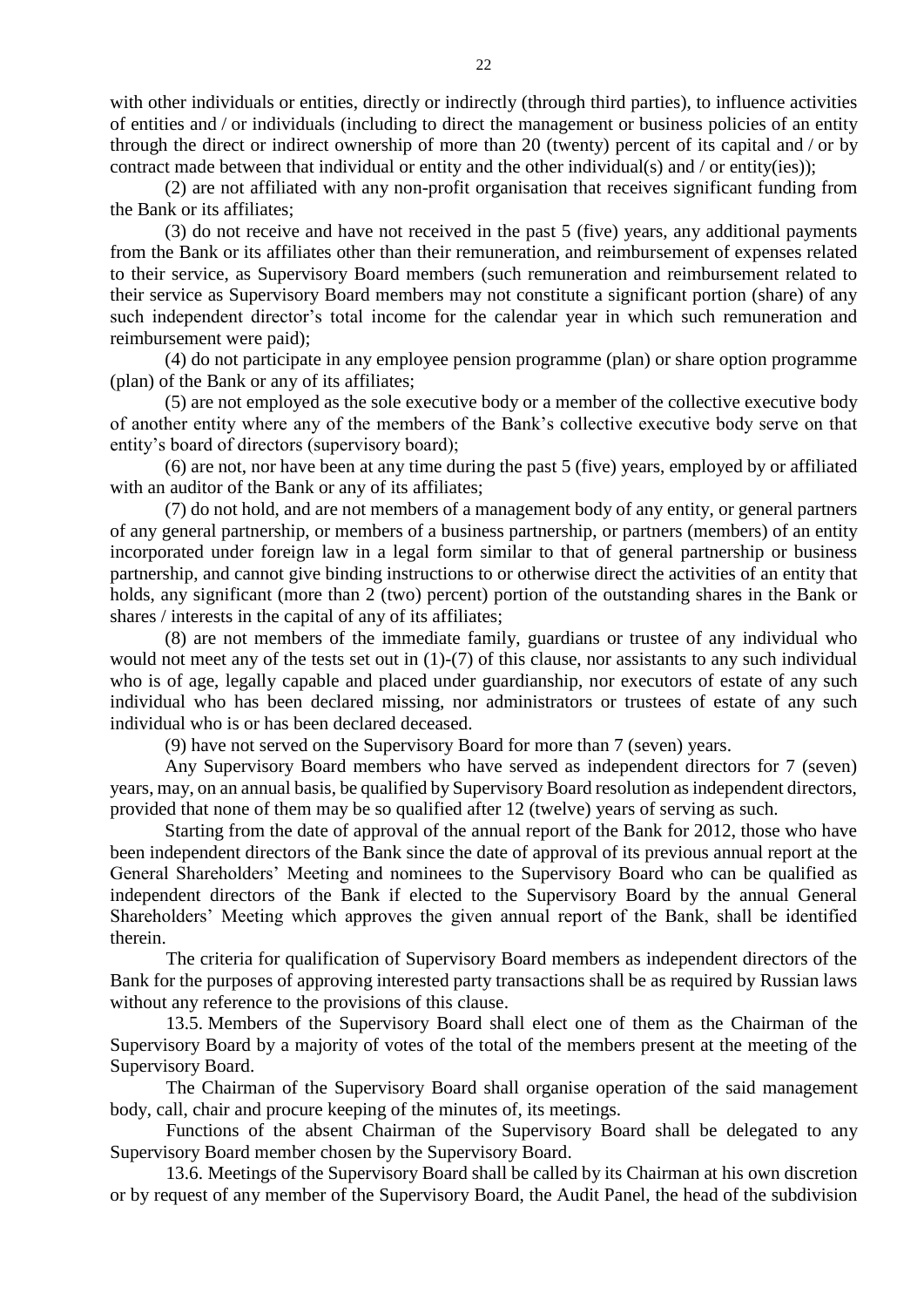responsible for internal audit, the Bank's audit firm, the Management Board or the Chairman of the Management Board.

13.7. Certain reserved matters and certain aspects of the procedure for calling and holding meetings of the Supervisory Board shall be stipulated by the Bank's bylaws.

13.8. Meetings of the Supervisory Board may be held with or without physical presence. The Supervisory Board shall count the written opinion of any Supervisory Board member absent from the relevant meeting towards quorum of that meeting and in any voting thereat.

Notice of each meeting of the Supervisory Board together with its agenda, proposed resolutions on the items of such agenda, materials and information necessary for the Supervisory Board members to make well-grounded resolutions on the items of agenda of the forthcoming Supervisory Board meeting, shall be circulated to the Supervisory Board members at least 15 (fifteen) days in advance of such meeting.

The requirement of the foregoing paragraph shall not apply where the Supervisory Board is required to make a decision within its competence in circumstances in which the foregoing requirement cannot be observed, such notice requirements may be waived with the unanimous written approval of all Directors, provided that the Supervisory Board members have unanimously waived such requirement.

Each member of the Supervisory Board may participate in any Supervisory Board meeting held by way of physical presence by telephone or video conference subject to a reasonable notice thereof to be given to the Bank. The chairman of any Supervisory Board meeting shall ensure audio or video recording of observations and voting of any Supervisory Board member participating by telephone or video conference. The material carrier of any such audio or video record shall be filed with the minutes of such meeting.

The Supervisory Board shall meet at least once every calendar quarter according to a schedule fixed by its resolution. Each Supervisory Board meeting shall confirm the date of the next Supervisory Board meeting as per the schedule of Supervisory Board meetings or fix another date of the next Supervisory Board meeting.

13.9. The quorum for any (including any adjourned) meeting of the Supervisory Board shall be a majority of the elected members thereof.

If the number of the Supervisory Board members falls below the quorum stipulated hereby, the Supervisory Board shall call an extraordinary General Shareholders' Meeting to elect new members to the Supervisory Board.

The Chairman of the Supervisory Board shall adjourn any inquorate Supervisory Board meeting to the same time and place and with the same agenda on a day falling not earlier than 10 (ten) days but no later than 21 (twenty one) days thereafter.

13.10. Any resolution on the items of agenda of any meeting of the Supervisory Board shall be passed by a majority of votes of the members attending the meeting, unless a greater number of votes is required by the Federal Law "On Joint-Stock Companies", this Charter or a bylaw of the Bank setting out the provisions for convening and holding Supervisory Board meetings.

Each member of the Supervisory Board shall have one vote. No transfer of vote from one member of the Supervisory Board to another or to any other person shall be permitted. The Chairman of the Supervisory Board has a casting vote to break ties.

#### **Article 14. MANAGEMENT BOARD**

14.1. The Management Board is a collective executive body of the Bank to be formed by resolution of the Supervisory Board of at least 5 (five) persons and acting under this Charter and a regulation as approved by the General Shareholders' Meeting setting out terms and procedure for calling and holding the meetings of, and a decision-making procedure for, the Management Board.

The quorum for any meetings of the Management Board shall be constituted by at least a half of the members thereof approved by the Supervisory Board. If the number of the Management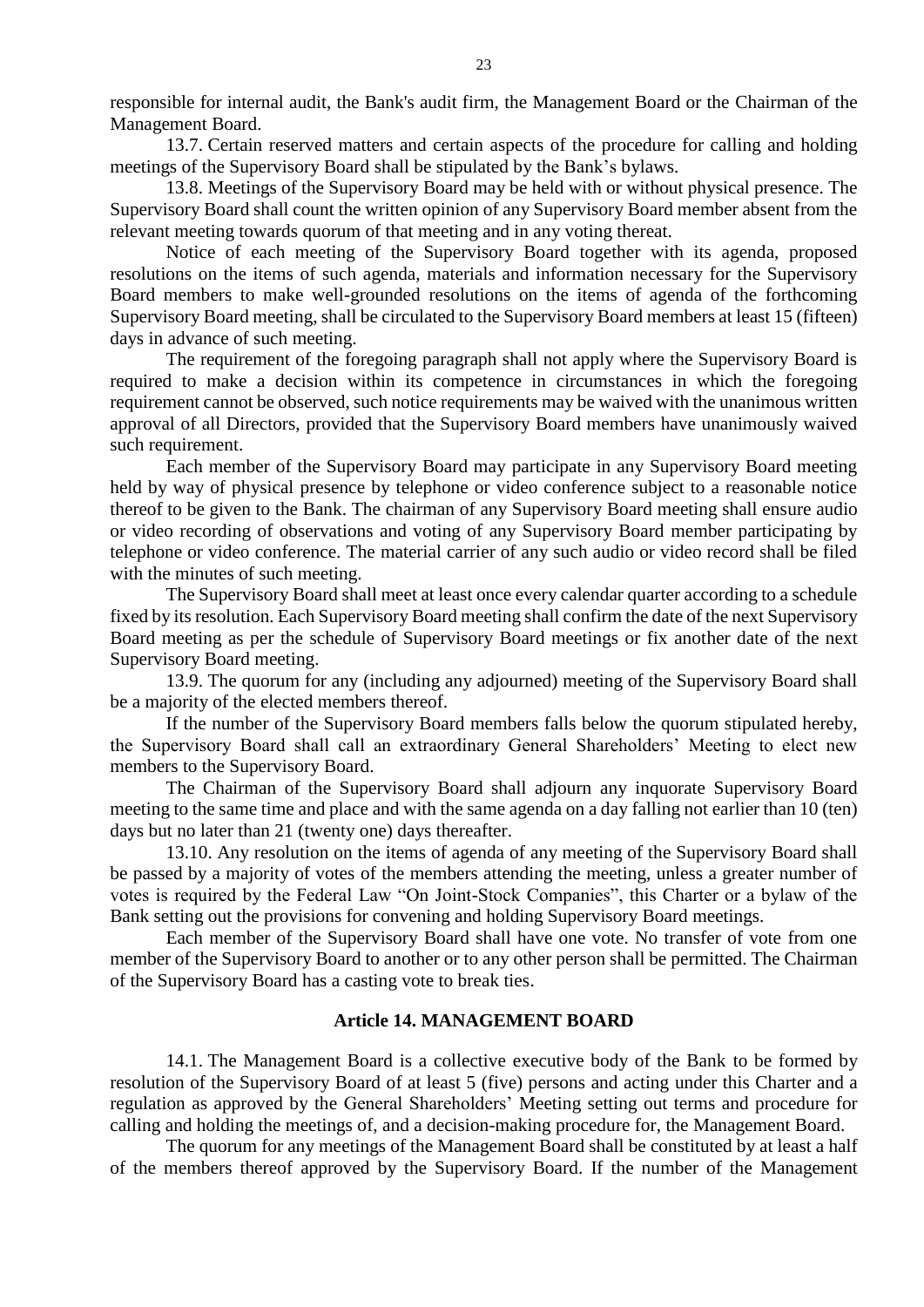Board's members falls below a half of the number needed for such quorum, the Supervisory Board shall approve a new membership of the Management Board.

14.2. The following matters shall be reserved to the Management Board:

– ensuring implementation of any resolutions of the General Shareholders' Meeting and the Supervisory Board, and any recommendations of the Audit Panel;

– approving interest rates and charges for banking services, excluding preferential interest rates and preferential tariffs, the approval of which is reserved to the Chairman of the Management Board;

– setting out the organisational structure and the total number of staff of the Bank, and considering the Bank's staff chart;

– forming committees for any activities of the Bank and delegating thereto some of the powers of the Management Board under respective committee regulations approved by the Management Board;

– delegating to officers of organisational units some of the powers of the Management Board;

– deciding on any matters related to opening and closing of internal organisational units;

– approving and amending bylaws: credit, accounting and other policies, instructions, regulations, procedures, manuals, guidelines and rules;

– approving and amending bylaws setting out the procedures for managing the Bank's and banking group's material risks, including risk and capital management procedures, stress test procedures, and controlling the execution of such procedures;

– reviewing reports on the Bank's (its banking group's and its members') compliance with, and efficiency of, the ICAAP, on material risk stress test results, on material risks, on compliance with mandatory ratios, on the Bank's, its banking group's and its group members' capital size and capital adequacy assessment;

– deciding whether to submit to the Supervisory Board proposed amendments to ICAAP bylaws;

– defining the types and the list of information pertaining to the Bank's commercial secrecy;

– deciding on acquisition or disposal by the Bank of any interest in the authorised (or joint) capital (or unit fund) of another commercial organisation or any block of ordinary shares in another joint-stock company, if the resulting interest or block of ordinary shares exceeds, or falls below, 20 (twenty) percent or 50 (fifty) percent;

– considering and transacting any other matters referred to the Management Board by the Chairman of the Management Board.

14.3. Members of the Management Board shall be approved by the Supervisory Board as recommended by the Chairman of the Management Board.

14.4. Affairs of the Management Board shall be directed by the Chairman of the Management Board.

14.5. Any resolutions on the issues of the agenda of any meetings of the Management Board shall be passed by a simple majority of the votes of its members present at the meeting. Each member of the Management Board shall have one vote for any issue on the agenda of any meeting of the Management Board. In case of any voting tie, the Chairman of the Management Board shall have a casting vote. No member of the Management Board may transfer his right to vote to any other person being a fellow member or not.

14.6. Rights and duties of the members of the Management Board shall be as set out by applicable Russian laws, the Regulation on the Management Board as approved by the General Shareholders' Meeting and a contract made between each such member and the Bank. Any such contract shall be signed on behalf of the Bank by the Chairman of, or by a person authorised by, the Supervisory Board.

14.7. Members of the Management Board must, at the time of requesting the Bank of Russia's approval for their candidacies, at the time of appointment (election) and throughout their tenure, meet qualification and business reputation requirements provided by applicable laws.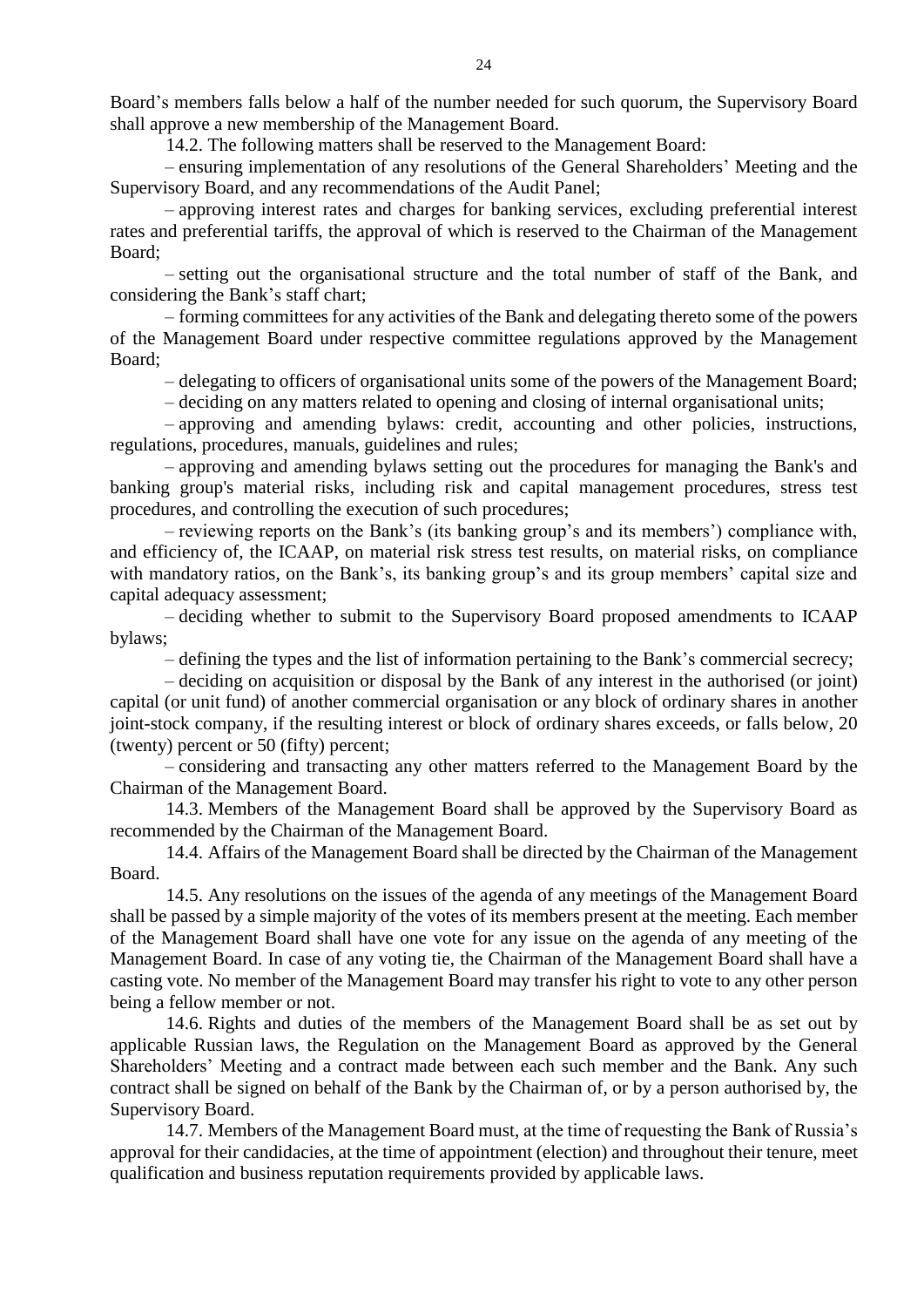14.8. The Chairman of the Management Board and the Management Board shall report to the General Shareholders' Meeting and the Supervisory Board.

14.9. The provisions of Russian labour laws shall apply to the Chairman of the Management Board and members of the Management Board to the extent consistent with the provisions of the Federal Law "On Joint-Stock Companies".

#### **Article 15. CHAIRMAN OF THE MANAGEMENT BOARD**

15.1. The Chairman of the Management Board is the sole executive body of the Bank governing the current activities of the Bank.

15.2. All matters related to the day-to-day management of the Bank's activities shall be reserved to the Chairman of the Management Board, unless reserved to the General Shareholders' Meeting or the Supervisory Board.

The Chairman of the Management Board shall:

– without any power of attorney, represent the Bank in any institutions, enterprises and organisations in the Russian Federation and abroad, and make any agreements whatsoever and any other transactions on behalf of the Bank;

– dispose of the Bank's property to the extent permitted by applicable Russian laws;

– approve preferential interest rates and preferential tariffs for banking services;

– open correspondent and any other accounts with other banks including foreign banks;

– ensure accounting and reporting in the Bank, and compliance of banking operations with applicable Russian laws, and be liable for the performance of the said duties imposed on him by federal laws;

– approve the Bank's staff chart, hire and dismiss employees of the Bank (as well as appoint and dismiss the Chief Accountant), grant incentives to and impose sanctions on the Bank's staff under applicable Russian laws;

– issue orders and directions binding on all of the Bank's employees on any issues of the Bank's activities;

– issue powers of attorney to the Bank's employees, whether sub-delegable or not;

– exercise powers related to organisation of internal control in the Bank: define responsibilities for implementation of any resolutions of the Supervisory Board, to implement the Bank's strategy and policy in relation to set-up and performance of the internal control; authorise managers of the respective structural units to develop internal control policies, and control performance thereof; review compliance of the Bank's (its banking group's) business with the internal control regulations, and to evaluate the adequacy of such regulations to the nature and the scale of the Bank's (its banking group's) business; assign functions to the units and employees responsible for specific aspects (forms and methods) of internal control; review the materials and findings of regular internal control performance appraisals; set up efficient communication systems enabling provision of users with relevant information; ensure performance of a system for control over remediation of any irregularities or deficiencies identified in the internal control and appraise success of any such remediation;

– set the coupon rate for (coupon income on) any bonds of the Bank;

– resolve to appoint a representative of bondholders where required by federal laws, and to make/amend/terminate the contract with any such representative;

– resolve to convene a General Bondholders' Meeting in such manner and time as set out by applicable laws;

– sign securities issue closing reports;

– enact risk and capital management procedures and stress test procedures based on the Bank's (its banking group's) Risk and Capital Management Strategy approved by the Supervisory Board;

– arrange for the preparation of proposals on amending ICAAP bylaws;

– resolve that the Bank joins or leaves other organisations, except where this Charter reserves such matter to other governing bodies of the Bank;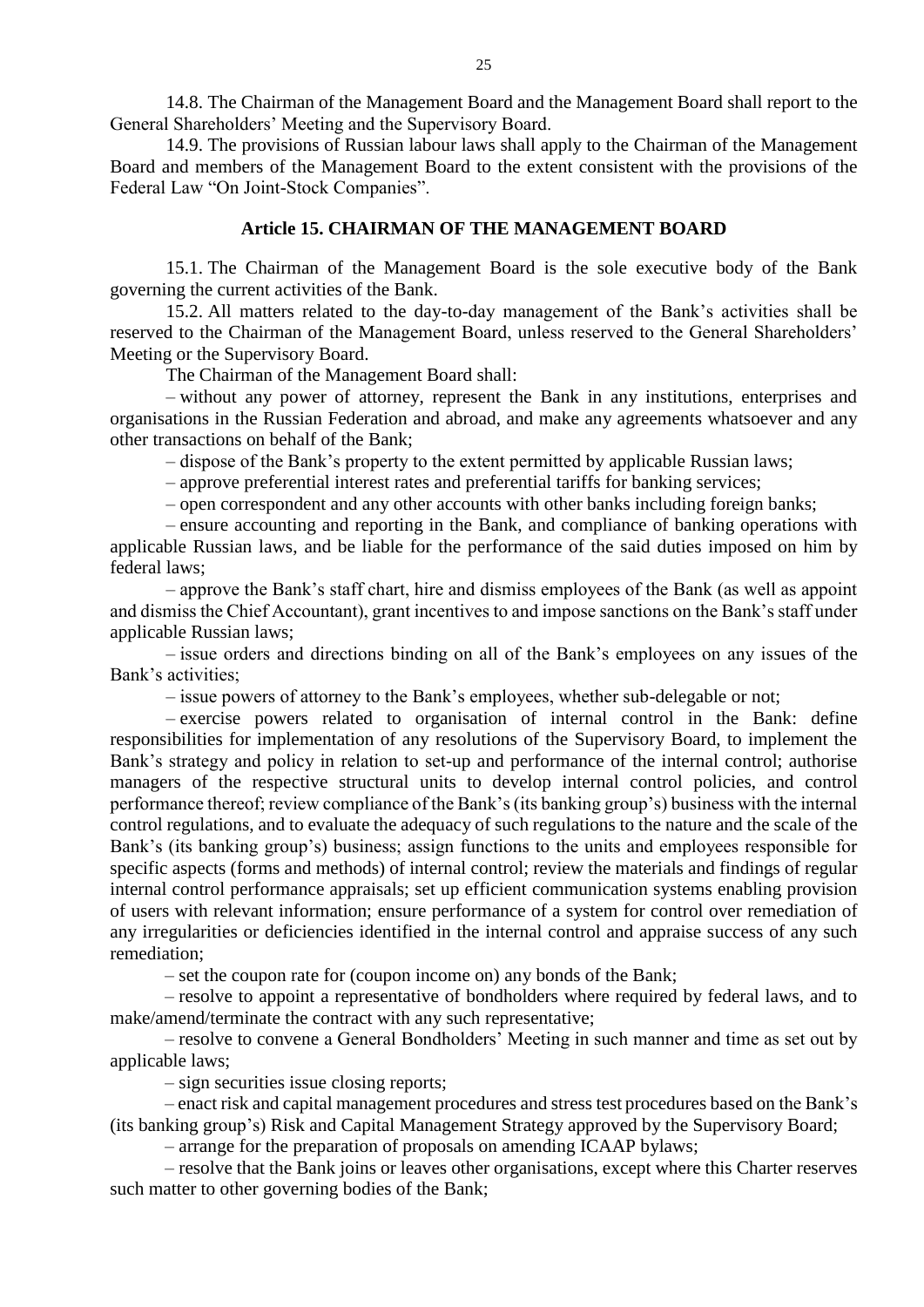– resolve any other issues arising out of the current activities of the Bank.

15.3. In case of temporary absence of the Chairman of the Management Board, his functions shall be performed by a First Deputy Chairman of the Management Board or by a Deputy Chairman of the Management Board appointed Acting Chairman of the Management Board by an order of the Bank.

During the absence of the Chairman of the Management Board, the Acting Chairman of the Management Board shall exercise the rights and perform the duties of the Chairman of the Management Board stipulated by this Charter and by Russian laws.

15.4. The Deputy Chairmen of the Management Board (First Deputy Chairmen of the Management Board, Deputy Chairmen of the Management Board) shall perform such internal control duties as assigned by the Chairman of the Management Board.

15.5. Rights and duties of the Chairman of the Management Board shall be as set out by this Charter and by a contract made under applicable Russian laws and signed on behalf of the Bank by the Chairman of, or a person authorised by, the Supervisory Board.

15.6. The Chairman of the Management Board shall bear full pecuniary responsibility for any direct actual damage caused to the Bank.

Where so stipulated by federal laws, the Chairman of the Management Board shall indemnify the Bank for any loss incurred due to his guilty actions. Any such loss shall be calculated under provisions of Russian civil laws.

15.7. The Chairman of the Management Board must, at the time of requesting the Bank of Russia's approval for his candidacy, at the time of appointment (election) and throughout his tenure, meet qualification and business reputation requirements provided by applicable laws.

#### **Article 16. CONTROL OVER FINANCIAL AND BUSINESS ACTIVITIES OF THE BANK**

16.1. The control over the Bank's financial and business activities shall be exercised by the Audit Panel composed of 3 (three) persons elected by any General Shareholders' Meeting for the term until the next annual General Shareholders' Meeting.

No members of the Audit Panel may be at the same time members of the Supervisory Board and / or the Management Board, or hold any other offices in the Bank's management.

Any shares held by members of the Supervisory Board or by the Bank's management may not vote in elections of members of the Audit Panel.

16.2. Members of the Audit Panel shall be responsible for any abusive performance of their duties as stipulated by applicable Russian laws.

16.3. In performing its functions, the Audit Panel may engage any experts not employed by the Bank. The Chairman of the Audit Panel shall be responsible for any actions of any such engaged experts.

16.4. The Audit Panel shall inspect the Bank's compliance with applicable laws and regulations, arrangement of the Bank's internal control, legality of operations made by the Bank (by total or sample inspection) and the state of cash and property.

The operational guide and the competence of the Audit Panel shall be set out by the Regulation on the Audit Panel approved by the General Shareholders' Meeting.

16.5. The Audit Panel shall submit to the General Shareholders' Meeting a report on revision of the Bank's financial and economic activities, and an opinion on accuracy of the Bank's annual accounting (financial) statements to be presented to the General Shareholders' Meeting for approval.

16.6. A revision of the financial and economic activities of the Bank shall be carried out with respect to its annual results and at any time at the discretion of the Audit Panel, by resolution of the General Shareholders' Meeting, by resolution of the Supervisory Board or by request of any shareholder(s) aggregating at least 10 (ten) percent of the voting shares of the Bank.

16.7. The Audit Panel shall mandatorily review the Bank's annual accounting (financial) statements and balance sheets before approval thereof by the General Shareholders' Meeting. The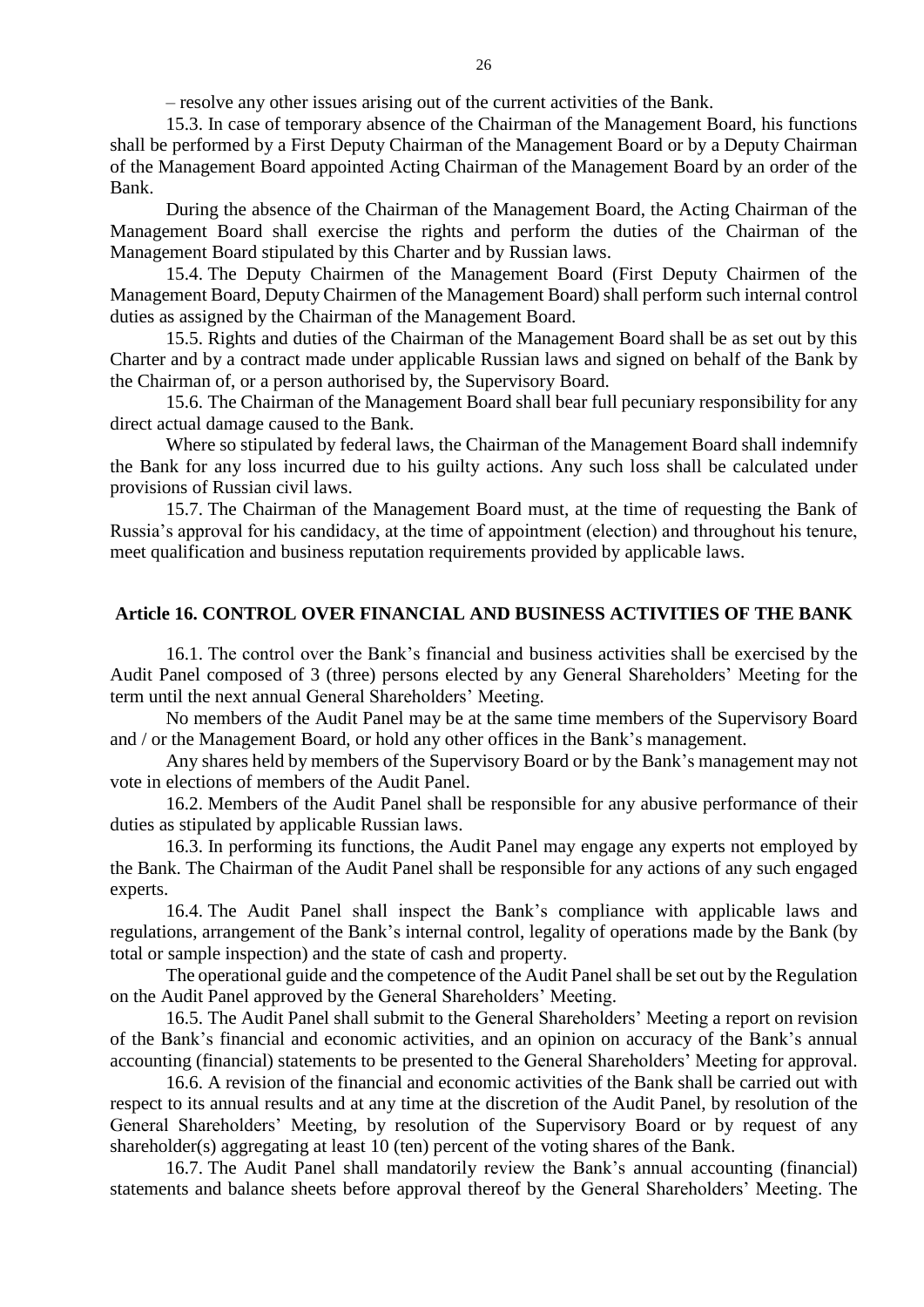General Shareholders' Meeting may not approve the Bank's annual accounting (financial) statements and balance sheets without an opinion of the Audit Panel.

16.8. If a revision of the Bank's financial and economic activities has identified any threats to the interests of the Bank or its depositors, or any misuse by the officers, the Audit Panel shall require an extraordinary General Shareholders' Meeting to be called.

16.9. Documented findings of revisions of the Bank's financial and economic activities shall be submitted by the Audit Panel to the Supervisory Board for consideration and to the Chairman of the Management Board for acting thereon.

16.10. The Bank's activities shall be supervised and controlled by the Bank of Russia and any other bodies authorised to do so by Russian laws.

16.11. To review, and confirm the accuracy of, the annual accounting (financial) statements, the Bank shall engage on an annual basis a professional audit firm disinterested in affairs of the Bank or its shareholders (external audit) and holding membership in a self-regulatory organisation listed in the state register of self-regulatory auditors' organisations.

The audit firm shall be approved by the General Shareholders' Meeting. Fees for its services shall be determined by the Supervisory Board.

The Bank shall be audited in accordance with Russian laws and IFRS under contracts made with audit firms.

Any opinions prepared by the Audit Panel and the audit firm based on the results of any revision of the Bank's financial and economic activities shall cover such matters as are required by applicable Russian laws.

The auditors' report on the Bank's annual accounting (financial) statements in compliance with Russian laws shall be filed with the Bank of Russia as and when required by applicable Russian laws.

## **Article 17. THE BANK'S INTERNAL CONTROL**

17.1. The Bank shall set up and maintain an internal control system designed to ensure:

- sound and productive business performance in making banking operations and other transactions, sound assets and liabilities management, in particular preservation of assets, and management of banking risks;

- correct, complete, fair and prompt preparation and provision of financial, accounting, statistical and other reports (for external and internal users), and information security (protection of the Bank's (its banking group's) interests (goals) in the information sphere defined as the totality of information, IT infrastructure, parties collecting, generating, disseminating and using information, and systems regulating resulting relationships);

- compliance with regulations, self-regulatory organisations' standards, the Bank's and its banking group's constitutive documents and bylaws;

- preventing the Bank and its staff from being involved in any illicit activity, including money laundering and financing of terrorism and proliferation of weapons of mass destruction, and organising timely reporting to state authorities and the Bank of Russia as required by Russian laws.

17.2. The internal control system is a complex of bodies and areas of internal control ensuring compliance with the procedure of implementation and achievement of objects set forth by Russian laws, regulations, this Charter and bylaws of the Bank and its banking group.

17.3. The system of internal control bodies is the set of management bodies, subdivisions and officers carrying out functions within the internal control system designated in the Bank's Charter and bylaws.

17.4. The Bank's internal control system includes the following areas:

- control by management bodies over the Bank's business processes;

- control over performance of the Bank's risk management and assessment system;

- control over distribution of authority to make banking operations and other transactions;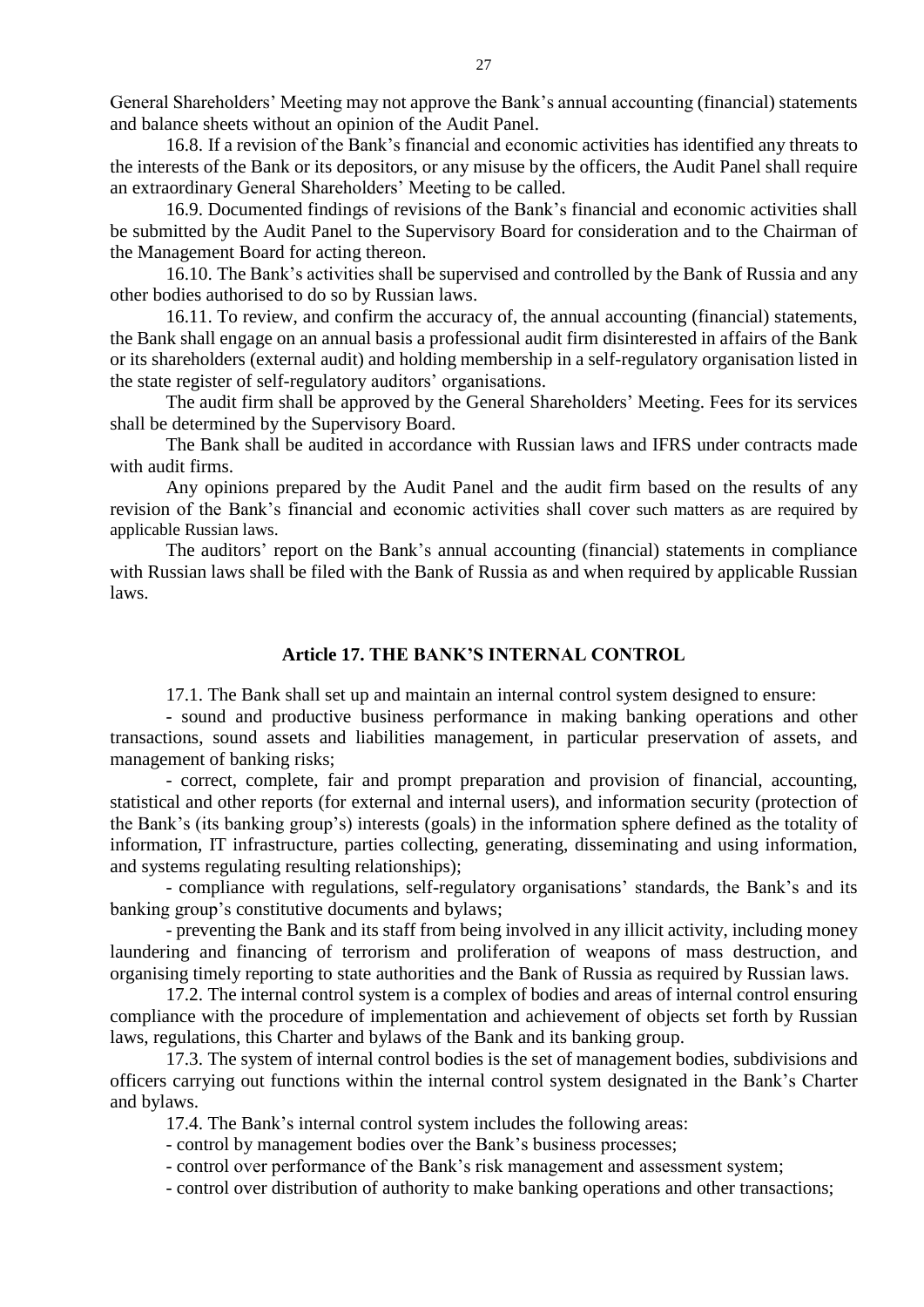- control over management of information flows (receipt and sharing of information) and information security;

- ongoing monitoring of the internal control system's performance to appraise its adequacy for the Bank's business goals, detect flaws, propose improvements and control their implementation (the "internal control system monitoring").

17.5. Internal control shall be carried out, within the powers defined by this Charter and Bank's bylaws, by:

1) the Bank's governing bodies:

– the General Shareholders' Meeting;

– the Supervisory Board;

– the Management Board;

– the Chairman of the Management Board and his deputies (First Deputy Chairmen of the Management Board, Deputy Chairmen of the Management Board);

2) the Chief Accountant of the Bank (his deputies);

3) the Audit Panel of the Bank;

4) the Audit and Risk Committee of the Supervisory Board;

5) the Bank's subdivisions and officers responsible for exercising internal control in line with its bylaws:

– the Internal Audit Department;

– the Internal Control Section (Compliance Section);

– the subdivision for anti-money laundering, combatting the financing of terrorism and proliferation of weapons of mass destruction, headed by a designated AML/CFT compliance officer;

– the Stock Market Professional Participant Comptroller;

– the Risk Management Directorate;

– Other subdivisions and/or officers exercising internal control functions.

17.6. The internal control bodies shall be formed in such manner and have such responsibilities as set forth by Russian laws, the Bank of Russia's regulations, this Charter and the Bank's bylaws.

The Bank's governing bodies listed in cl. 11.1 hereof shall be formed in such manner and have such internal control responsibilities as set forth in chapters 12-15 hereof and the Bank's bylaws applicable to them.

17.7. The Chief Accountant and his deputies shall be appointed and removed by the Chairman of the Management Board.

In relation to internal control, the Chief Accountant and his deputies shall:

– set the accounting policy of the Bank in compliance with regulations of the Bank of Russia and applicable Russian laws;

– ensure true, complete, fair and up-to-date recording of the Bank's operations in the accounting books;

– ensure timely submission of the true and complete accounting (financial) statements and other information under the current statutes to state authorities and other persons, bodies and organisations as required by federal laws;

– monitor the compliance of the undertaken operations with applicable Russian laws and regulations of the Bank of Russia;

– assign responsibilities for the safekeeping, and control any transfers, of the Bank's property, and the performance of the Bank's obligations.

17.8. Formation and authority of the Audit Panel are set out in Article 16 hereof and the Regulation on the Audit Panel approved hereunder.

In relation to internal control, the Audit Panel shall:

– audit the Bank's financial and economic activities;

– review the Bank's compliance with the accounting and other statutes of the Russian Federation;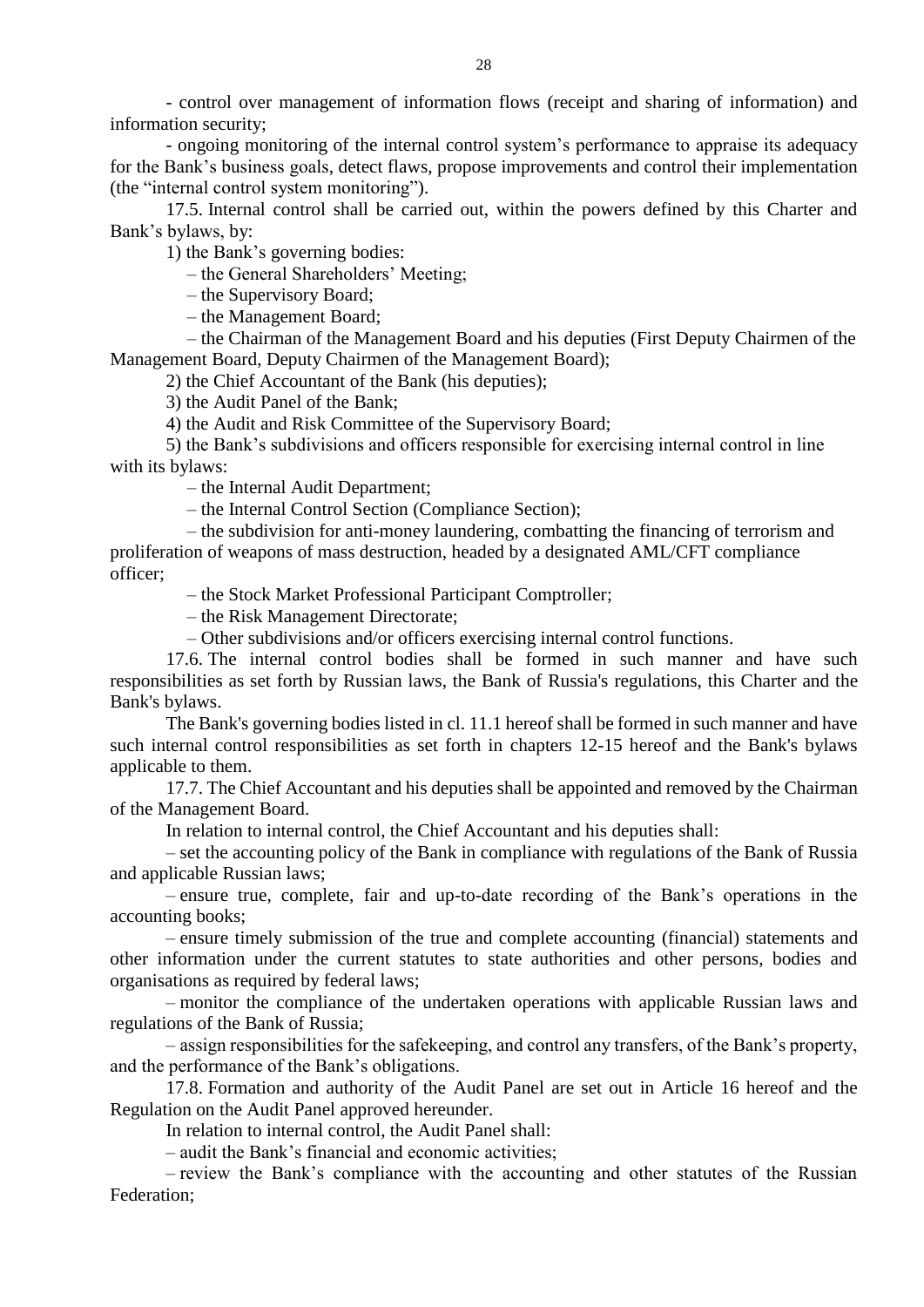– audit the trueness of information contained in any statements and any other financial documents of the Bank

17.9. Formation and authority of the Audit and Risk Committee of the Supervisory Board shall be as set out in the Regulation on the Audit and Risk Committee of the Supervisory Board approved by the Supervisory Board as provided for hereby.

In relation to internal control, the Audit and Risk Committee of the Supervisory Board shall: – advise the Supervisory Board as to the proposed auditor of the Bank, maximum remuneration for such auditor, and type and scope of its services, including associated services;

– approve any report(s) of the auditor(s) produced in respect of the Bank's (its banking group's) accounting (financial) statements mandatorily made in accordance with Russian laws and the IFRS;

– monitor the scope of audit procedures and appraise auditor's impartiality and independence. In doing so, the Audit and Risk Committee of the Supervisory Board may not restrict the liberty and independence of the auditor's appraisal and shall procure that a complete and fair account of any issues found in the Bank's business is given to the Supervisory Board;

– consider any written reports, internal notes and statements of the Audit Panel on any irregularities identified from time to time in the Bank's business and advise the Supervisory Board as to prevention of any such irregularities in future;

– review reports on the Bank's, its banking group's and its group members' compliance with, and efficiency of, the ICAAP, on material risk stress test results, on material risks, on compliance with mandatory ratios, on the Bank's, its banking group's and its group members' capital size and capital adequacy assessment;

– advise the Supervisory Board as to the amount of, and conditions for, remuneration of the Head of the Internal Audit Department;

– preliminary review of activity plans and reports of the Internal Audit Department;

– monitor and analyse the Internal Audit Department's performance;

– analyse the Internal Audit Department's reports on fulfilment of audit plans;

– appraise performance of the Head of the Internal Audit Department;

– oversee that the internal control system and processes cover such matters as preparation and presentation of accounting (financial) and internal reporting, monitoring of compliance with Russian legislation and the Bank's bylaws, efficiency of its operations and other transactions, and preservation of assets;

– advise management bodies as regards external audits and selection of external auditors;

– ensure prompt actions to address any flaws in the internal control system or breaches of Russian legislation, the Bank's bylaws, or any other issues identified by external auditors.

17.10. The Stock Market Professional Participant Comptroller shall inspect compliance of the Bank's activities as a stock market professional participant with requirements of Russian laws on securities and on protection of investors' rights and lawful interests in the securities market and with regulations of the federal authority for the securities market.

The Stock Market Professional Participant Comptroller reports to, and acts under control of, the Supervisory Board.

17.11. The heads of the Risk Management Directorate, the Internal Audit Department or the Internal Control Section (Compliance Section) and the AML/CFT Compliance Officer must, at the time of appointment and throughout their tenure (including the time of substitution of either of them), meet eligibility criteria and business reputation requirements set forth by applicable Russian laws and the Bank of Russia's regulations.

17.12. The Internal Audit Department is the Bank's subdivision created to carry out internal control in the Bank, its banking group and (where so allowed by Russian laws) group members, and supporting the Bank's governing bodies in ensuring its and its banking group's efficient operation under this Charter and the Regulation on the Internal Audit Department as approved by the Supervisory Board.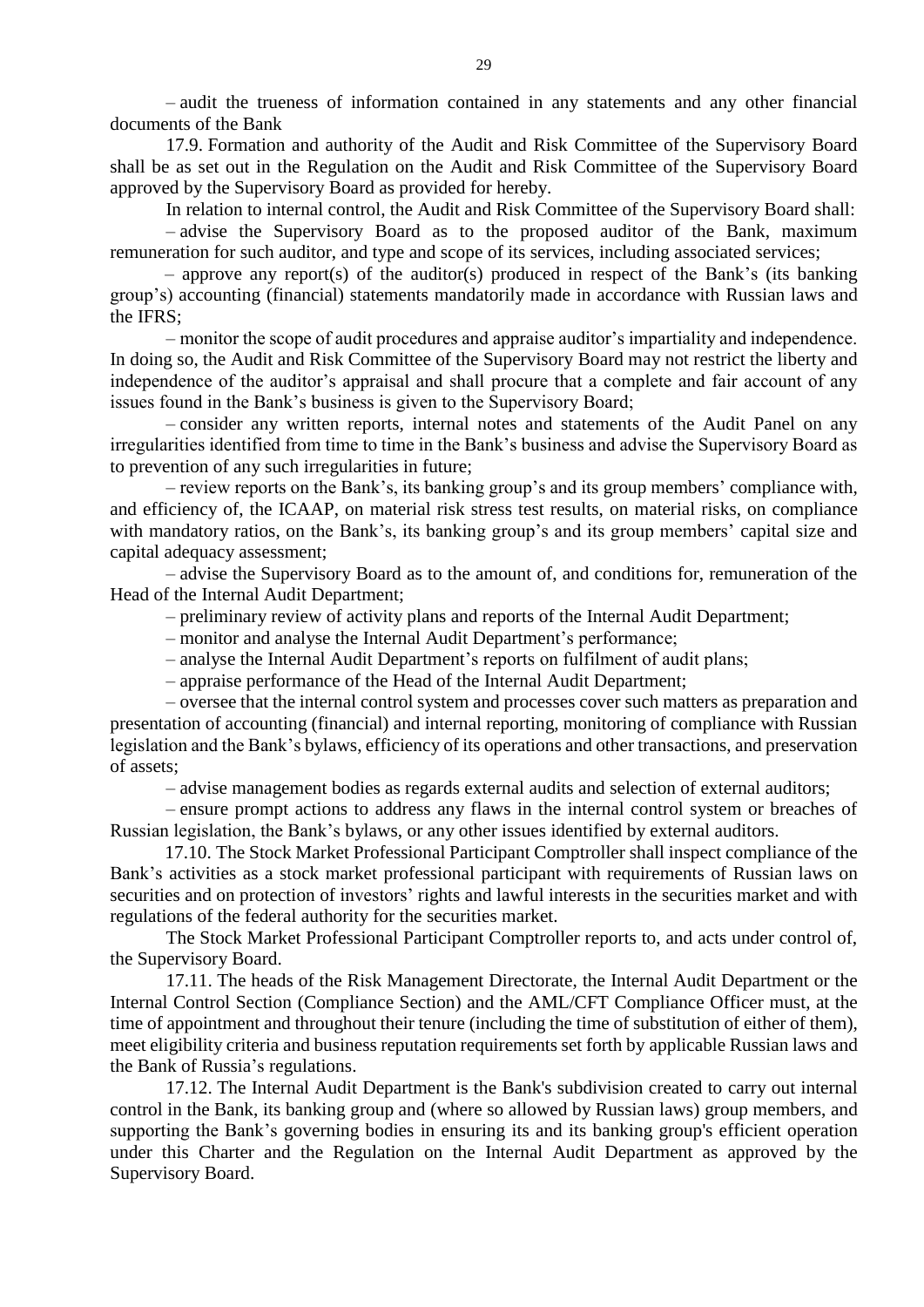The rights, duties and qualification requirements of the head and employees of the Internal Audit Department shall be set out by departmental regulations and job descriptions, which must conform to the Bank of Russia's requirements. The number of staff in the Internal Audit Department shall be set by the Chairman of the Management Board sufficiently for efficient performance of, and achieving goals and tasks of internal control in, the Bank. The Head of the Internal Audit Department may not supervise, and its employees (including Head and Deputy Heads) may not combine their jobs with those in, any other unit of the Bank.

The Internal Audit Department in the person of its Head shall be accountable for its activities to the Supervisory Board. The Internal Audit Department's performance shall be reviewed in accordance with the Bank of Russia's regulations.

The Head of the Internal Audit Department shall be appointed and removed by the Supervisory Board as advised by the Chairman of the Management Board.

Employees of the Internal Audit Department shall be appointed and removed by, or by a person authorised by, the Chairman of the Management Board as advised by the Head of the Internal Audit Department according to the Bank's internal policies.

Neither the Head (Deputy Heads) nor any employees of the Internal Audit Department may sign or visa on behalf of the Bank any payment (settlement) or accounting documents or any other documents whereby the Bank assumes any risks.

The Head of Internal Audit Department may not be given any responsibilities unrelated to internal audit functions. The Internal Audit Department may not include any subdivisions or employees whose activity is not related to internal audit functions.

The Internal Audit Department carries out the following internal control organisation functions:

– reviewing and appraising the internal control system's efficiency as a whole and implementation of resolutions made by the Bank's governing bodies;

– reviewing efficiency of, and compliance with, banking risk assessment methodology and banking risk management procedures set forth by the Bank's and its banking group's bylaws;

– reviewing the performance of the Bank's and its banking group's IT internal control system, including control over database integrity and protection from unauthorised access and/or usage, and contingency arrangements under the business continuity and recovery plan;

– reviewing and testing correctness, completeness and timeliness of bookkeeping and accounting statements, and reliability (which includes correctness, completeness and timeliness) of collecting and providing information and reporting forms;

– reviewing the means (methods) used to protect the Bank's property;

– appraising the Bank's operations for economic expediency and efficiency;

– reviewing internal control processes and procedures;

– reviewing performance of the Bank's Internal Control Section and Risk Management Directorate;

– other matters provided for by the Bank's and its banking group's bylaws.

17.13. The Internal Control Section (Compliance Section) is the Bank's subdivision created to conduct internal control and assist the Bank's governing bodies in ensuring its efficient operation, growth and development. The Internal Control Section (Compliance Section) reports to the Chairman of the Management Board. If the Head of Internal Control Section is not a Management Board member, then the Chairman of the Management Board may decide that it shall report to a Deputy Chairman and member of the Management Board who is not involved in making any decisions related to the Bank's banking operations and other transactions.

The Regulation on the Internal Control Section shall be approved by the Chairman of the Management Board.

The Head of Internal Control Section is an employee of the Bank's and shall be appointed by the Chairman of the Management Board. The Head of the Internal Control Section shall not be involved in any banking operations or other transactions.

The Internal Control Section carries out the following functions: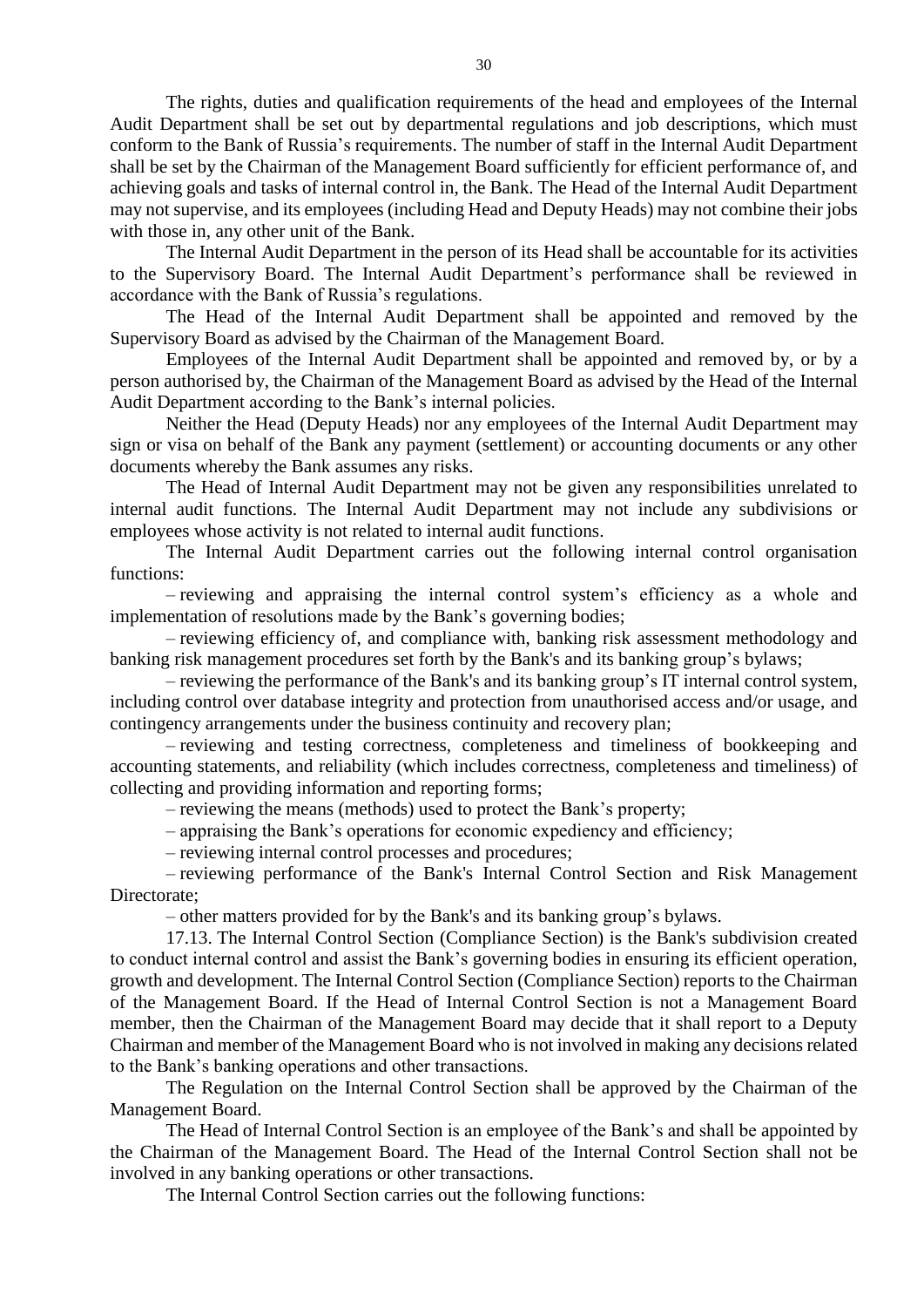– monitoring regulatory risk, in particular analysing the Bank's new banking products, services and their intended delivery methods for regulatory risk;

– giving, where necessary, regulatory risk recommendations to the heads of the Bank's subdivisions and the executive body designated by the Bank's bylaws;

– coordinating and promoting development of regulatory risk mitigation efforts in the Bank;

– monitoring efficiency of regulatory risk management;

– promoting development of regulatory risk management bylaws;

– informing the Bank's staff on regulatory risk management matters;

– identifying conflicts of interest at the level of the Bank as a whole and at the level of its individual employees, promoting development of related bylaws;

– analysing customer grievance indicators and the Bank's observance of customers' rights;

– analysing economic suitability of contracting legal entities and sole proprietors to render services and/or perform works required for the Bank to ensure banking operations (outsourcing);

– promoting development of bylaws intended to combat commercial bribery and corruption;

– promoting development of bylaws and arranging actions to ensure compliance with rules of corporate conduct and standards of professional ethics;

– participating, within its competence, in the Bank's communications with supervisory bodies, self-regulatory organisations, associations and participants of financial markets;

– identifying compliance risk, i.e. the Bank's exposure to losses due to non-compliance with Russian laws, the Bank's bylaws, standards of self-regulatory organisations (if mandatory for it), as well as due to sanctions and/or other enforcement actions imposed by supervisory bodies (the "regulatory risk");

– organising and maintaining an analytical database of losses caused by operational risk events classified by banking group members, business areas (subdivisions) and types of operations (transactions);

– organising and maintaining an analytical database of external information on significant losses caused to credit institutions by operational risk events;

– designing a complex of measures to decrease the probability of operational risk events resulting in losses and/or to decrease (limit) such losses in accordance with Russian laws, the Bank's and its banking group's bylaws;

– registering regulatory risk events, assessing their probability and quantifying possible impact;

– performing other regulatory risk management functions as set forth in the Bank's bylaws.

17.14. The subdivision for anti-money laundering, combatting the financing of terrorism and proliferation of weapons of mass destruction (the "AML/CFT/FPWMD") carries out the following functions:

– ensuring the development of the AML/CFT/FPWMD Internal Control Regulation (the "AML/CFT/FPWMD ICR") and AML/CFT/FPWMD internal control programmes;

– ensuring the fulfilment of the AML/CFT/FPWMD ICR with measures and procedures set out in the AML/CFT/FPWMD internal control programmes;

– controlling the compliance by the Bank's employees with the AML/CFT/FPWMD ICR and the fulfilment by the Bank and its employees of the AML/CFT/FPWMD ICR programmes;

– coordinating the Bank's subdivisions in fulfilling the AML/CFT/FPWMD ICR;

– exercising mandatory AML/CFT/FPWMD control;

– controlling the compliance with legal requirements concerning identification of customers, their representatives, beneficiaries, and beneficial owners;

– controlling the compliance with legal requirements concerning record keeping and reporting to the financial intelligence unit;

– organising and controlling the reporting to the financial intelligence unit of reportable operations and operations suspected by the Bank to involve money laundering or terrorism financing, as set out in the AML/CFT/FPWMD ICR;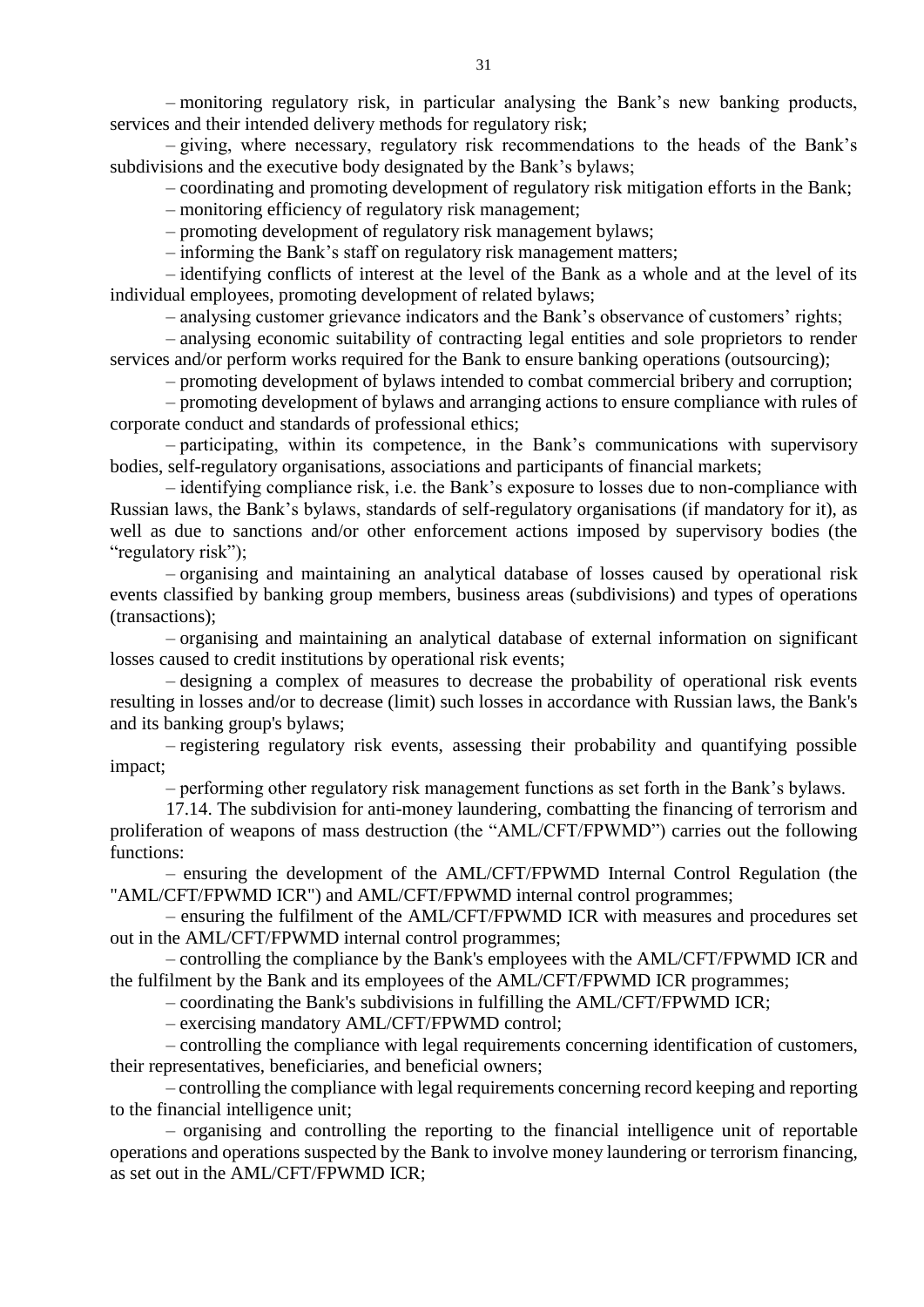– controlling the Bank's and its employees' compliance with Russian AML/CFT/FPWMD laws;

– developing (independently and / or jointly with other subdivisions of the Bank) recommendations on remediation of any identified non-compliance with AML/CFT/FPWMD laws;

– assisting authorised representatives of regulatory bodies and audit firms in making comprehensive and focused audits of the Bank, and liaising with regulatory bodies on AML/CFT/FPWMD matters;

– deploying the AML/CFT/FPWMD preparation and training programme for the Bank's staff.

The statutory duty to control the Bank's AML/CFT/FPWMD processes and compliance of its AML/CFT/FPWMD ICR with Russian AML/CFT/FPWMD laws shall be borne by the Chairman of the Management Board or, if so provided for in a bylaw, his deputy or a Management Board member. The fulfilment of internal control functions designed for anti-money laundering, combatting the financing of terrorism and proliferation of weapons of mass destruction shall be organised by the AML/CFT/FPWMD Compliance Officer, as authorised by the Bank's internal regulations and executive documents.

17.15. The Risk Management Directorate carries out its functions in the Bank, its banking group and group members in accordance with Russian laws, the Bank's and its banking group's bylaws on an ongoing basis. Risk management functions may be delegated to other subdivisions of the Bank subject to distribution of responsibilities between them.

The Risk Management Directorate shall report directly to the Chairman of the Management Board or the supervising Management Board member.

The Risk Management Directorate shall operate in accordance with applicable Russian laws, regulations of the Bank of Russia and other state authorities, this Charter, the Risk Management Directorate Regulation and other bylaws of the Bank and its banking group.

The Risk Management Directorate shall be headed by a manager to be appointed and removed by the Bank's order. The Risk Management Directorate Head and staff shall be employed by the Bank.

The Head of the Risk Management Directorate shall co-ordinate and control the work of all subdivisions (officers) carrying out risk management functions and of any special working bodies (committees) responsible for risk management, should they be created in the Bank.

The Risk Management Directorate's main objectives shall be to:

**–** ensure the total quantum and profile of risks taken by the Bank and its banking group comply with ceilings set by the Bank's and its banking group's Development Strategy, Risk and Capital Management Strategies, and resolutions of the Bank's governing bodies;

– ensure the efficiency of the Bank's and its banking group's risk management system in accordance with their bylaws, international practice, requirements of the Bank of Russia and other state authorities;

– ensure the efficiency of the Bank's corporate credit process and corporate lending standards in accordance with the Bank's Risk Management Policy, international practice, requirements of the Bank of Russia and other state authorities.

To achieve the said objectives, the Risk Management Directorate shall perform functions set out in its regulation.

17.16. The Bank shall, within three days, notify the Bank of Russia in writing of any proposed material changes to its internal control system (changes to internal control rights or responsibilities of the Bank's management bodies or other bodies; changes to the Internal Control Section's structure; changes to subordination of the Head of the Internal Control Section; and any other changes as set out by the Bank's bylaws).

The Bank shall, within three days, notify the Bank of Russia in writing of the appointment of the heads of Risk Management Directorate, Internal Audit Department or Internal Control Section.

The Bank shall, within one business day, notify the Bank of Russia in writing of the dismissal of the heads of Risk Management Directorate, Internal Audit Department or Internal Control Section.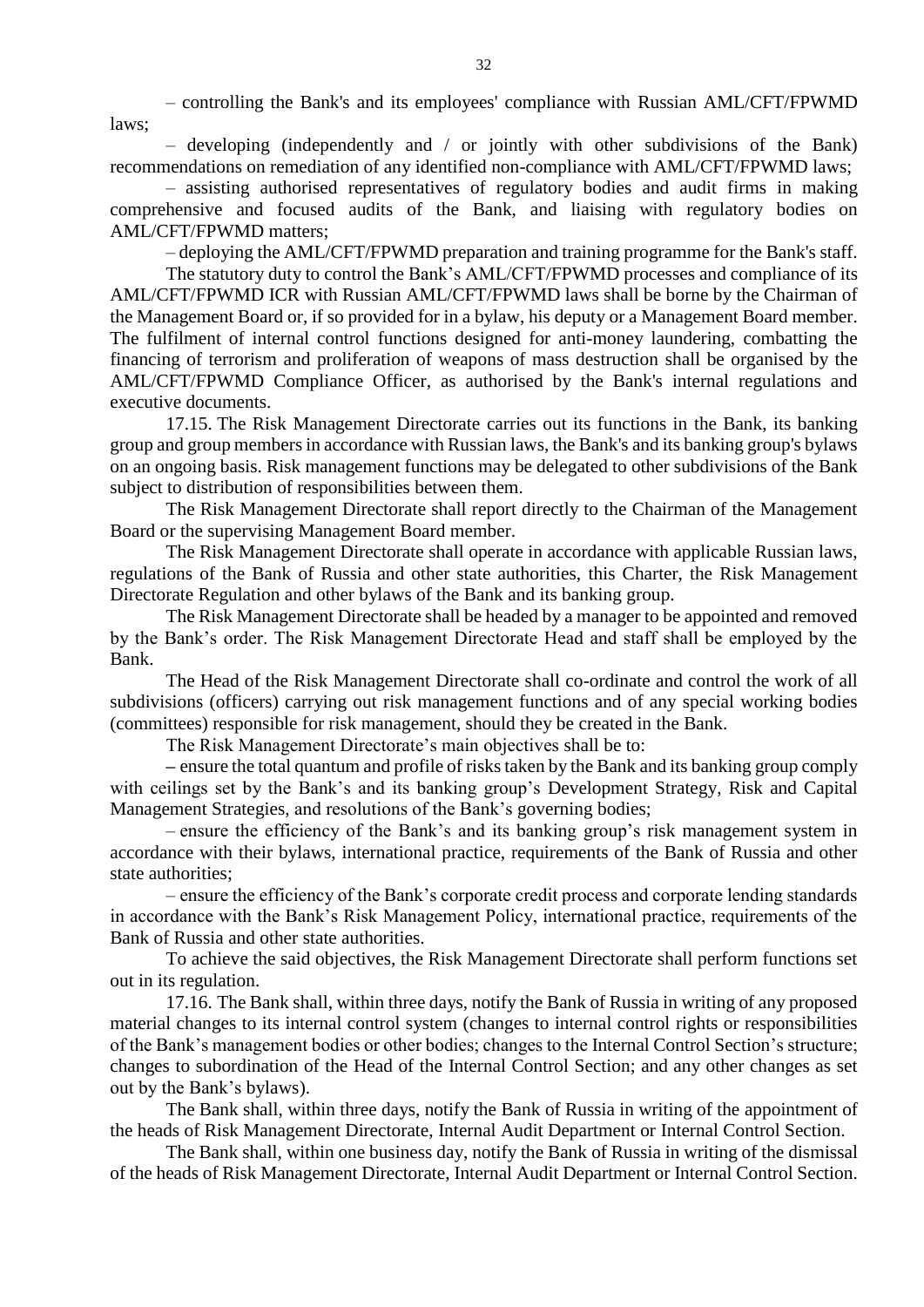17.17. Formation, operational framework and authorities of any other corporate units performing internal control as required by nature and scale of the Bank's activities shall be defined by departmental regulations, job descriptions and other internal documents of the Bank.

## **Article 18. THE BANK'S ACCOUNTING AND REPORTING. KEEPING OF DOCUMENTS**

18.1. The accounting process and document circulation of the Bank shall be organised in compliance with the rules established by the Bank of Russia.

The Bank shall submit reports related to its (its banking group's) activities to the Bank of Russia covering its registered address in the form and within the terms established by the rules of the Bank of Russia.

18.2. The results of the Bank activities shall be reflected in monthly, quarterly and annual balance sheets, quarterly report on financial results, and in annual financial statements to be submitted to the Bank of Russia.

The Bank shall timely submit to the tax and any other supervising authorities the balance sheets, the reports and any other information required to verify the Bank's calculation and payment of taxes and any mandatory non-tax payments, and timely pay taxes and make any mandatory nontax payments as and when required by applicable Russian laws.

While carrying out banking activities, the Bank shall submit its accounting (financial) statements to any other government bodies and/or organisations authorised by them in the cases, as and to the extent stipulated by applicable Russian laws.

18.3. The Bank shall disclose information as and when required by applicable Russian laws.

18.4. The Bank shall provide all available information required to compile credit histories for all borrowers to at least one credit bureau included in the state register of credit bureaux as provided for by the Federal Law "On Credit Histories".

18.5. In implementation of the governmental social, economic and tax policies, the Bank shall ensure safe keeping, proper maintenance, long retention and usage (i.e. issuing certificates as requested by legal entities or individuals) of its staff-related documents. The Bank's staff-related documents shall be transferred to the state custody as set forth by the Federal Archive Agency.

The scope and retention terms of the Bank's documents shall be determined as stipulated by the Federal Law "On Joint-Stock Companies", other federal laws and regulations of the Bank of Russia, as well as by the Schedules approved by the Federal Archive Agency.

The Bank's documents may only be destroyed upon verification of their normative retention term expiry by the Expert Committee and subject to duly made, cleared and approved certificates authorising destruction of documents not liable to permanent retention.

#### **Article 19. BANK'S REORGANISATION AND LIQUIDATION**

19.1. The Bank's reorganisation or liquidation shall be carried out in accordance with applicable Russian laws.

19.2. The Bank's reorganisation shall result in the transfer of all its rights and obligations to its legal successors in compliance with applicable Russian laws. In case of the Bank's reorganisation, relevant amendments shall be made to the Credit Organisations State Registration Book, details of the reorganisation shall be entered into the Unified State Register of Legal Entities, and all the Bank's documents with non-expired storage term shall be delivered to its legal successor by a standard procedure.

19.3. The Bank of Russia may debar the Bank's reorganisation, if it would give rise to administering any bankruptcy preventing measures as stipulated by the Federal Law "On Insolvency (Bankruptcy)".

19.4. Upon its liquidation, the Bank shall cease to exist and none of its rights or obligations shall pass by way of universal succession to any other persons.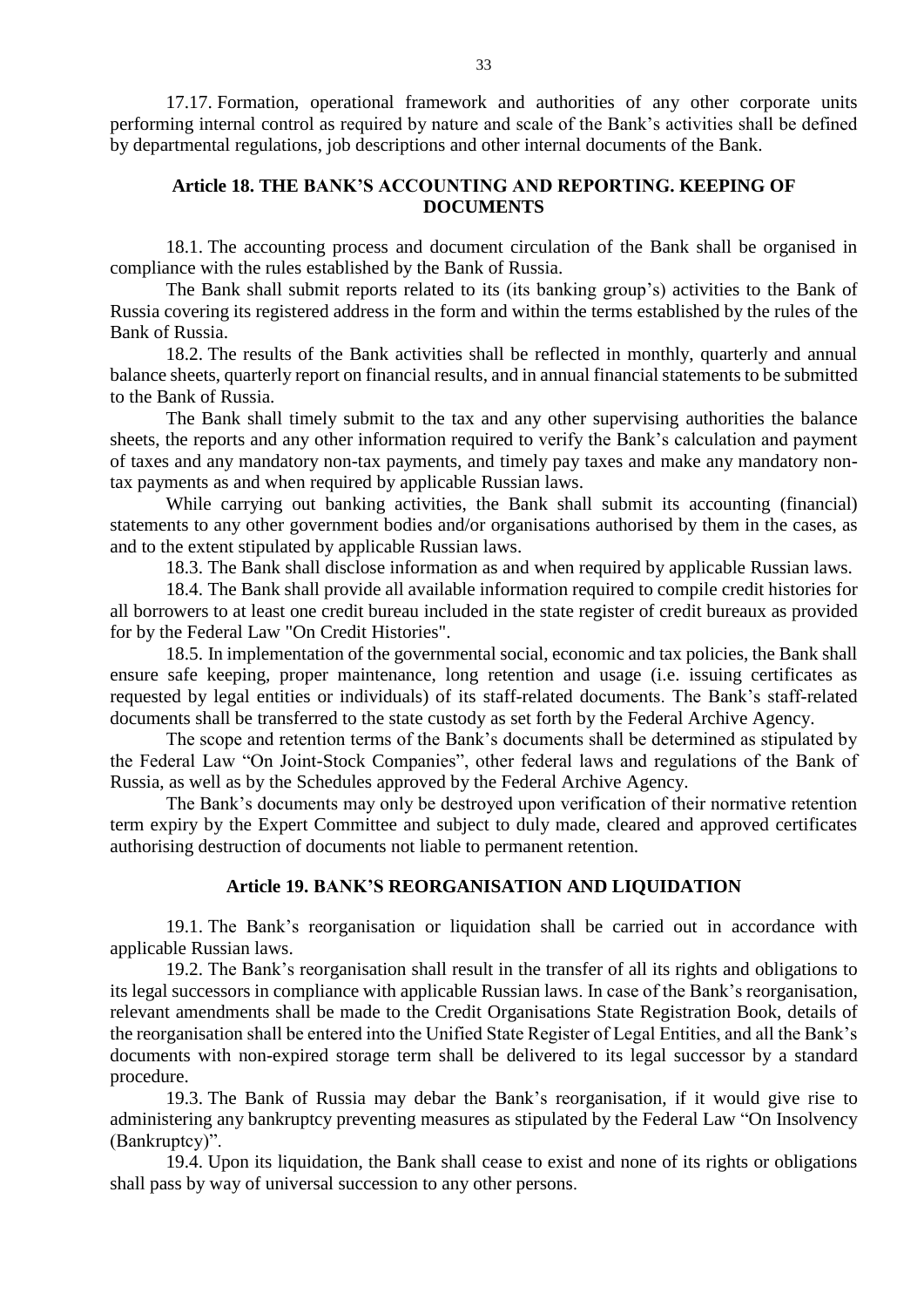19.5. In case of termination of the Bank's operation by resolution of the General Shareholders' Meeting on its liquidation, the Bank shall file a petition with the Bank of Russia to cancel its banking license. Such petition is filed as required by regulations of the Bank of Russia.

19.6. The Bank's liquidation by the Bank of Russia shall be made judicially under the Federal Law "On Banks and Banking" and regulations of the Bank of Russia.

19.7. If the Bank's activities meet the insolvency (bankruptcy) criteria set out by the Federal Law "On Insolvency (Bankruptcy)", the Bank shall be subjected to the measures of financial rehabilitation, a temporary administration shall be instituted, the Bank's compulsory reorganisation shall be made or it shall be declared bankrupt and shall be subject to liquidation under the Federal Law "On Insolvency (Bankruptcy)".

19.8. The liquidation committee (receiver) must deliver records resulting from the Bank's activity, with their retention periods specified, for custody as provided for by federal laws and other statutory acts of the Russian Federation in accordance with the list of records resulting from credit institutions' activities as approved by the federal executive body competent over archives and records together with the Bank of Russia.

19.9. Any demands of the Bank's creditors made in connection with the Bank's liquidation shall be met as, and in the priority, set out by applicable Russian laws.

Upon completion of settlements with the Bank's creditors, the liquidation committee (the receiver) shall prepare the Bank's liquidation balance sheet.

The Bank's interim liquidation balance sheet and liquidation balance sheet shall be made, approved and filed with the Bank of Russia under applicable Russian laws.

The Bank's property left upon completion of settlements with creditors shall be distributed by the liquidation committee (the receiver) among the shareholders according to applicable Russian laws.

19.10. The Bank's liquidation shall be deemed completed and the Bank shall be deemed wound up once an authorised registering body enters a record to this effect into the Unified State Register of Legal Entities.

## **Article 20. AMENDING THE BANK'S CHARTER**

20.1. This Charter may be amended or approved in a new version by resolution of the General Shareholders' Meeting in the manner and time provided for by applicable Russian laws, except as provided for by this clause.

Any amendments hereto after a placement of the Bank's additional shares, including any amendments increasing its charter capital, shall be made pursuant to a resolution to increase its charter capital by placing its additional shares or any other resolution of the General Shareholders' Meeting or the Supervisory Board authorising placement of the Bank's additional shares, and a relevant registered share issue closing report or, if no such report is required by federal laws for such placement, extracts from the register of credit institutions' securities issues (additional issues) registered and/or cancelled by the Bank of Russia, suspended and/or resumed.

Any amendments hereto increasing (reducing) the par value of the Bank's shares, including any amendments increasing (reducing) its charter capital, consolidating or splitting its shares, shall be made pursuant to a resolution to increase (reduce) its charter capital by increasing (reducing) the par value of its shares, or to consolidate or split its shares adopted by the General Shareholders' Meeting, and registered changes to the relevant share issue resolution, or, where so required by Russian insolvency (bankruptcy) laws, registered share issue closing report.

Any amendments hereto reducing the Bank's charter capital upon acquisition of its shares for redemption shall be made pursuant to a resolution of the General Shareholders' Meeting on such reduction and a share acquisition closing report approved by the Supervisory Board. Any amendments hereto reducing the Bank's charter capital upon redemption of any treasury shares, where so provided for by the Federal Law "On Joint-Stock Companies", shall be made pursuant to a resolution of the General Shareholders' Meeting on such reduction and the share redemption report approved by the